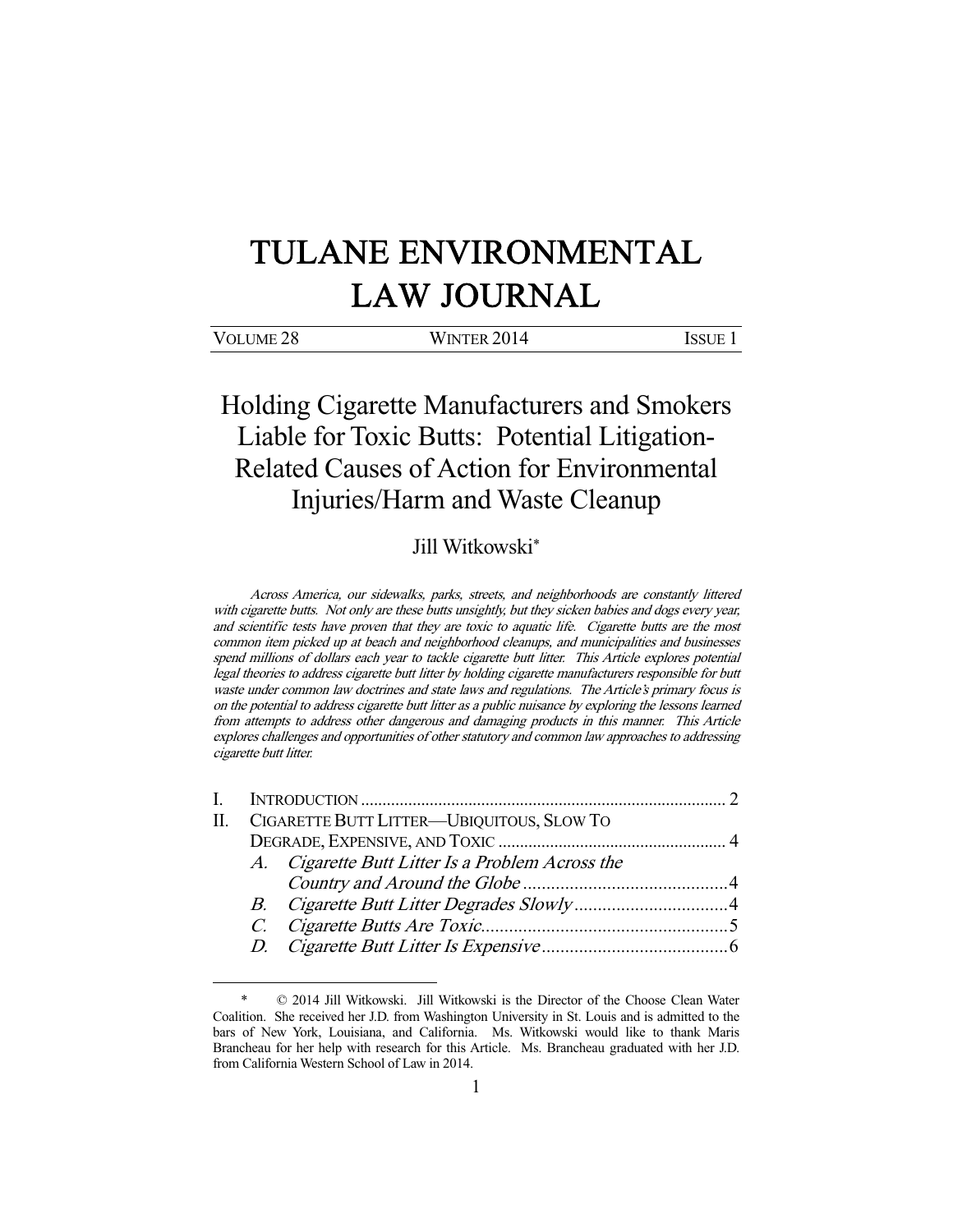| Ш.  |                 | <b>USING PUBLIC NUISANCE LAW TO HOLD CIGARETTE</b>         |  |
|-----|-----------------|------------------------------------------------------------|--|
|     |                 | <b>MANUFACTURERS LIABLE FOR ABATING CIGARETTE BUTT</b>     |  |
|     |                 | LITTER AND REIMBURSING MUNICIPALITIES FOR CLEANUP          |  |
|     |                 |                                                            |  |
|     |                 | A. Elements of a Successful Public Nuisance Lawsuit8       |  |
|     |                 | 1.                                                         |  |
|     |                 | Substantial and Unreasonable Interference 11<br>2.         |  |
|     |                 | $\overline{3}$ .                                           |  |
|     |                 | a.                                                         |  |
|     |                 | Lack of Control and Intervening Acts 14<br>$\mathbf{b}$ .  |  |
|     |                 | Which Action is the Proximate Cause?  17<br>$\mathbf{c}$ . |  |
|     |                 | d.                                                         |  |
|     | В.              | Framing a Public Nuisance Claim Against Cigarette          |  |
|     |                 |                                                            |  |
| IV. |                 |                                                            |  |
|     | $\overline{A}$  | Cigarettes that Include Cellulose Acetate Filters Are      |  |
|     |                 |                                                            |  |
|     | В.              | Failing To Warn Smokers of the Dangers of                  |  |
|     |                 | Cigarette Butts to the Environment Is a Violation of       |  |
|     |                 |                                                            |  |
| V.  |                 | <b>USING STATE HAZARDOUS WASTE LAW TO ADDRESS</b>          |  |
|     |                 |                                                            |  |
|     | А.              | Cigarette Butts Are Hazardous Waste Under                  |  |
|     |                 |                                                            |  |
|     | <i>B</i> .      | California Establishes Strict Rules for Hazardous          |  |
|     |                 |                                                            |  |
|     | $\mathcal{C}$ . | Enforcement Under California Hazardous Waste               |  |
|     |                 |                                                            |  |
|     | D.              | Potential Enforcement Against Cigarette                    |  |
|     |                 | Manufacturers Under California Hazardous Waste             |  |
|     |                 |                                                            |  |
| VI. |                 | TAKING ACTION: NEXT STEPS TO ADDRESS CIGARETTE             |  |
|     |                 |                                                            |  |
|     |                 |                                                            |  |

### I. INTRODUCTION

-

 Cigarette butt litter is a toxic epidemic. Not only is the litter unsightly, but it is dangerous. Cigarettes contain hundreds of chemical additives,<sup>1</sup> and many of those chemicals are known carcinogens.<sup>2</sup> When

 <sup>1.</sup> 599 Ingredients Added to Cigarettes, TOBACCO.ORG (1994), http://archive.tobacco. org/Resources/599ingredients.html.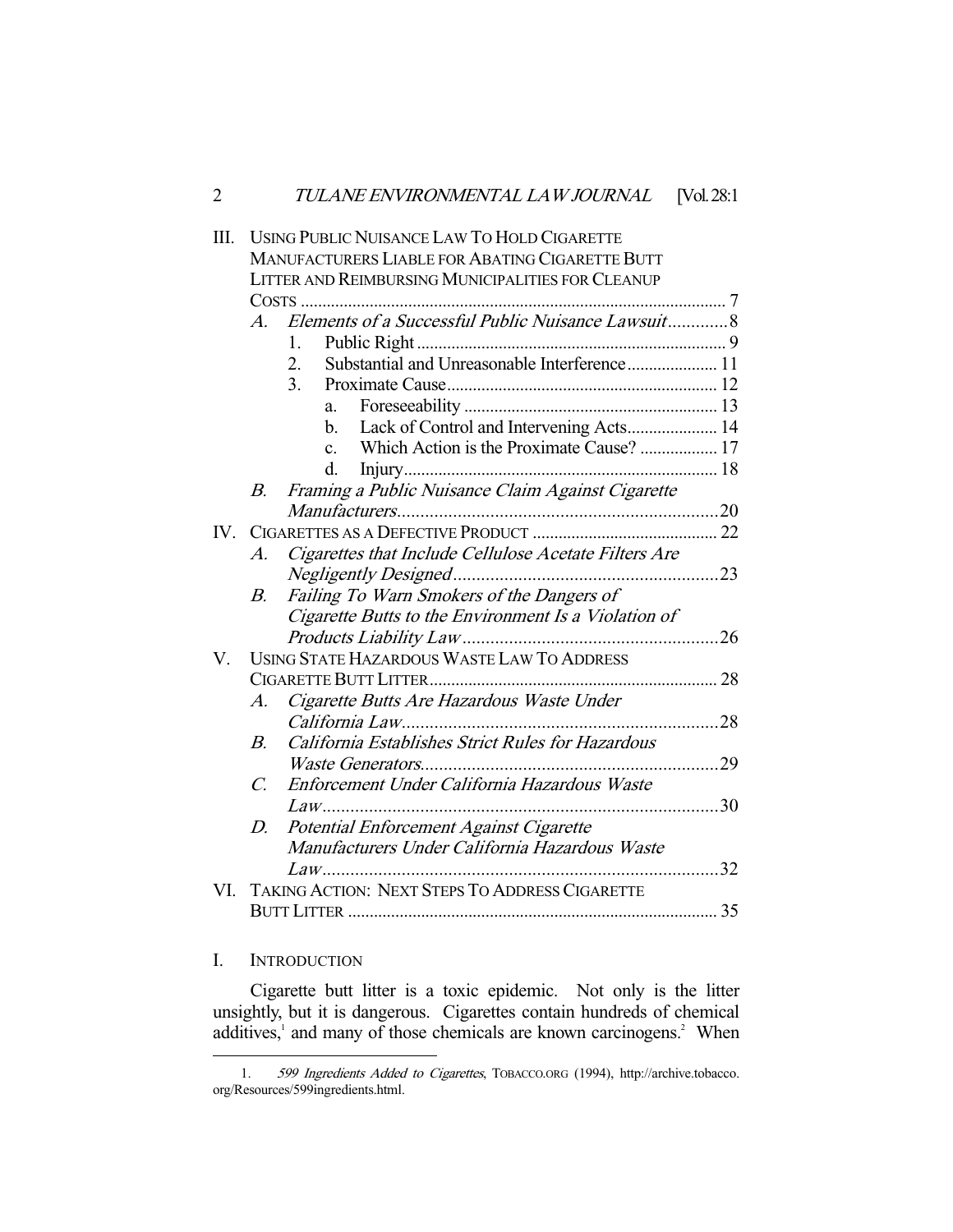cigarette butts are littered on our streets, sidewalks, beaches, parks, and lawns, those butts leach harmful pollutants into the soil and water. Cigarette butts are also poisonous, and the ubiquitous litter leads to poisoned dogs and children every year.<sup>3</sup>

 The toxic byproduct of cigarettes—nondegradable, plastic-like cellulose butts with chemical components known to be fatal to freshwater fish<sup>4</sup>—should remain the responsibility of the manufacturers who control the butts' ingredients, produce the butts, and know or have reason to know of the high incidence of improper butt disposal. Absent laws expressly declaring cigarette waste to be the responsibility of the cigarette manufacturers, plaintiffs who have been injured by cigarette waste might consider using litigation to seek relief.

 The challenge with tackling cigarette butt litter is multifold. The actual littering takes place by millions of smokers who have little knowledge or understanding of the dangers of cigarette butts to human health and the environment.<sup>5</sup> Those best poised to solve the problem the cigarette manufacturers—hide behind a shield of intervening bad actors, noting that they are not the ones doing the littering.<sup>6</sup> Yet, these obstacles may be surmountable, and litigation has the possibility of playing a role in ridding our communities of cigarette waste.

 Perhaps the most promising approach to holding cigarette companies responsible for the damage cigarette butt litter causes is through public nuisance, a theory advanced to hold manufacturers responsible for public harms due to guns and lead paint.<sup>7</sup> This Article also examines the suitability of products liability and California state hazardous waste law for holding cigarette manufacturers liable for cigarette butt litter and how to apply pressure on them to modify their product or adopt procedures to reduce or eliminate cigarette butt litter.

Thomas E. Novotny et al., Tobacco and Cigarette Butt Consumption in Humans and Animals, 20 TOBACCO CONTROL (SUPP. 1) i17, i17 (2011) (citing U.S. Surgeon Gen., U.S. Dep't of Health & Human Servs., The Health Consequences of Smoking: A Report of the Surgeon General, CTRS. FOR DISEASE CONTROL & PREVENTION (2004), http://www.cdc.gov/tobacco/data\_ statistics/sgr/2004/pdfs/chapter2.pdf).

<sup>3.</sup> *Id.* at i17-i19.<br>4. Elli Slaughter

Elli Slaughter et al., Toxicity of Cigarette Butts, and Their Chemical Components, to Marine and Freshwater Fish, 20 TOBACCO CONTROL (SUPP. 1) i25, i26-i29 (2011) (citing U.S. ENVTL. PROT. AGENCY, EPA-821-R-02-012, METHODS FOR MEASURING THE ACUTE TOXICITY OF EFFLUENTS AND RECEIVING WATERS TO FRESHWATER AND MARINE ORGANISMS § 9.16.1 (5th ed. 2002)).

<sup>5.</sup> See winterrules, Comment to Are Cigarette Butts Biodegradable?, YAHOO! ANSWERS, http://answers.yahoo.com/question/index?qid=20081006170932AarNXiL (last visited Sept. 28, 2014).

 <sup>6.</sup> See infra Part III.A.3.B.

 <sup>7.</sup> See infra Part III.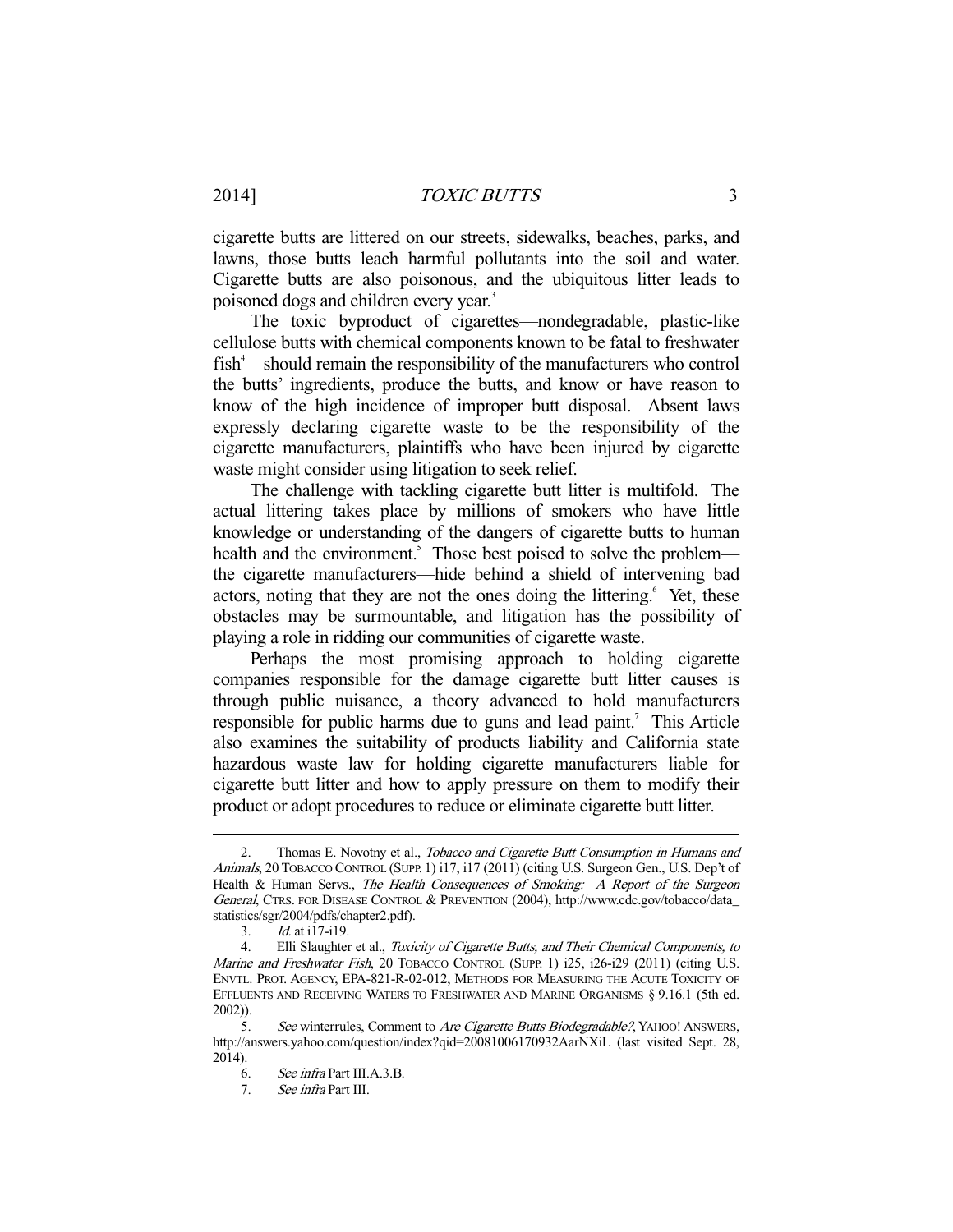II. CIGARETTE BUTT LITTER—UBIQUITOUS, SLOW TO DEGRADE, EXPENSIVE, AND TOXIC

### A. Cigarette Butt Litter Is a Problem Across the Country and Around the Globe

 Cigarette butts are the most common form of litter in the United States and worldwide. Four and a half trillion cigarette butts are discarded worldwide each year.<sup>8</sup> In Texas alone, more than half a billion cigarettes are littered on Texas roadways each year.<sup>9</sup> In 2012, cigarette butts were the number one item picked up on International Coastal Cleanup Day, with volunteers counting more than 2.1 million butts picked up.10

#### B. Cigarette Butt Litter Degrades Slowly

-

 Contrary to popular belief that cigarette filters are made of cotton and are biodegradable, $\frac{11}{12}$  most cigarette filters are made of nonbio-<br>degradable cellulose acetate.<sup>12</sup> While cellulose acetate is photode-While cellulose acetate is photodegradable, it is not biodegradable.13 That means that "ultraviolet rays from the sun will eventually break the filter into smaller pieces . . . , [but] the

<sup>8.</sup> Slaughter et al., *supra* note 4, at i25; see also This Isn't Just a Cigarette. It's Toxic Waste, LIVE TOBACCO FREE AUSTIN, http://www.austintexas.gov/sites/default/files/files/Water shed/litter-posters.pdf (last visited Sept. 28, 2014).

<sup>9.</sup> Envtl. Res. Planning, LLC, Sherry Matthews Advocacy Mktg., 2013 Texas Litter Survey, DON'T MESS WITH TEXAS 1, 21 (Aug. 23, 2013), http://www.dontmesswithtexas.org/docs/ DMWT\_2013\_Litter\_Survey.pdf.

 <sup>10.</sup> Int'l Coastal Cleanup, Top 10 Items Found, OCEAN CONSERVANCY, http://www.ocean conservancy.org/our-work/international-coastal-cleanup/top-10-items-found-1.html (last visited Sept. 28, 2014). As a note, cigarette butts are typically undercounted during cleanups because volunteers typically stop counting after picking up dozens of butts. For example, a comprehensive cleanup in Orange County, California, yielded twenty times more butts than the estimated International Coastal Cleanup Day total for that beach for the same year. See Shelly L. Moore et al., Composition and Distribution of Beach Debris in Orange County, California, 42 MARINE POLLUTION BULL. 241, 244-45 (2001).

 <sup>11.</sup> The most popular answer to the question "Are cigarette butts biodegradable?" on Yahoo! Answers states, "The filters of most cigarettes are made of cotton." winterrules, *supra* note 5.

<sup>12.</sup> Elizabeth A. Smith & Thomas E. Novotny, Whose Butt Is It? Tobacco Industry Research About Smokers and Cigarette Butt Waste, 20 TOBACCO CONTROL (SUPP. 1) i2, i2 (2011) (citing Nyok-Sai Hon, Photodegradation of Cellulose Acetate Fibers, 15 J. POLYMER SCI. (POLYMER CHEMISTRY EDITION) 725, 725 (1977)).

<sup>13.</sup> Thomas E. Novotny et al., Cigarette Butts and the Case for an Environmental Policy on Hazardous Cigarette Waste, 6 INT'L J. ENVTL. RES. & PUB. HEALTH 1691, 1693 (2009) (citing Hon, supra note 12, at 725; Clean Va. Waterways, Are Cigarette Butts Biodegradable?, LONGWOOD U., http://www.longwood.edu/CLEANVA/cigbuttbiodegradable.htm (last visited Sept. 28, 2014)).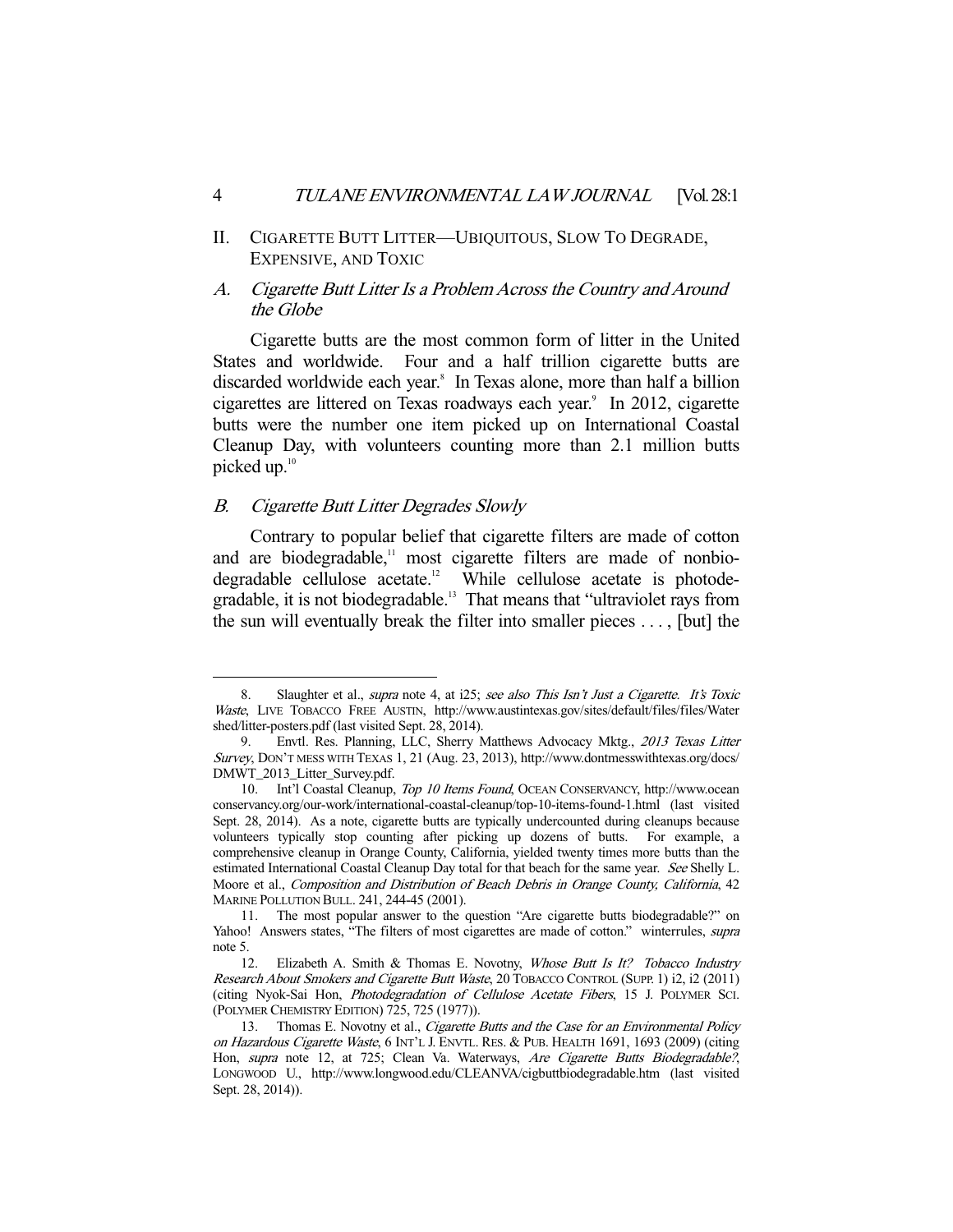source material never disappears; it essentially becomes diluted in water or soil."<sup>14</sup>

 In 1950, filtered cigarette sales only accounted for 1.5% of all cigarette sales.15 During the 1950s, cigarette companies responded to the public health outcry against lung cancer by creating and marketing filtered cigarettes.<sup>16</sup> Currently, filtered cigarettes account for more than  $97\%$  of cigarettes sold in the United States.<sup>17</sup> Not only do filters fail to provide any health benefits, they actually deceive smokers into thinking the filters protect their health.<sup>18</sup> As Stanford University Professor of the History of Science, Robert N. Proctor, recently put it: "Filters are the deadliest fraud in the history of human civilization. They are put on cigarettes to save on the cost of tobacco and to fool people. They don't filter at all. In the U.S., 400,000 people a year die from cigarettes—and those cigarettes almost all have filters."19

#### C. Cigarette Butts Are Toxic

 Cigarettes, and consequently their butts, contain hundreds of chemicals, at least 50 of which are known to be carcinogenic.<sup>20</sup> The five major cigarette manufacturers have admitted to routinely adding 599 different chemicals to cigarettes.<sup>21</sup> Every year, children and pets are exposed to discarded cigarette butts and become ill. $^{22}$  For example, between 1988 and 1991, the Albert Einstein Hospital Emergency Department in Philadelphia described 700 children under six years of age who ingested cigarettes or cigarette butts and reported to the Poison Control Center.<sup>23</sup> In 1997 alone, the Rhode Island Department of Health

 <sup>14.</sup> Id.

<sup>15.</sup> Kathleen M. Register, Cigarette Butts as Litter-Toxic as Well as Ugly?, 25 UNDERWATER NATURALIST 23, 24 (2000).

 <sup>16.</sup> Bradford Harris, The Intractable Cigarette 'Filter Problem,' 20 TOBACCO CONTROL (SUPP. 1) i10, i10-i11 (2011) (citing Alfred R. Zipser, Jr., Cigarette Industry Convalescing; Filter Prescription Seems To Help, N.Y. TIMES, Oct. 3, 1954, at F5).

<sup>17.</sup> Register, *supra* note 15, at 24.

<sup>18.</sup> Harris, *supra* note 16, at i10.

<sup>19.</sup> Pagan Kennedy, Who Made That? (Cigarette Filter), N.Y. TIMES, July 8, 2012, (Magazine), at 14, available at http://www.nytimes.com/2012/07/08/magazine/who-made-thatcigarette-filter.html?\_r=0.

<sup>20.</sup> U.S. Surgeon Gen., *supra* note 2, at 44 (citing Stephen S. Hecht et al., A Tobacco-Specific Lung Carcinogen in the Urine of Men Exposed to Cigarette Smoke, 329 NEW ENG. J. MED. 1543, 1543-45 (1993)).

 <sup>21.</sup> See 599 Ingredients Added to Cigarettes, supra note 1.

<sup>22.</sup> See Novotny et al., supra note 2, at i17.

<sup>23.</sup> Id. at i18 (citing Douglas McGee et al., Four-Year Review of Cigarette Ingestions in Children, 11 PEDIATRIC EMERGENCY CARE 13, 13 (1995)).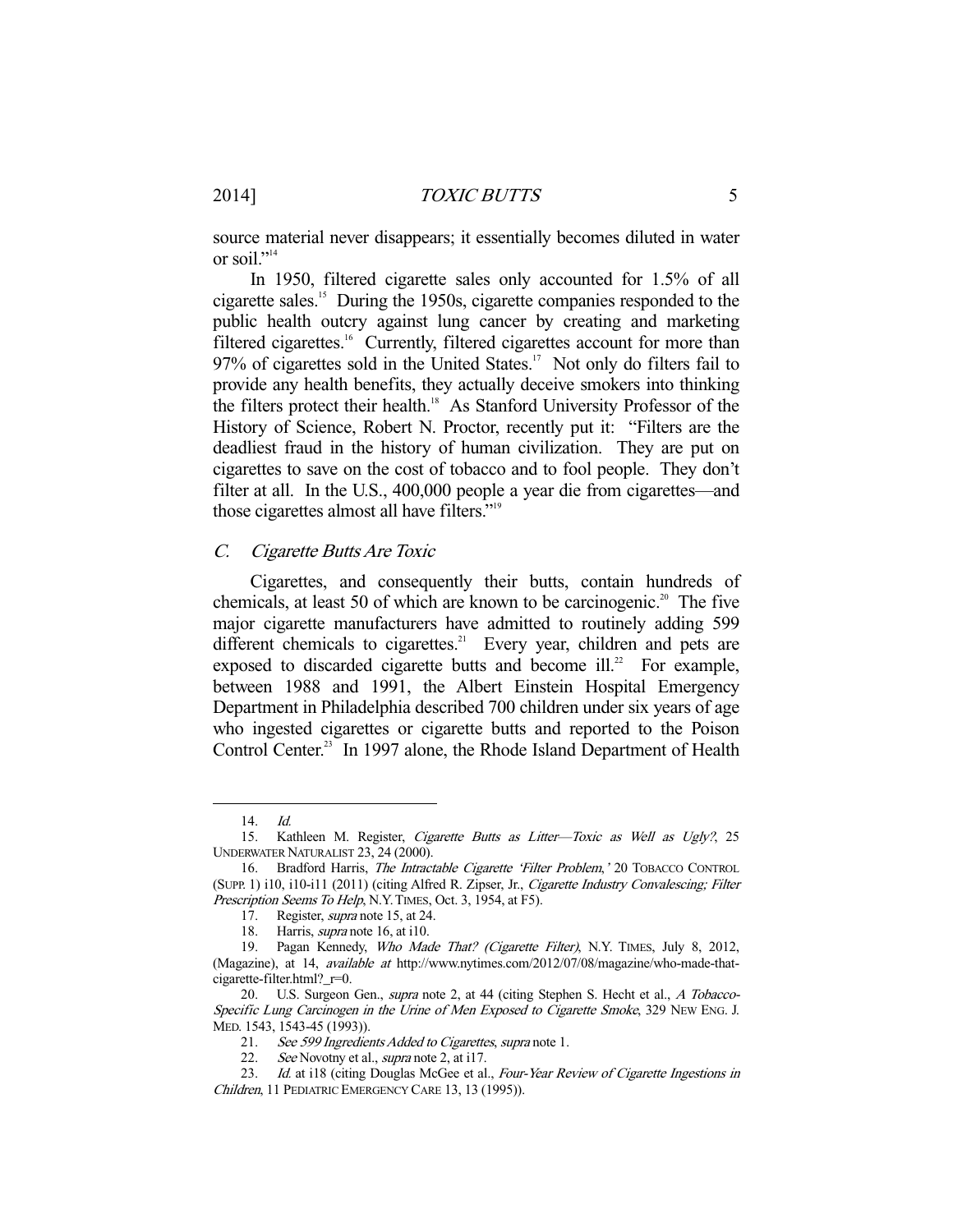reported 146 cases of children under the age of six ingesting cigarette butts, with one-third of those kids showing nicotine toxicity. $24$ 

#### D. Cigarette Butt Litter Is Expensive

 The costs of tobacco-related litter are high, even when environmental threats to children and pets are not included. Public litter clean-up costs in major cities across the United States and Canada range from \$3 million to \$16 million per year.<sup>25</sup> A literature study examining litter studies found that tobacco product litter comprises 38% of all visible litter.<sup>26</sup> An analysis prepared for the city of San Francisco estimated that the cost of tobacco litter alone ranges from \$500,000 per year to upwards of \$6 million for a city the size of San Francisco.<sup>27</sup> The National Oceanic and Atmospheric Administration (NOAA) estimates that over the past 25 years, volunteers have collected more than 52.9 million cigarette butts from the world's beaches.<sup>28</sup> Despite volunteer and municipal cleanup efforts, the amount of cigarette butt litter left in the environment is staggering. With half a *billion* cigarette butts littered on roads in just Texas each year—and volunteers collecting only 52.9 million cigarette butts from the world's beaches over 25 years—the number of cigarette butts left littered in the environment across the United States is breathtaking.

Cigarette butts are also toxic to aquatic life.<sup>29</sup> One method to determine aquatic toxicity is the median lethal effect concentration or "LC<sub>50</sub>" test. The test involves determining at what concentration the substance will cause the death of half of the fish exposed to the material over the course of 96 hours.<sup>30</sup> For example, California law specifies that if the  $LC_{50}$  is less than 500 milligrams per liter in soft water with

<sup>24.</sup> Id. (citing William A. Bonadio & Yvonne Anderson, Letter to the Editor, *Tobacco* Ingestions in Children, 28 CLINICAL PEDIATRICS 592, 592 (1989)).

<sup>25.</sup> John E. Schneider et al., Tobacco Litter Costs and Public Policy: A Framework and Methodology for Considering the Use of Fees To Offset Abatement Costs, 20 TOBACCO CONTROL (SUPP. 1) i36, i38 (2011) (citing Mid. Atl. Solid Waste Consultants, Keep Am. Beautiful, Inc., 2008 National Visible Litter Survey and Litter Cost Research Study, ENVTL. RES. PLANNING, LLC (Sept. 18, 2009), http://www.erplanning.com/uploads/KAB\_2009\_National\_Litter\_Study.pdf).

 <sup>26.</sup> Mid. Atl. Solid Waste Consultants, supra note 25.

<sup>27.</sup> Schneider et al., *supra* note 25, at i40.

<sup>28.</sup> See Picking Up 52.9 Million Plastic Cigarette Butts off Beaches, NOAA OFF. RESPONSE & RESTORATION (Apr. 26, 2012), http://response.restoration.noaa.gov/about/media/ picking-52-million-plastic-cigarette-butts-beaches.html.

<sup>29.</sup> Slaughter et al., *supra* note 4, at i27-i29.

 <sup>30.</sup> Id. at i26.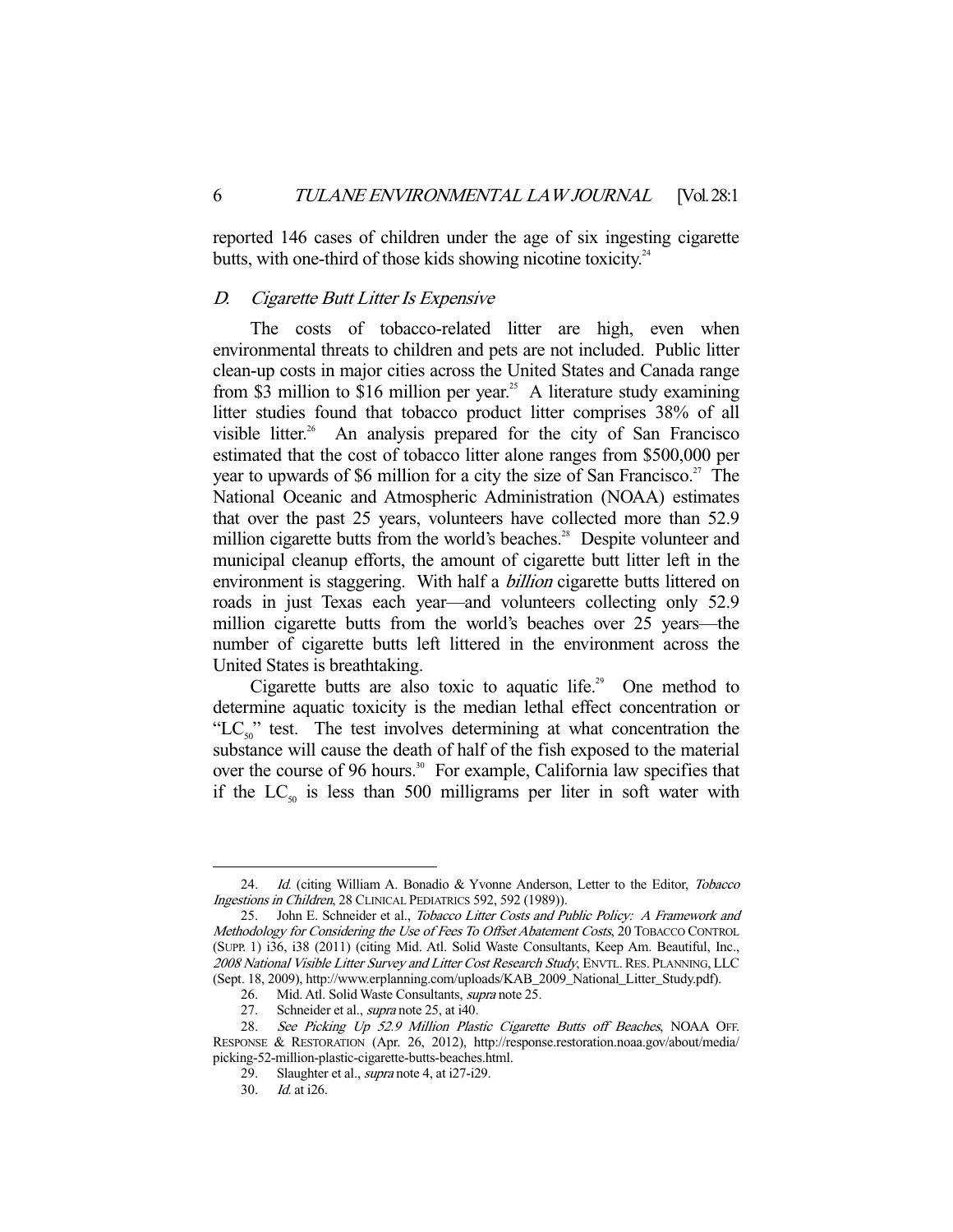freshwater fathead minnows, the substance exhibits acute aquatic toxicity.<sup>31</sup>

Researchers at San Diego State University completed the  $LC_{50}$  test using freshwater fathead minnows and marine topsmelt and testing both cigarette butts and cigarette filters separately.<sup>32</sup> The study concluded that the LC<sub>50</sub> for "[l]eachate from smoked cigarette butts . . . (smoked filter + tobacco) was . . . approximately 1 cigarette butt [per liter] for both [the marine topsmelt (Atherinops affinis) and the freshwater fathead minnow (*Pimephales promelas*)]."<sup>33</sup> The study also found that the leachate from smoked cigarette filters without tobacco was less toxic, with  $LC_{50}$  values of 1.8 and 4.3 cigarette butts per liter, respectively, for both fish species. Likewise, unsmoked cigarette filters with no tobacco were also found to be toxic, with  $LC_{50}$  values of 5.1 and 13.5 cigarette butts per liter, respectively, for both fish species.<sup>34</sup>

 The research recognized that the "mean weight of a single smoked cigarette butt is approximately 310 [milligrams].<sup>355</sup> Given that the LC<sub>50</sub> was one cigarette butt per liter and one butt weighs approximately  $310$ milligrams, the  $LC_{50}$  for cigarette butt leachate is less than 500 milligrams per liter. Cigarette butts that include a smoked filter and tobacco are acutely toxic to freshwater species and therefore qualify as hazardous waste under California's hazardous waste laws.

## III. USING PUBLIC NUISANCE LAW TO HOLD CIGARETTE MANUFACTURERS LIABLE FOR ABATING CIGARETTE BUTT LITTER AND REIMBURSING MUNICIPALITIES FOR CLEANUP COSTS

 Millions of cigarette butts littering our neighborhoods are undisputedly an unsightly nuisance. But do they rise to the level of being considered a public nuisance? While some scholars and judges have rejected the use of public nuisance doctrines against product manufacturers, other jurisdictions have allowed such suits to go forward.<sup>36</sup> Over the past decade, frustrated cities have attempted to use

-

35. Id.

 <sup>31.</sup> The rule also specifies that the test must be done using soft water, which is water that has less than 40 to 48 milligrams per liter of calcium carbonate. CAL. CODE REGS. tit. 22, § 66261.24(a)(6) (2014).

<sup>32.</sup> Slaughter et al., *supra* note 4, at i26. The study used a machine to uniformly smoke the cigarettes used in the tests. Id.

 <sup>33.</sup> Id.

 <sup>34.</sup> Id. at i27.

<sup>36.</sup> See generally Donald G. Gifford, Public Nuisance as a Mass Products Liability Tort, 71 U. CIN. L. REV. 741 (2003) (arguing that products do not usually infringe on public rights). Gifford is a widely cited torts scholar whose work is cited by courts that ruled against finding lead paint a public nuisance, including the Supreme Court of Rhode Island. State v. Lead Indus.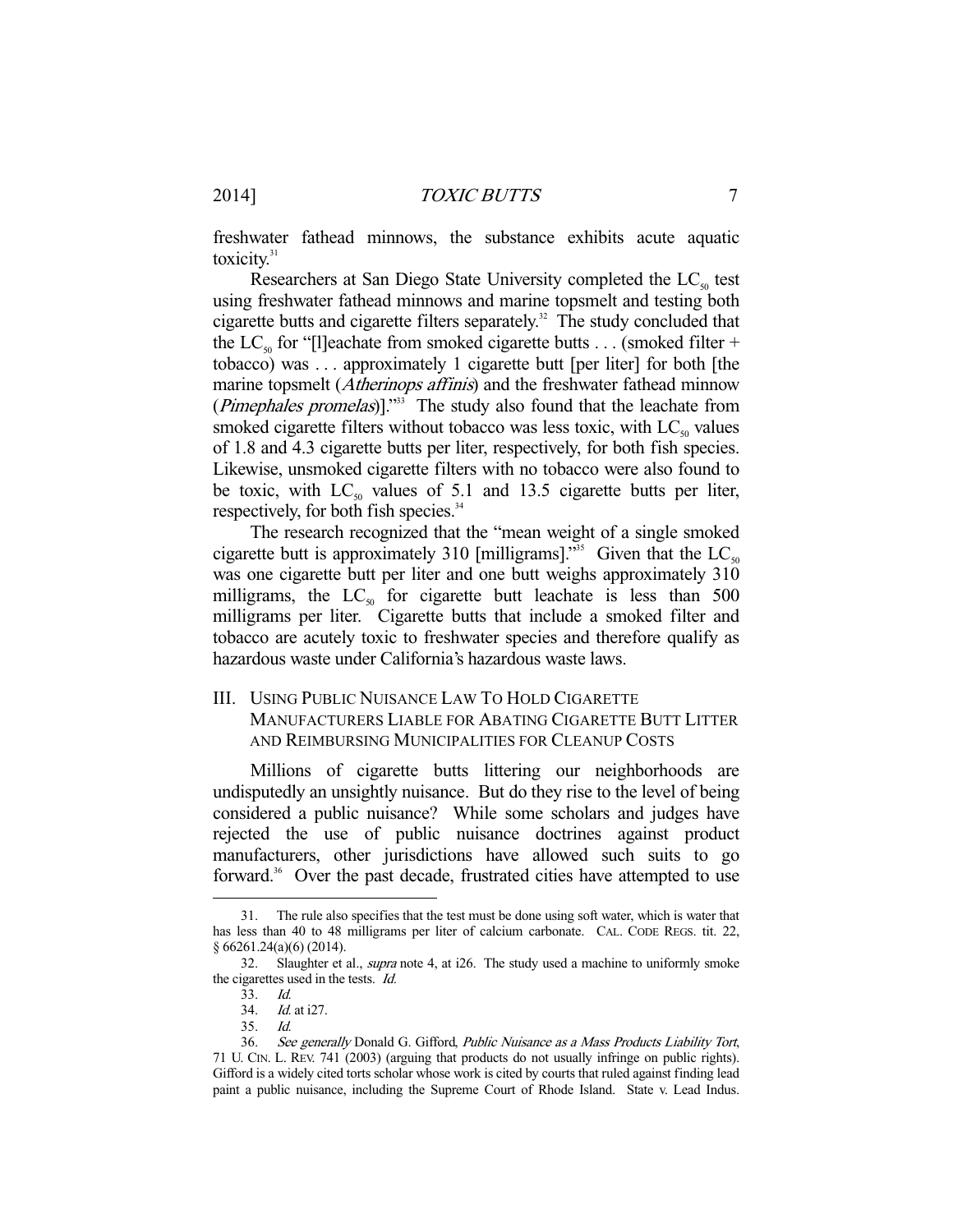public nuisance lawsuits to hold manufacturers of handguns, lead paint, and gasoline additives accountable for the costs their products impose on the public and to make them responsible for abating those harmful impacts. $37$ 

 Public nuisance "extend[s] to virtually any form of annoyance or inconvenience interfering with common public rights."<sup>38</sup> Public nuisance, then, is "a species of catch-all criminal offense, consisting of an interference with the rights of the community at large."39 When a nuisance infringes on a public right, rather than on private property, it may become a public nuisance.<sup>40</sup> Traditionally, public nuisance suits are brought by a state or public agency on behalf of the public to abate an activity that is imposing on a public right. $41$ 

 Could a public nuisance lawsuit against cigarette manufacturers be the key to solving cigarette butt litter problems? To date, there have been no lawsuits applying public nuisance law to cigarette butt litter.<sup> $42$ </sup> While applying public nuisance common law to cigarette butt litter would be novel, case law from other public nuisance suits provides insight into the hurdles a plaintiff in a cigarette butt litter lawsuit would need to overcome in order to state a successful public nuisance claim.

#### A. Elements of a Successful Public Nuisance Lawsuit

The *Restatement (Second) of Torts* defines public nuisance as "an unreasonable interference with a right common to the general public."<sup>43</sup>

Ass'n, 951 A.2d 428, 443-44, 448-49, 454 (R.I. 2008). Gifford, in addition to being a law school dean, professor, and author, also worked as an advisor to DuPont, a paint company, from 2000 to 2008. Curriculum Vitae of Donald G. Gifford, UNIV. OF MARYLAND FRANCIS KING SCH. OF LAW, http://www.law.umaryland.edu/faculty/profiles/cv/Donald\_Gifford.pdf (last visited Sept. 28, 2014).

 <sup>37.</sup> For summaries and lists of cases regarding products causing social ills, see 1 MICHAEL DORE, LAW OF TOXIC TORTS § 4:6 (2014); Gifford, supra note 36; and Victor E. Schwartz & Phil Goldberg, The Law of Public Nuisance: Maintaining Rational Boundaries on a Rational Tort, 45 WASHBURN L.J. 541 (2006).

 <sup>38.</sup> City of Chicago v. Beretta U.S.A. Corp., 821 N.E.2d 1099, 1111 (Ill. 2004) (quoting W. PAGE KEETON, DAN B. DOBBS, ROBERT E. KEETON & DAVID G. OWEN, PROSSER & KEETON ON THE LAW OF TORTS § 86, at 618 (5th ed. 1984)).

 <sup>39.</sup> Id.

<sup>40.</sup> See RESTATEMENT (SECOND) OF TORTS § 821B (1979).

 <sup>41.</sup> E.g., NAACP v. AcuSport, Inc., 271 F. Supp. 2d 435, 482 (E.D.N.Y. 2003) ("A state actor is both in the best position and has a responsibility to protect the public that has entrusted it with their representation. Private suits on behalf of the public have come to be recognized as appropriate only under special circumstances."); see also Eric J. Mayer & Brian Lowenberg, Nuisance Joins the PJC, 61 ADVOCATE 54, 55 (2012).

<sup>42.</sup> Smith & Novotny, *supra* note 12, at i7 ("There has been no tobacco litigation to date concerning tobacco litter/waste issues.").

 <sup>43.</sup> RESTATEMENT (SECOND) OF TORTS § 821B(1).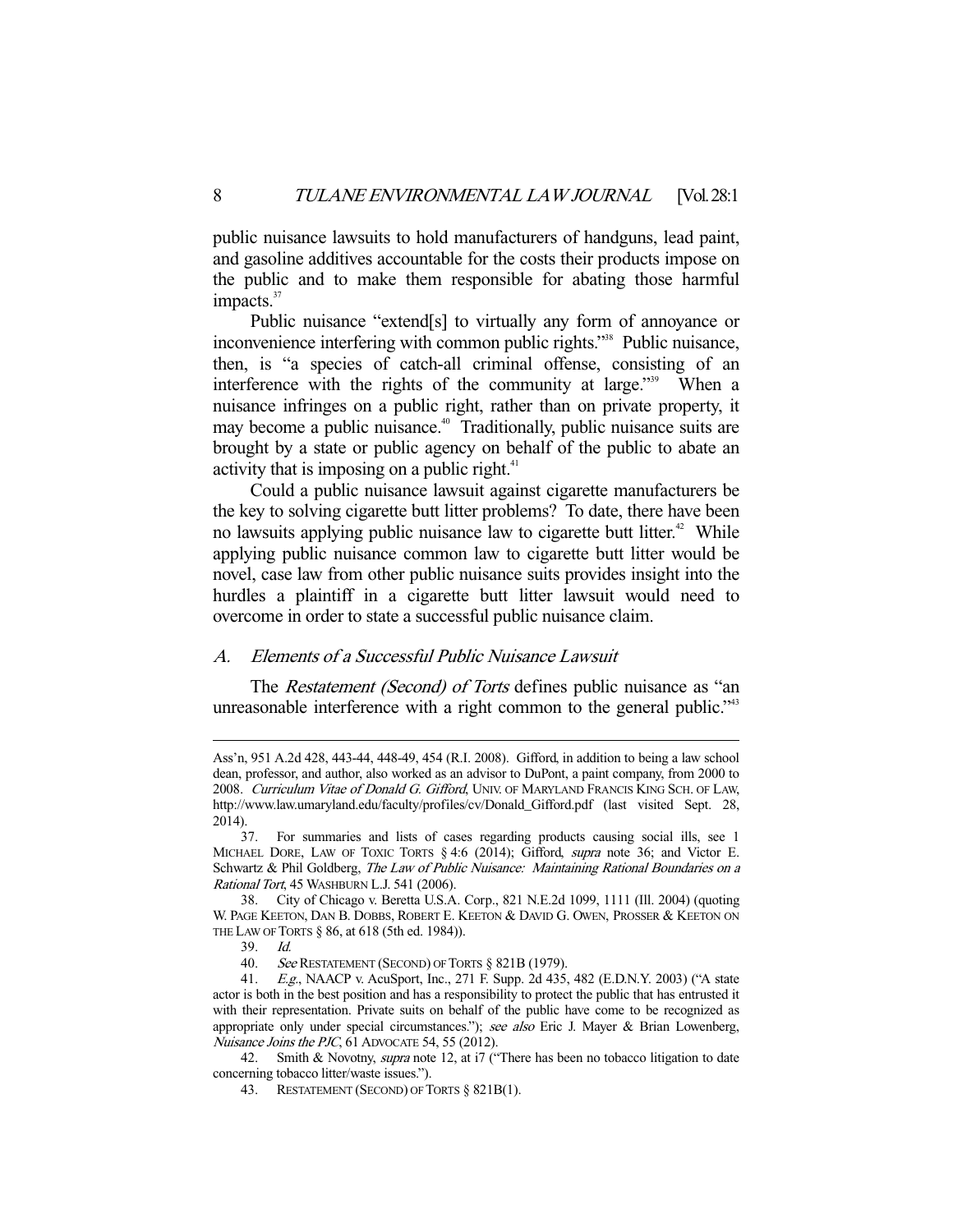-

Courts generally list the elements of a public nuisance claim to include (1) the existence of a public right, (2) a substantial and unreasonable interference with the right by the defendant, (3) proximate cause, and  $(4)$  injury.<sup>44</sup>

#### 1. Public Right

 Those seeking to abate a public nuisance will need to define what public right the nuisance violates. While no court has yet spoken as to whether a public right exists in relation to cigarette butt litter, some courts have given guidance. In California, "those responsible for polluting groundwater can be held liable for creating a public nuisance."<sup>45</sup> In Massachusetts, interference with "[t]he right to be free of contamination to the municipal water supply" constitutes a public nuisance.<sup>46</sup> An Illinois court held that plaintiffs alleging contamination of the food supply by genetically modified corn successfully alleged a violation of a public right.47 The United States Court of Appeals for the Second Circuit held, "We have no doubt that the release or threat of release of hazardous waste into the environment unreasonably infringes upon a public right and thus is a public nuisance as a matter of New York law."<sup>48</sup>

 Given the toxic components of cigarette butt litter, potential public rights include the right to be free of toxic waste on public rights of way, public parks, public places of congregation, and public beaches. How many parents struggle to keep their toddlers from trying to eat cigarette butts strewn over the ground in the local park?<sup>49</sup> The public may also claim a right to be safe from exposure to toxic cigarette byproducts in our

 <sup>44.</sup> E.g., City of Chicago v. Beretta U.S.A. Corp., 821 N.E.2d 1099, 1113 (Ill. 2004) (citing Feder v. Perry Coal Co., 279 Ill. App. 314, 318 (1935)).

 <sup>45.</sup> California v. Campbell, 138 F.3d 772, 776 (9th Cir. 1998) (citing Carter v. Chotiner, 291 P. 577, 578 (Cal. 1930) (discussing that polluted water is a public nuisance)).

 <sup>46.</sup> Anderson v. W.R. Grace & Co., 628 F. Supp. 1219, 1233 (D. Mass. 1986) (citing Leary v. City of Boston, 481 N.E.2d 1184, 1187-88 (Mass. App. Ct. 1985); Wesson v. Washburn Iron Co., 95 Mass. (13 Allen 95, 101 (1866)); RESTATEMENT (SECOND) OF TORTS § 821B cmt. b).

 <sup>47.</sup> In re Starlink Corn Prods. Liab. Litig., 212 F. Supp. 2d 828, 848 (N.D. Ill. 2002).

 <sup>48.</sup> State of New York v. Shore Realty Corp., 759 F.2d 1032, 1051 (2d Cir. 1985) (citing State v. Schenectady Chems., Inc., 479 N.Y.S.2d 1010, 1013 (App. Div. 3d 1984); State v. Monarch Chems., Inc., 456 N.Y.S.2d 867, 868-69 (App. Div. 3d 1982); RESTATEMENT (SECOND) OF TORTS  $\S$  821B cmt. c).<br>49. Apparently, t

Apparently, this is not an unusual problem. A colleague of mine raised this very concern to me. As a mother in Washington, D.C., she had to avoid the park closest to her home because her toddler kept trying to eat the cigarette butts, which were all over the park. A quick Internet search reveals that this is fairly common. E.g., Study: Thousands of Kids Get Sick Eating Cigarettes, SEATTLE TIMES (Feb. 14, 1997), http://community.seattletimes.nwsource.com/ archive/?date=19970214&slug=2523943.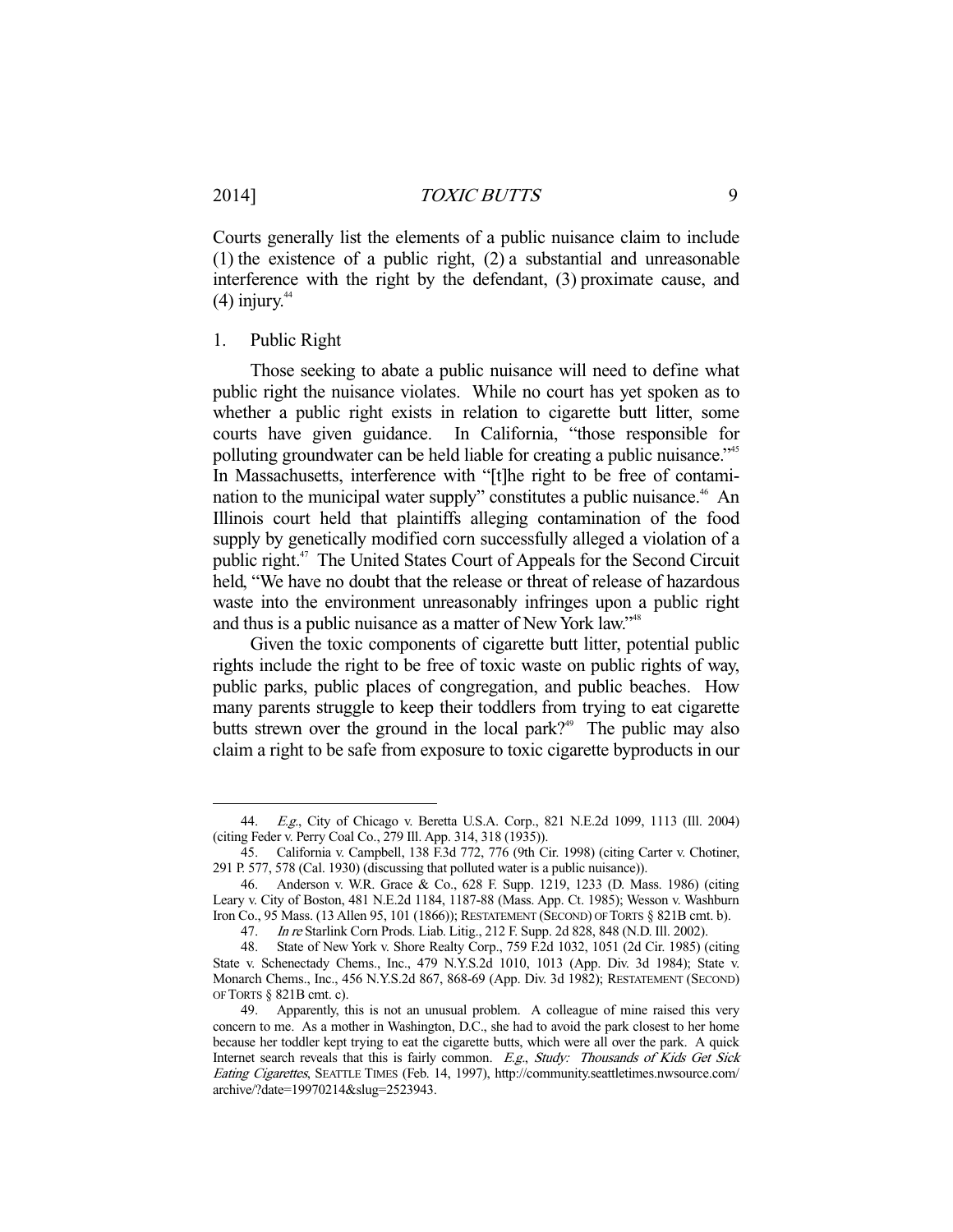public waterways, including surface water, runoff, and soil contamination.

 A court will not, however, merely gloss over and accept any public right a plaintiff may dream up. In the city of Chicago's public nuisance lawsuit against Beretta U.S.A. Corporation, seeking to hold the gun manufacturer responsible for gun violence, Chicago claimed that the defendants violated the common right of the public "to be free from conduct that creates an unreasonable jeopardy to the public's health, welfare and safety."<sup>50</sup> The Supreme Court of Illinois rejected the notion that "there is a public right to be free from the threat that some individuals may use an otherwise legal product . . . in a manner that may create a risk of harm to another."<sup>51</sup> Likewise, the Supreme Court of Rhode Island rejected a public nuisance case brought to abate lead paint hazards, finding the poisoning of children in their own homes by a consumer product failed to infringe on a public right.<sup>52</sup>

 At first glance, the Illinois and Rhode Island courts' resistance to extending public nuisance to conditions caused by consumers using products in a way that creates the risk of harm to others appears to be problematic for cigarette butt litter plaintiffs. Arguably, cigarettes are a legal product that some individuals illegally litter, creating a risk of harm to others. On the other hand, the condition created—litter on streets, beaches, parks, and other public property—impacts all members of the public, not just a few individuals. Considering both the pervasive impact of litter and the harmful nature of the butts themselves, cigarette butt litter more closely aligns with hazardous waste disposal (which has been found to interfere with a public right) than with gun violence and arguably violates the public right to comfort.

 Additionally, many cities already define litter generally, including cigarette butt litter, as a public nuisance through local ordinances. For example, the city of San Diego declares litter a nuisance, stating that waste "found upon or in front of streets, sidewalks, and private property within the City of San Diego are public nuisances that adversely affect the public health, safety, and general welfare."<sup>53</sup> Where local ordinance defines cigarette butt litter as a public nuisance, a court would be hardpressed to deny that cigarette butt litter interferes with a public right.

 <sup>50.</sup> City of Chicago v. Beretta U.S.A. Corp., 821 N.E.2d 1099, 1108-09 (Ill. 2004) (quoting Second Amended Complaint at 78, City of Chicago, 821 N.E.2d 1099 (No. 98 CH 015596)).

<sup>51.</sup> *Id.* at 1116.

<sup>52.</sup> State v. Lead Indus. Ass'n, 951 A.2d 428, 453 (R.I. 2008) (citing City of Chicago, 821 N.E.2d at 1114).

<sup>53.</sup> SAN DIEGO, CAL., MUN. CODE § 54.0201(f) (2006).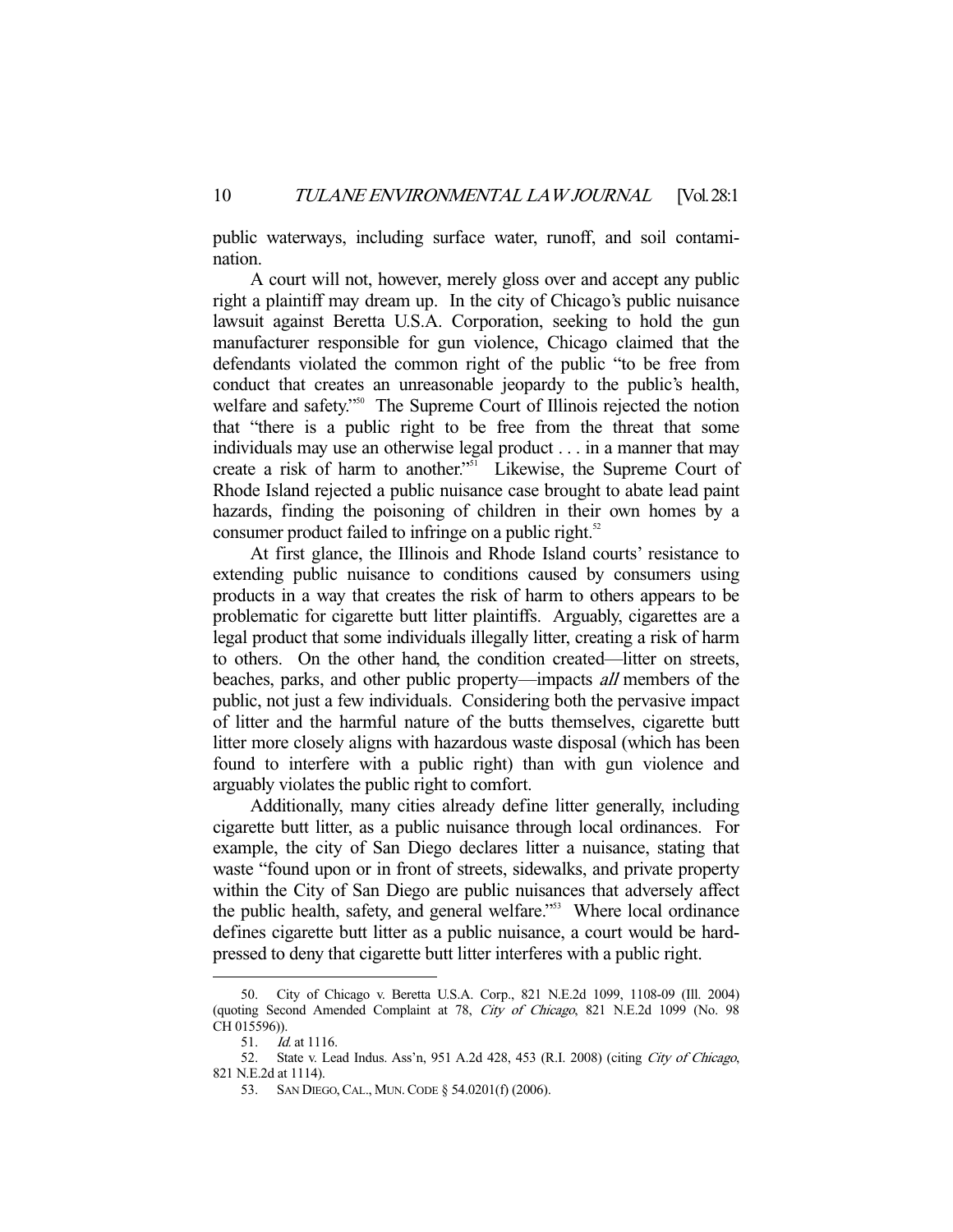### 2014] *TOXIC BUTTS* 11

#### 2. Substantial and Unreasonable Interference

 Not only must a plaintiff articulate a public right, but it also must prove that such interference is unreasonable. The Restatement (Second) of Torts lists three independent factors a court might use to determine whether the interference is unreasonable:

(a) Whether the conduct involves a significant interference with the public health, the public safety, the public peace, the public comfort or the public convenience, or (b) whether the conduct is proscribed by a statute, ordinance or administrative regulation, or (c) whether the conduct is of a continuing nature or has produced a permanent or long-lasting effect, and, as the actor knows or has reason to know, has a significant effect upon the public right. $54$ 

 It is arguable as to whether cigarette butt litter involves a "significant" interference with public health, safety, peace, comfort, or convenience. Perhaps the cigarette butt litter threatens public health, because every year, children and dogs are sickened by eating cigarette butts. But are the hundred or so sick kids across the state a "significant" interference?<sup>55</sup> Cigarette butt litter also potentially interferes with public comfort by leaving disgusting trash along sidewalks and streets and in other public areas. The sheer number of littered cigarette butts supports the conclusion that the interference is significant.

 Plaintiffs will likely be better served by relying on the second prong of the *Restatement's* three-part test. Conduct prohibited by statute, ordinance, or regulation unreasonably interferes with a public right.<sup>56</sup> Many local jurisdictions prohibit littering, punishable by a fine, and some take it a step further. For example, the state of Washington has not only made littering illegal, $57$  but it has actually declared litter to be a nuisance.<sup>58</sup> While litter laws may not specifically call out cigarette butts, where littering is proscribed by ordinance, courts should conclude that cigarette butt litter is a significant and unreasonable interference with a

 <sup>54.</sup> RESTATEMENT (SECOND) OF TORTS § 821B(2)(a)-(c) (1979).

 <sup>55.</sup> E.g., Letter from William A. Bonadio & Yvonne Anderson to Benjamin K. Silverman, supra note 24; Novotny et al., supra note 2, at i18 (citing McGee et al., supra note 23, at 13).

<sup>56.</sup> RESTATEMENT (SECOND) OF TORTS  $§ 821B(1)$ .

 <sup>57.</sup> WASH. REV. CODE § 70.93.060(1) (2014) ("[N]o person shall throw, drop, deposit, discard, or otherwise dispose of litter upon any public property in the state or upon private property in this state not owned by him or her or in the waters of this state whether from a vehicle or otherwise.").

<sup>58.</sup> *Id.* § 70.93.060 findings ("The legislature further finds that litter is a nuisance, and, in order to alleviate such a nuisance, counties must be provided statutory authority to declare what shall be a nuisance, to abate a nuisance, and to impose and collect fines upon parties who may create, cause, or commit a nuisance."); see also SAN DIEGO, CAL., MUN. CODE § 54.0201(f).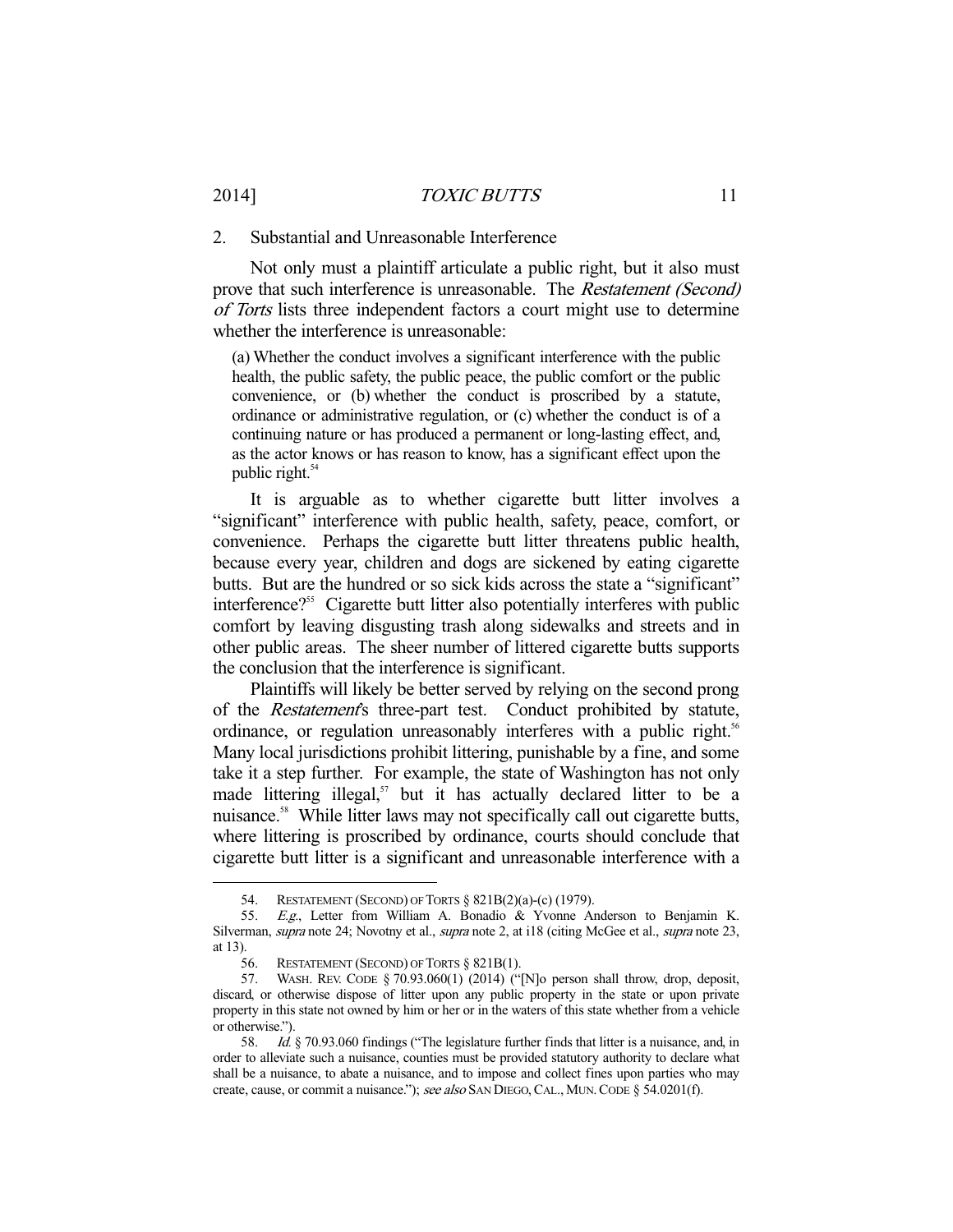public right. Where a state or locality has determined litter to be a nuisance, both the public right and the substantial interference are proven.

 Cigarette littering may also fall into the third category of significant and unreasonable interference—conduct of a continuing nature or conduct that has produced a permanent or long-lasting effect, which the actor knows to have a significant effect upon the public right. Cigarette butt litter is "of a continuing nature."<sup>59</sup> It takes years to degrade,<sup>60</sup> and smokers litter billions of butts into the environment each year. Cigarette manufacturers are well aware of the components of cigarette filters, $61$ have considered ways to make butts biodegradable, $62$  and are acutely aware of the high incidence of butt littering.<sup>63</sup> Indeed, cigarette manufacturers have directed millions of dollars to antilittering campaigns such as Keep America Beautiful to address the problem they continue to create.64 Such minimal remediation efforts fail to abate the ongoing contribution of toxic chemicals into public rights of way and the continuing poisoning of water sources, wildlife, and even humans.<sup>65</sup>

#### 3. Proximate Cause

-

 To hold cigarette butt manufacturers liable for a public nuisance, a plaintiff would need to show that the manufacturers' actions were the proximate, or legal, cause of the plaintiff's harm.<sup>66</sup> Without wading too far into the thorny realm of proximate cause, this Subpart will briefly

<sup>59.</sup> See RESTATEMENT (SECOND) OF TORTS § 821B(2)(c).

 <sup>60.</sup> Clean Va. Waterways, supra note 13.

 <sup>61.</sup> J.L. Pauly et al., Cigarettes with Defective Filters Marketed for 40 Years: What Philip Morris Never Told Smokers, 11 TOBACCO CONTROL (SUPP. 1) i51, i54-i55 (2002) (citing Inter-Office Correspondence from Nancy R. Ryan, Philip Morris U.S.A., to J.A. Nash, Philip Morris U.S.A., LEGACY TOBACCO DOCUMENTS LIBR., U. CAL. S.F. (Oct. 15, 1982), http://legacy.library. ucsf.edu/tid/qio05a00/pdf).

 <sup>62.</sup> Novotny et al., supra note 13, at 1695 (citing Inter-Office Correspondence from Ted Sanders, Philip Morris U.S.A., to C.K. Ellis, Philip Morris U.S.A., LEGACY TOBACCO DOCUMENTS LIBR., U. CAL. S.F. 4-5 (Feb. 7, 1992), http://legacy.library.ucsf.edu/documentStore/ a/h/h/ahh48e00/Sahh48e00.pdf).

 <sup>63.</sup> See Elizabeth A. Smith & Patricia A. McDaniel, Covering Their Butts: Responses to the Cigarette Litter Problem, 20 TOBACCO CONTROL 100, 101 (2011) (citing Responsible Smoking: Litter Recommendations, LEGACY TOBACCO DOCUMENTS LIBR., U. CAL. S.F. (Oct. 1997), http://legacy.library.ucsf.edu/tid/oid40b00).

<sup>64.</sup> Novotny et al., supra note 13, at 1695-96 (citing Walter Lamb, Keep America Beautiful: Grassroots Non-Profit or Tobacco Trust Group?, PR WATCH, Third Quarter 2001, at 1, 4). Keep America Beautiful is an antilittering organization with strong ties to the tobacco industry. See id.

<sup>65.</sup> See Novotny et al., *supra* note 2, at i19.

 <sup>66.</sup> People ex rel. Spitzer v. Sturm, Ruger & Co., 761 N.Y.S.2d 192, 201 n.3 (App. Div. 2003).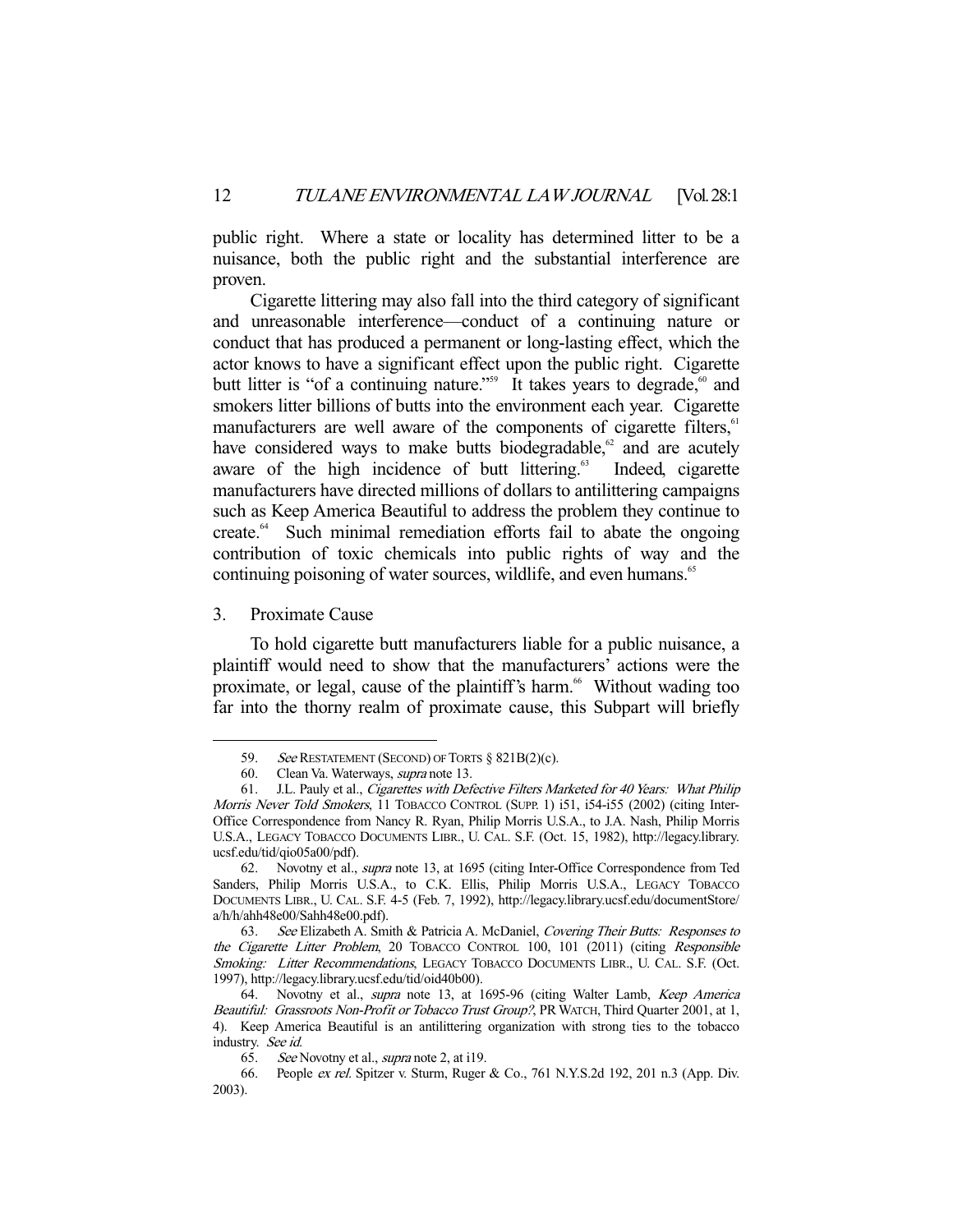address two aspects of proximate cause that are related to an action against cigarette manufacturers for butt litter—foreseeability and an intervening illegal action. This Subpart also discusses which actions a plaintiff may want to focus on as the proximate cause of the harm.

#### a. Foreseeability

-

 An important aspect of determining proximate cause is whether or not the harm is reasonably foreseeable. The Court of Appeals of Wisconsin upheld a jury's finding that a lead paint producer had created a public nuisance but was not liable because the manufacturer lacked awareness at the time that producing the lead paint could create the resulting nuisance.<sup>67</sup>

 While the cigarette manufacturers themselves are not dropping cigarette butts on the ground, it is reasonably foreseeable that the smoker is likely to do so. Not only do we know this by the number of cigarette butts that litter our sidewalks and streets, but even movies model this behavior again and again.<sup>68</sup> Cigarette manufacturers would be hardpressed to claim they lacked awareness of the high incidence of cigarette butt littering and the toxic components of their product. In fact, cigarette manufacturers, concerned that cigarette litter might make smoking even more socially unacceptable, have "sponsored anti-littering groups, distributed portable ashtrays (frequently branded) and installed permanent ashtrays in downtown areas of numerous cities."69

 Courts have found that if consumers regularly use a product in a dangerous, unintended manner, the use is probably foreseeable.<sup>70</sup> For example, if a gun manufacturer knows consumers are keeping the gun in

 <sup>67.</sup> See City of Milwaukee v. NL Indus., 762 N.W.2d 757, 770 (Wis. Ct. App. 2008) (mentioning Vogel v. Grant-Lafayette Elec. Coop., 548 N.W.2d 829 (Wis. 1996)).

 <sup>68.</sup> For example, in the final scene of the movie Grease, when Sandy is trying to show that she is cool, she drops her cigarette to the ground and seductively grinds it out with her "sexy" shoes. Oky Ruiz, *You're the One That I Want*, YOUTUBE (Sept. 28, 2011), http://www.youtube. com/watch?v=T8gAM0C9U64 (excerpt from the film GREASE (Paramount Pictures 1978)). While the Center for Disease Control and Prevention gathers data on the number of "tobacco incidents" in movies each year (in 2012, there were 2,818 tobacco incidents in top-grossing movies), it does not yet track the number of times movie characters are shown littering their cigarette butts. See Office on Smoking & Health, Nat'l Ctr. for Chronic Disease Prevention, Smoking in the Movies, CTRS. FOR DISEASE CONTROL & PREVENTION, http://www.cdc.gov// tobacco/data\_statistics/fact\_sheets/youth\_data/movies/index.htm (last updated Aug. 22, 2014) (citing Jonathan R. Polansky et al., Smoking in the Top-Grossing US Movies, 2012, CTR. FOR TOBACCO CONTROL RESEARCH & EDUC., U. CAL. S.F. (Mar. 2013), http://scholarship.org/UC/item/ 3i69r912).

 <sup>69.</sup> Smith & Novotny, supra note 12, at i2-i3 (citing Smith & McDaniel, supra note 63, at 101-02).

<sup>70.</sup> See, e.g., Gootee v. Colt Indus., 712 F.2d 1057, 1066 (6th Cir. 1983).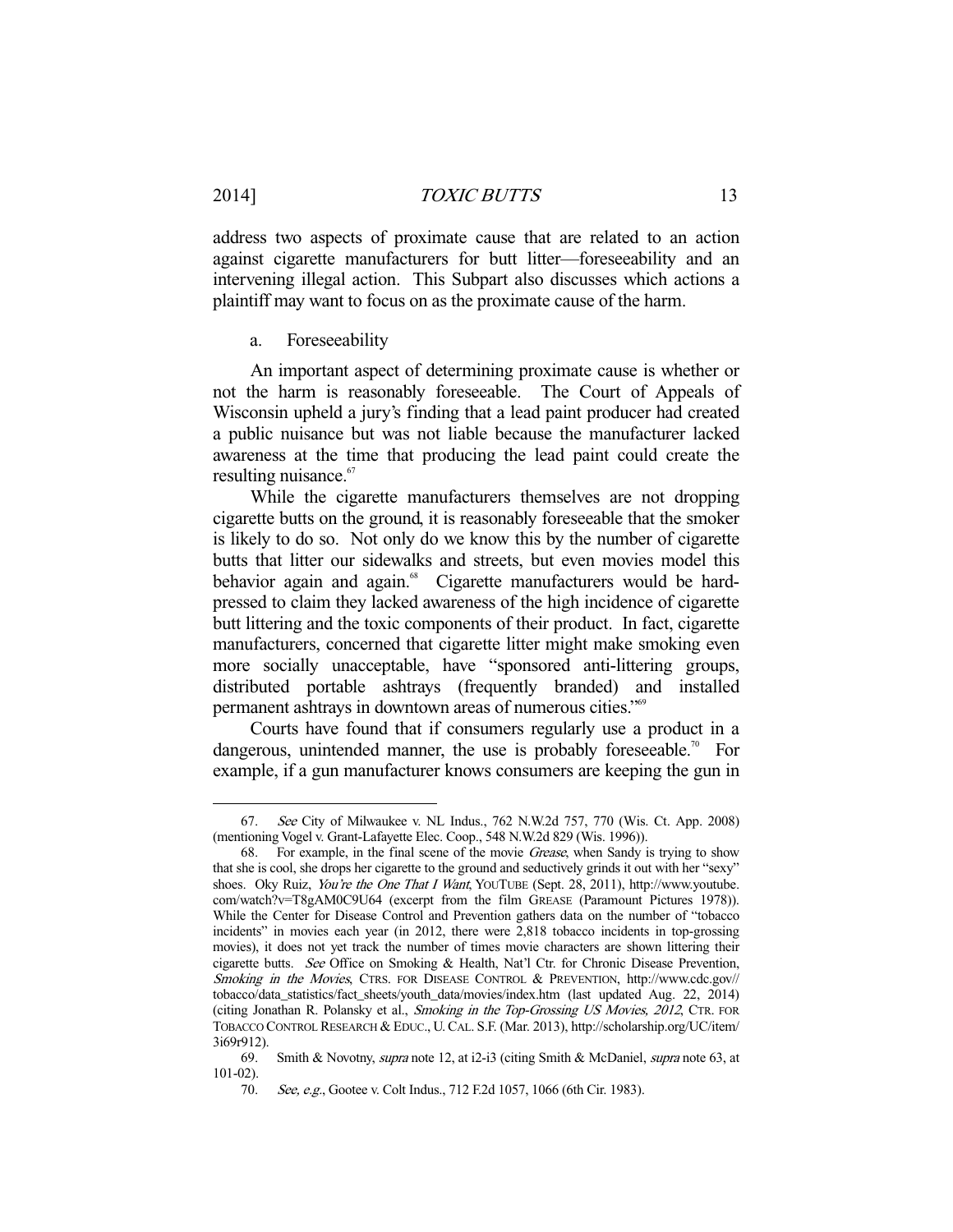a half-cock position as a safety measure, then this misuse is foreseeable.<sup>71</sup> Further, the Supreme Court of Alaska noted that "a manufacturer should not be relieved of responsibility simply because it closes its eyes to the way its products are actually used by consumers."<sup>72</sup>

 Cigarette manufacturers know that cigarettes have been tossed on the ground and can reasonably foresee that they will continue to be tossed on the ground.<sup>73</sup> They also know that cigarette butt filters do not degrade easily in the natural environment. In fact, cigarette manufacturers have looked into both removing the offending filter and making the filter biodegradable.<sup>74</sup>

 Yet, cigarette manufacturers, knowing that smokers will toss butts on the ground, have failed to make their product safer. They refuse to remove all filters or to make the filters biodegradable.<sup>75</sup> They make cigarettes with plastic filters inserted into paper wrappers, giving the appearance to smokers and nonsmokers alike that the butt is merely harmless paper and cotton that will easily degrade in the environment.<sup>76</sup> They also have failed to include warning messages on cigarette packs that the butts are toxic and that consumers should properly dispose of them.<sup>77</sup> For these reasons, the fact that cigarettes will be littered is reasonably foreseeable, as is the fact that they can remain in the environment for years. Given the fact that filtered cigarette butts contain harmful chemicals, their impact on aquatic life is foreseeable, as is the fact that children and pets will get sick each year from ingesting cigarette butts littered in public places.

## b. Lack of Control and Intervening Acts

 The cigarette manufacturer's primary defense to proximate cause will be to argue that the manufacturer no longer had control of the

 <sup>71.</sup> Id. (citing Tulkku v. Mackworth Rees, Div. Avis Indus., Inc., 281 N.W.2d 291, 294 (Mich. 1979)).

 <sup>72.</sup> Lamer v. McKee Indus., Inc., 721 P.2d 611, 615 (Alaska 1986).

 <sup>73.</sup> See generally Novotny et al., supra note 13, at 1695-96 (discussing cigarette manufacturers' research on cigarette butt disposal) (citing Lamb, *supra* note 64, at 4).

 <sup>74.</sup> Id. at 1696.

 <sup>75.</sup> See id.

 <sup>76.</sup> When informed that cigarette butts are not made solely of easily degradable materials, most people are astonished. Having personally shared this information with hundreds of people at beach cleanups, the vast majority were shocked to learn this information. See winterrules, supra note 5.

<sup>77.</sup> See, e.g., S. Chapman & S.M. Carter, "Avoid Health Warnings on All Tobacco Products for Just as Long as We Can": A History of Australian Tobacco Industry Efforts To Avoid, Delay and Dilute Health Warnings on Cigarettes, 12 TOBACCO CONTROL (SUPP. 3) iii13, iii13 (2003).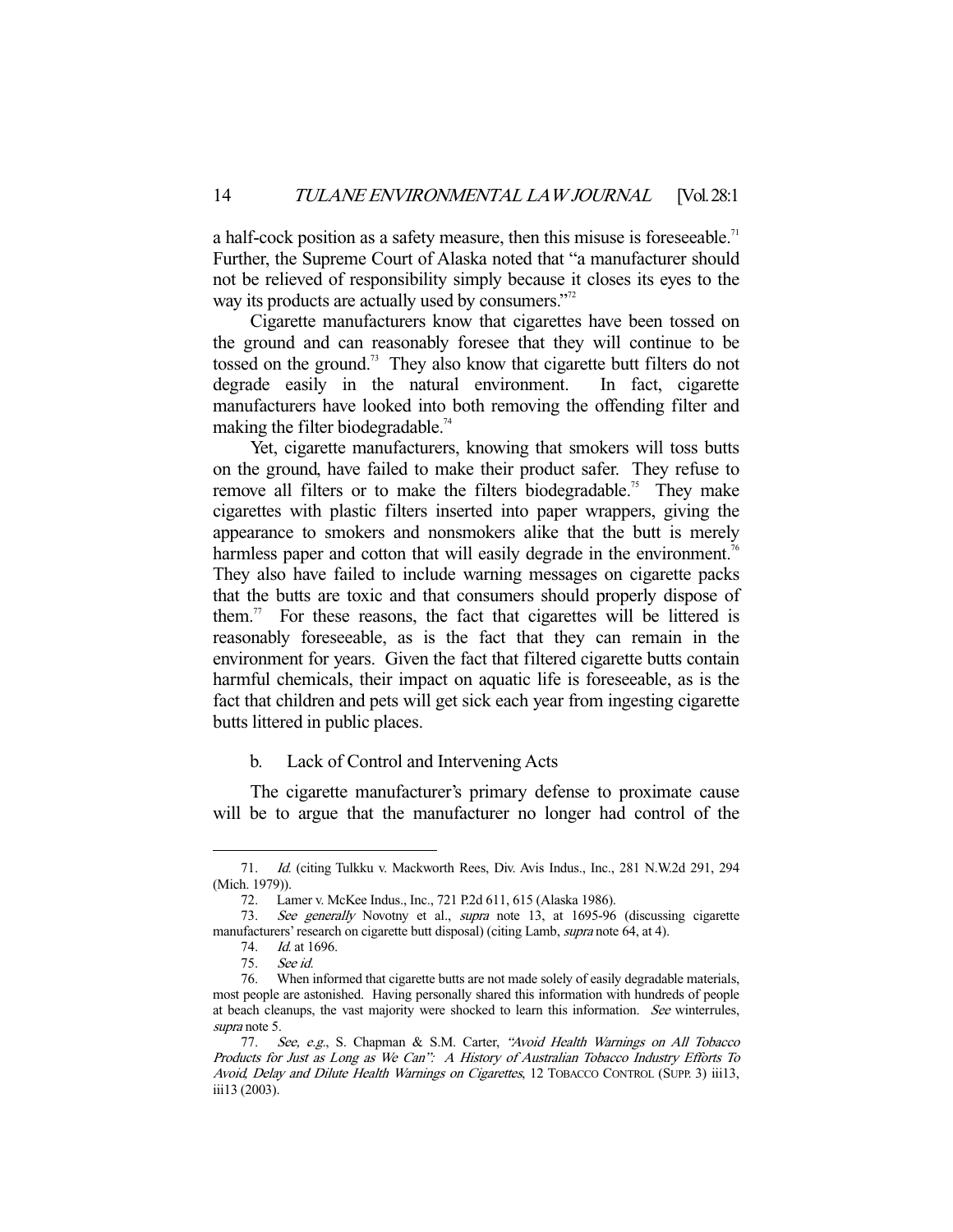cigarette when it caused the harm; the smoker's act of throwing the butt on the ground is an intervening action that becomes the proximate cause of the injury. Indeed, Chicago's public nuisance case against gun manufacturers demonstrates that intervening criminal activity can be devastating to a public nuisance claim.<sup>78</sup> The Supreme Court of Illinois refused to find proximate cause, concluding that the intervening criminal activity by third parties rendered the defendants' activity not the proximate cause of the injury. The court also noted that "it is not at all clear that the condition would cease to exist even if these particular defendants entirely ceased selling firearms."79

 A string of lead paint cases from across the country paints a similarly bleak outlook for establishing causation for manufacturers of a product later used, or misused, by consumers. The Supreme Court of New Jersey found causation lacking because the paint manufacturers no longer controlled the source of the harm, and the conduct that gave rise to the public health crisis was the "poor maintenance of premises where lead paint may be found by the owners of those premises."<sup>80</sup> The court noted, "Although one might argue that the product, now in its deteriorated state, interferes with the public health, one cannot also argue persuasively that the conduct of defendants in distributing it, at the time when they did, bears the necessary link to the current health crisis."<sup>81</sup> The Supreme Court of Rhode Island similarly refused to find paint manufacturers liable because the state had failed to allege that the defendant manufacturers were in control of the lead paint at the time it caused harm to the children.<sup>82</sup>

 Fortunately for plaintiffs attempting to sue cigarette manufacturers for cigarette butt litter, control over the harm is not dispositive in a public nuisance action. Although it failed to find proximate cause under the facts of City of Chicago v. Beretta U.S.A. Corp., the Supreme Court of Illinois acknowledged that "when the nuisance results from the use or misuse of an object apart from land, ... lack of control of the instrumentality at the time of injury is not an absolute bar to liability."<sup>83</sup>

 <sup>78.</sup> See City of Chicago v. Beretta U.S.A. Corp., 821 N.E.2d 1099, 1136 (Ill. 2004) (quoting People ex rel. Spitzer v. Sturm, Ruger & Co., 761 N.Y.S.2d 192, 201 (App. Div. 2003)).

 <sup>79.</sup> Id. at 1136-37; see also Bubalo v. Navegar, Inc., No. 96 C 3664, 1998 WL 142359, at \*4–5 (N.D. Ill. Mar. 20, 1998) (holding that a manufacturer could not be held liable for public nuisance for designing, marketing, and selling guns (legal and nondefective products) that were targeted to appeal to criminals).

 <sup>80.</sup> In re Lead Paint Litig., 924 A.2d 484, 486, 501 (N.J. 2007).

*Id.* at 501-02.

 <sup>82.</sup> State v. Lead Indus. Ass'n, 951 A.2d 428, 455 (R.I. 2008).

 <sup>83. 821</sup> N.E.2d at 1132.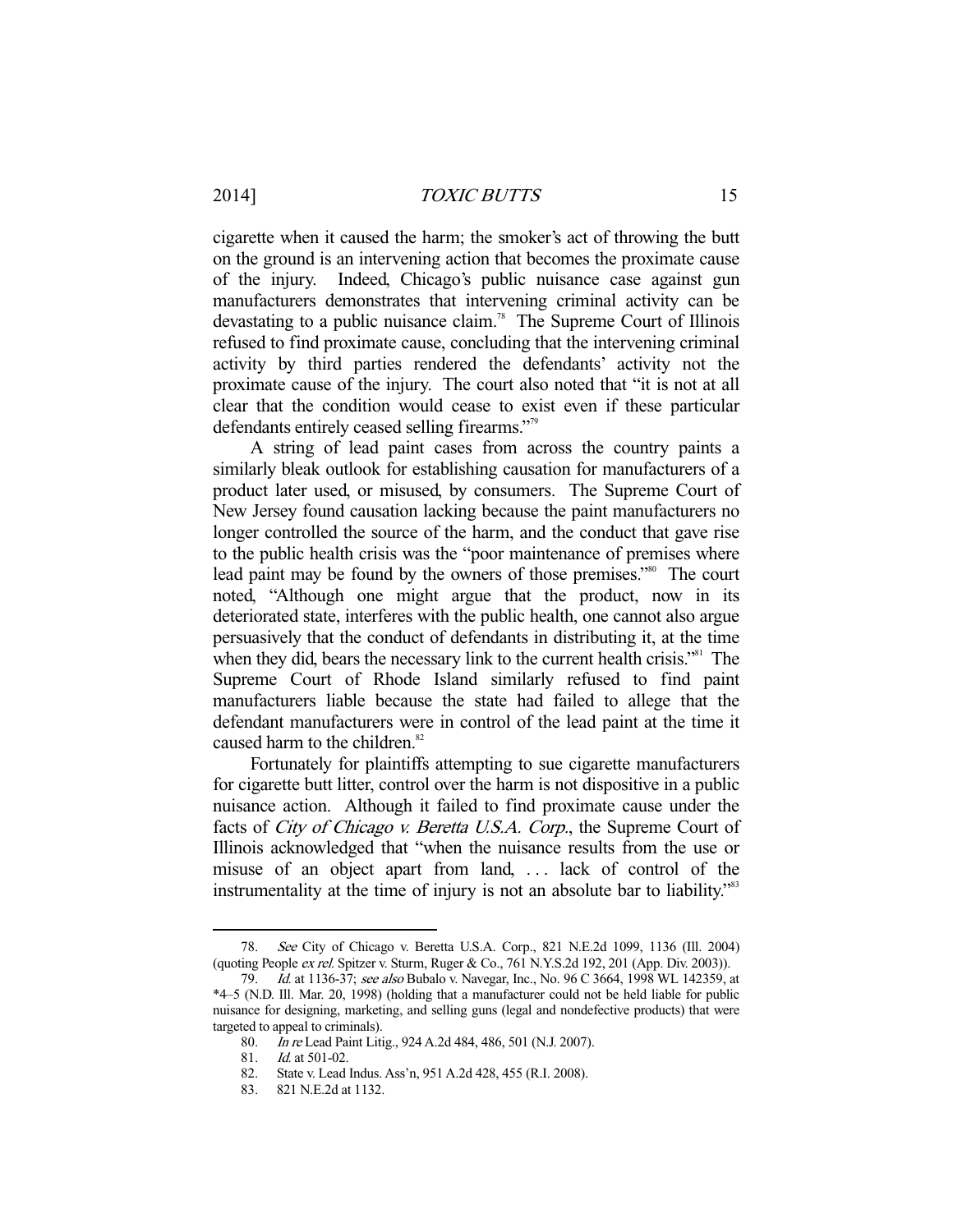The United States Court of Appeals for the Ninth Circuit held that those injured by gun violence could sue a gun manufacturer under a public nuisance theory and that the plaintiffs had sufficiently alleged that the actions of the gun manufacturer in fostering an illegal secondary market led to the foreseeable result of a prohibited purchaser securing a firearm and injuring innocent people. $84$  Additionally, in City of New York v. Beretta U.S.A. Corp., the United States District Court for the Eastern District of New York refused to dismiss a case against a gun manufacturer as a matter of law when the city alleged the defendant gun manufacturers were a direct link in the causal chain resulting in the harm suffered to the public and were realistically in a position to prevent such harm.<sup>85</sup>

 Courts have also allowed public nuisance suits to go forward where the defendants no longer had control of the instrumentality causing the nuisance, even when there was no affirmative intervening action or illegal activity. The United States District Court for the Southern District of New York denied a motion to dismiss private-well-owner plaintiffs' public nuisance claim against petroleum companies because the gasoline additive methyl tertiary butyl ether (MTBE) threatened their private water supplies.<sup>86</sup> The defendants alleged that they had no liability because they had no control over the release of the chemicals into groundwater supplies, $57$  pointing to two cases, one relieving a polychlorinated biphenyl (PCB) manufacturer of liability when a third party had disposed of the hazardous material<sup>88</sup> and the other holding that a manufacturer could not be held liable for public nuisance for designing, marketing, and selling guns targeted to criminals.<sup>89</sup> The court allowed the suit to go forward, noting that plaintiffs "alleg[ed] that defendants had

<sup>84.</sup> Ileto v. Glock Inc., 349 F.3d 1191, 1212-13 (9th Cir. 2003); see also County of Santa Clara v. Atl. Richfield Co., 40 Cal. Rptr. 3d 313, 325 (6th Ct. App. 2006) ("[L]iability for nuisance does not hinge on whether the defendant owns, possesses or controls the property, nor on whether he is in a position to abate the nuisance; the critical question is whether the defendant created or assisted in the creation of the nuisance." (alteration in original) (quoting City of Modesto Redevelopment Agency v. Superior Court, 13 Cal. Rptr. 3d 865, 872 (4th Ct. App. 2004))).

 <sup>85. 315</sup> F. Supp. 2d 256, 284 (E.D.N.Y. 2004) (citing Ileto, 349 F.3d at 1212-13).

 <sup>86.</sup> In re Methyl Tertiary Butyl Ether (MTBE) Prods. Liab. Litig., 175 F. Supp. 2d 593, 630 (S.D.N.Y. 2001).

 <sup>87.</sup> Id. at 628.

 <sup>88.</sup> City of Bloomington v. Westinghouse Elec. Corp., 891 F.2d 611, 614 (7th Cir. 1989).

 <sup>89.</sup> Bubalo v. Navegar, Inc., No. 96 C 3664, 1998 WL 142359, at \*4–5 (N.D. Ill. Mar. 20, 1998) (citing RESTATEMENT (SECOND) OF TORTS § 834).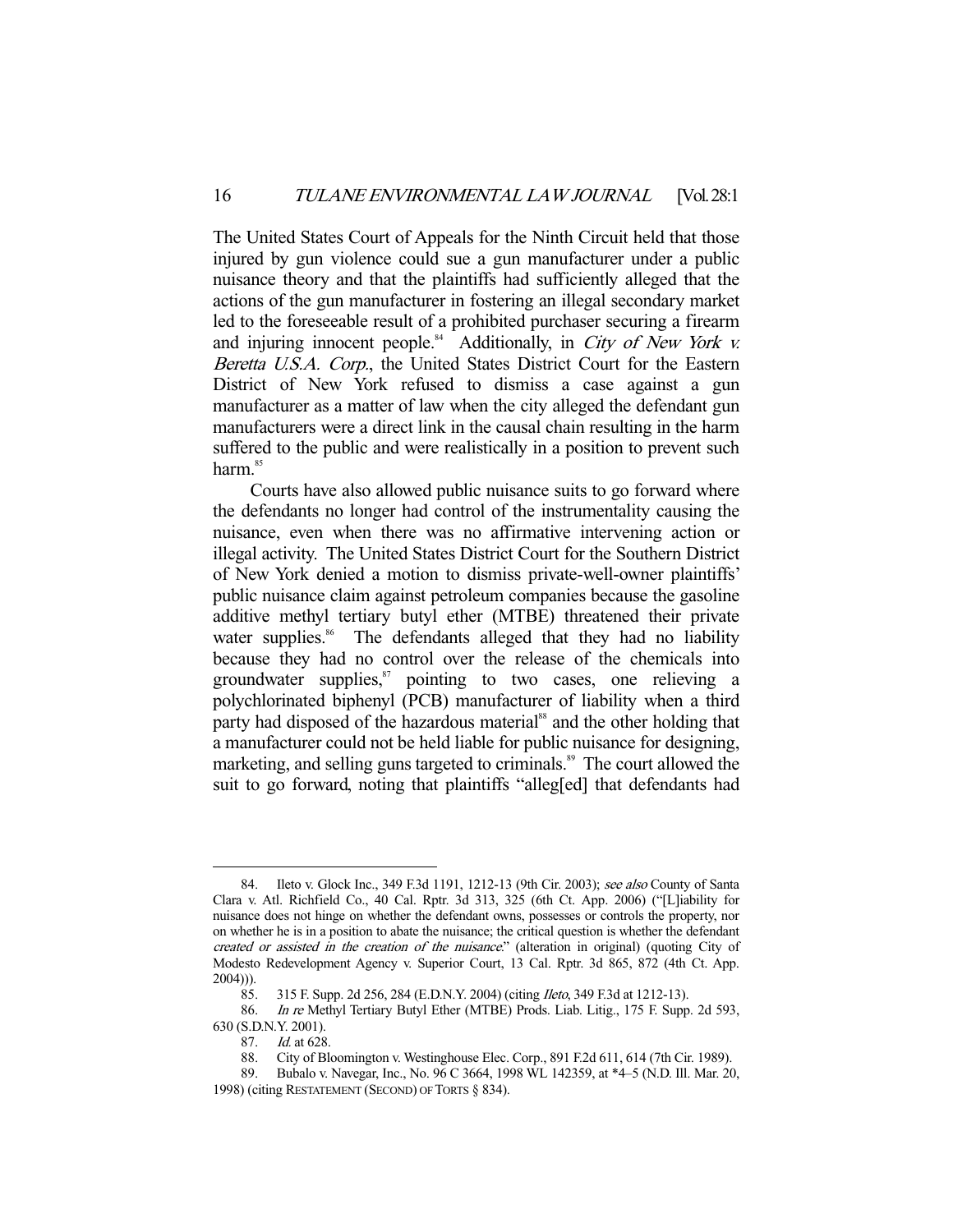2014] *TOXIC BUTTS* 17

knowledge of the dangers of the product, failed to warn anyone of these dangers, and actively conspired to conceal the threat caused by MTBE."<sup>900</sup>

 Likewise, the United States District Court for the Northern District of Illinois rejected a claim by manufacturers of genetically modified corn seed that they could no longer be responsible for the effects of the modified corn seed once it left their control.<sup>91</sup> The court found that the manufacturer of the corn seed had some continuing obligation to see that the corn seed was applied correctly.<sup>92</sup> The court also found, "All parties who substantially contribute to the nuisance are liable."<sup>93</sup>

#### c. Which Action is the Proximate Cause?

 Another key question in the proximate cause debate is, What actions are we focusing on as the proximate cause of the cigarette butt litter injury? In County of Santa Clara v. Atlantic Richfield Co., plaintiffs were allowed to move forward with a public nuisance action against paint manufacturers when "the alleged basis for defendants' liability for the public nuisance created by lead paint [was the lead paint manufacturers'] affirmative promotion of lead paint for interior use, not their mere manufacture and distribution of lead paint or their failure to warn of its hazards."<sup>94</sup>

 Applying this lesson to cigarette manufacturers, plaintiffs are more likely to be successful in a public nuisance claim when they show not only that the cigarette manufacturers made the cigarettes that caused the cigarette butt litter, but that they knew the scope of the cigarette butt litter problem and had the ability to alleviate the issue (i.e., by removing or redesigning the filters that trap and slowly leach toxic chemicals into the

<sup>90.</sup> In re MTBE Prods. Liab. Litig., 175 F. Supp. 2d at 628. The City of New York, its water board, and its water authority won a jury verdict of nearly \$105 million based on four claims, including public nuisance. In re Methyl Tertiary Butyl Ether (MTBE) Prods. Liab. Litig., 725 F.3d 65, 79 (2d Cir. 2013). Exxon appealed, and in 2013, the Second Circuit upheld the verdict and public nuisance cause of action. *Id.* at 78, 130.

 <sup>91.</sup> In re Starlink Corn Prods. Liab. Litig., 212 F. Supp. 2d 828, 845 (N.D. Ill. 2002) (citing RESTATEMENT (SECOND) OF TORTS § 834).

 <sup>92.</sup> This case was somewhat unique because the Federal Insecticide, Fungicide, and Rodenticide Act placed a duty on the corn seed manufacturers to ensure that the seeds did not drift and commingle with other seeds; the seeds at issue in the case were not fit for human consumption. Id. at 834, 843.

<sup>93.</sup> Id. at 847. But see Stephanie E. Cox, Genetically Modified Organisms: Who Should Pay the Price for Pollen Drift Contamination?, 13 DRAKE J. AGRIC. L. 401, 412 (2008) ("Because the case was settled for \$110 million, there was no decision on the merits of the case, leaving the question of legal liability for crop contamination open in the United States." (citing Laura Khoury & Stuart Smyth, Reasonable Foreseeability and Liability in Relation to Genetically Modified Organisms, 27 BULL. SCI.,TECH. & SOC'Y 215, 222 (2007))).

 <sup>94. 40</sup> Cal. App. 3d 313, 328 (4th Ct. App. 2006).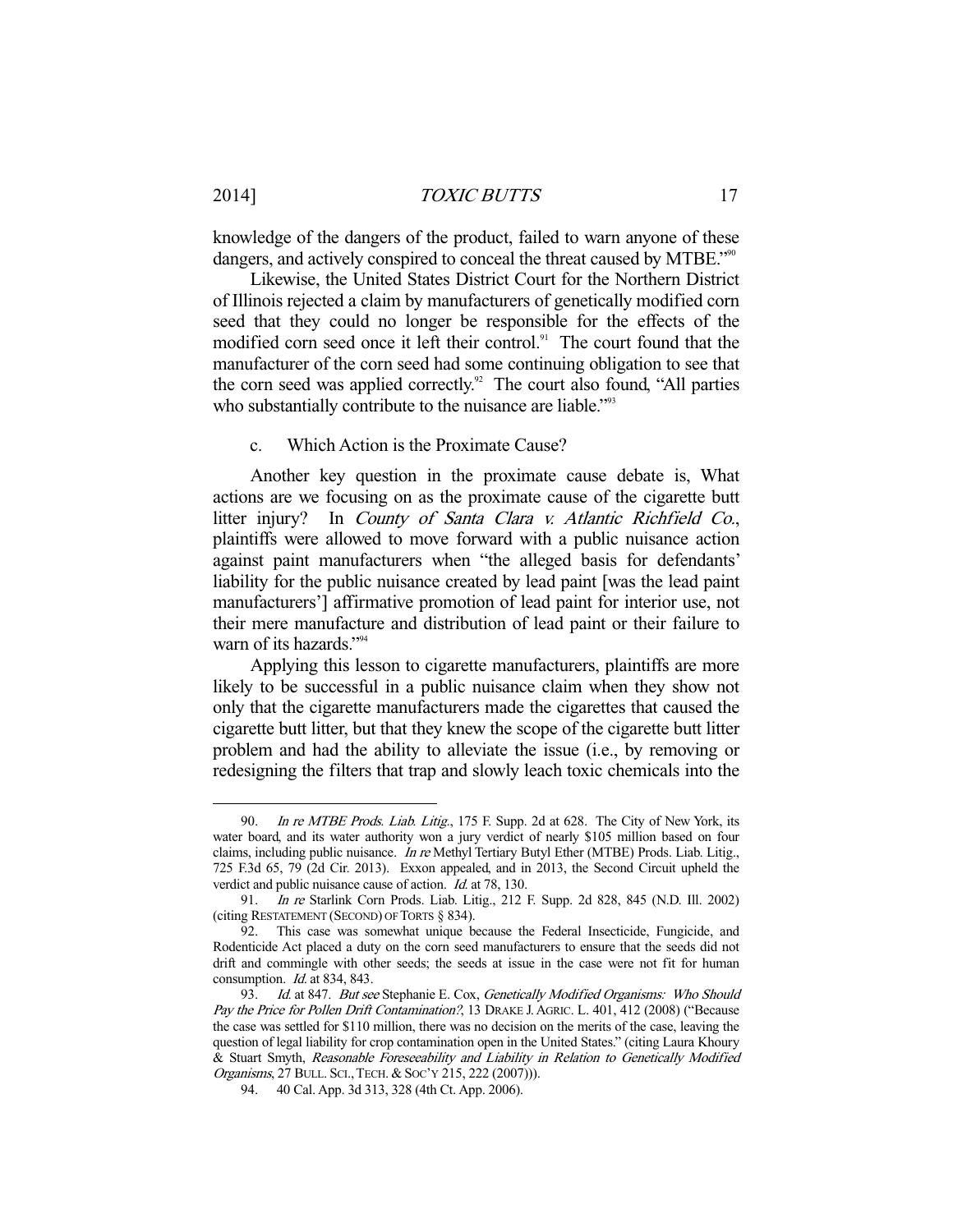environment and by warning the public about the harm), but they failed to do so. By including filters that have no health benefits, but negatively impact the environment,<sup>95</sup> the cigarette manufacturers have control of the solutions. Through these actions and failures, cigarette manufacturers have participated to a substantial extent in the butt litter problem and may be found the proximate cause of it.<sup>96</sup>

d. Injury

-

 To bring an actionable public nuisance case, a plaintiff must show that it has been harmed by the public nuisance.<sup>97</sup> A state or public agency bringing a cigarette-butt-litter public nuisance suit must carefully articulate whether it is bringing the suit on its own behalf to recover costs expended to clean up the litter or on behalf of the public to abate the nuisance.<sup>98</sup> In the case of cigarette butt litter, a state agency may claim that the litter injures the public by being unsightly. The litter also injures the public agency because the agency likely expends costs in removing the cigarette butt litter.<sup>99</sup> The agency might also argue that the public is injured by the cigarette butt litter because the funds that the agency spends abating cigarette butt litter cannot be spent on other matters of public interest and safety, such as police officers, firefighters, and libraries. It is also possible that the agency might be able to articulate how many dogs or children in its jurisdiction had been injured by cigarette butts or that the jurisdiction's marketing efforts on behalf of the public and chamber of commerce were less effective because of the litter.

 Some case law provides a basis for a state or public agency seeking both litter abatement and cost recovery from cigarette butt manufacturers. The Supreme Court of Ohio allowed a governmental agency to recover the costs of abating a nuisance created by gun manufacturers

<sup>95.</sup> See Harris, supra note 16, at I10-i11 (citing Zipser, supra note 16, at F5).

<sup>96.</sup> See Novotny et al., *supra* note 13, at 1695-96 (discussing that cigarette manufacturers have studied and subsequently quashed efforts to make filters biodegradable) (citing Inter-Office Correspondence from Ted Sanders to C.K. Ellis, supra note 62, at 4-5).

 <sup>97.</sup> NAACP v. AcuSport, Inc., 271 F. Supp. 2d 435, 449 (E.D.N.Y. 2003).

<sup>98.</sup> See id. at 482 ("A state actor is both in the best position and has a responsibility to protect the public that has entrusted it with their representation. Private suits on behalf of the public have come to be recognized as appropriate only under special circumstances.").

 <sup>99.</sup> The city of San Francisco hired a team of economists to analyze cigarette butt litter's cost to the city. John Schneider et al., Health Econ. Consulting Grp., L.L.C., Estimates of the Costs of Tobacco Litter in San Francisco and Calculations of Maximum Permissible Per-Pack Fees, S.F. DEP'T OF PUB. WORKS 1, 3 (June 22, 2009), http://www.sfdpw.org/ftp/uploadedfiles/ sfdpw/director/annual\_reports/tobacco\_litter\_study\_hecg\_062209%5B1%5D.pdf. While the economic analysis was prepared as the basis of a cigarette tax, id., a similar analysis would be useful in proving that the plaintiff has indeed been injured.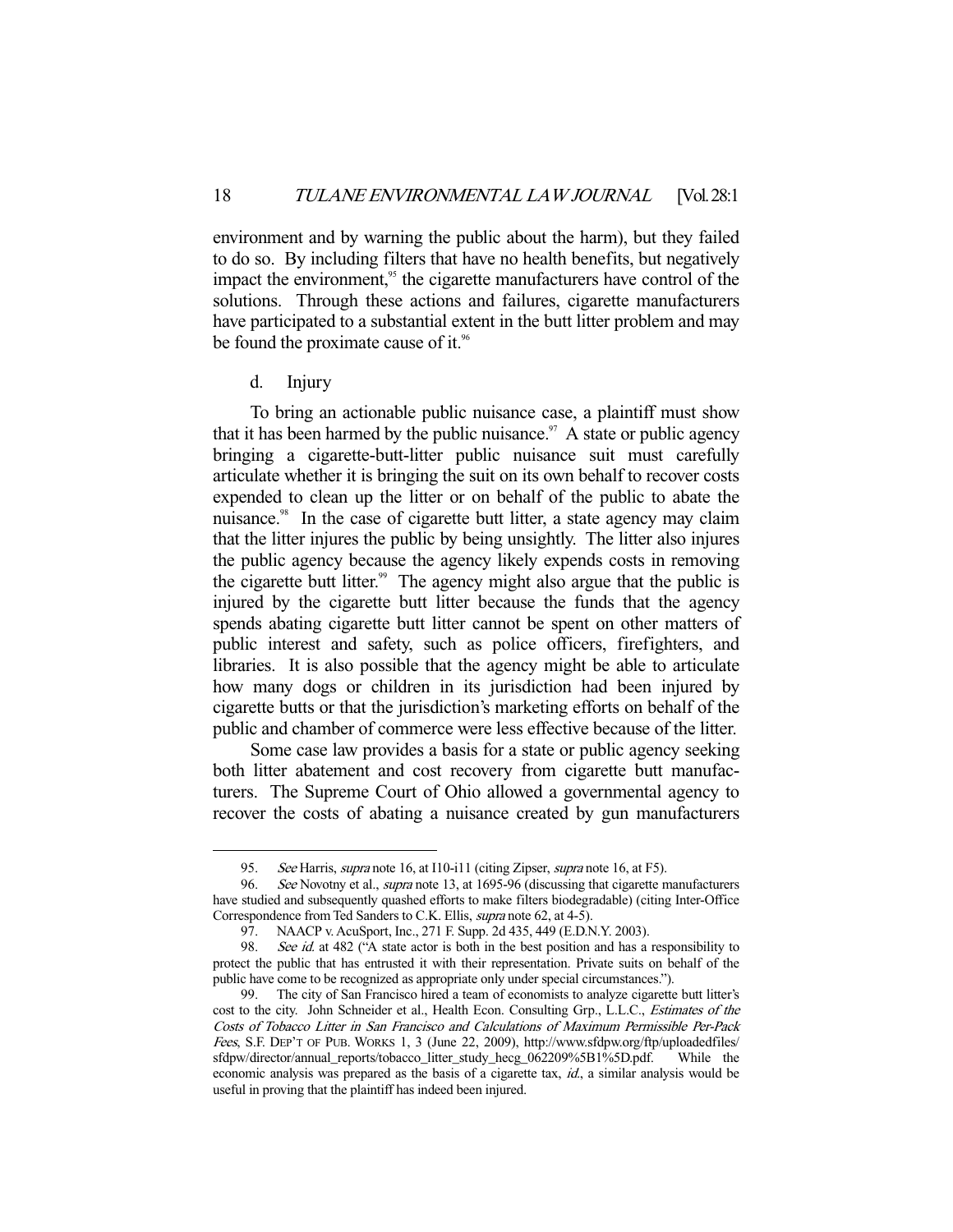because the nuisance was "ongoing and persistent."<sup>100</sup> Similarly, the Supreme Court of Indiana found that a "nuisance claim may be predicated on a lawful activity conducted in such a manner that it imposes costs on others."<sup>101</sup> The court noted that whether or not the manufacturer intends the harm, i.e., whether or not the cigarette maker intends their product to be thrown on the ground, when the manufacturer is aware of the impact to the public right, public nuisance actions are "best viewed as shifting the resulting cost from the general public to the party who creates it."<sup>102</sup> The court also noted that an Indiana statute that allowed a successful nuisance plaintiff to seek damages applied equally to a city or state entity bringing a successful nuisance claim.<sup>103</sup>

 However, government plaintiffs seeking to recover costs of abating cigarette butt litter should be aware of the "municipal cost recovery rule" or the "free public services doctrine."104 This rule or doctrine bars a government from recovering "the costs of carrying out public services from a tortfeasor whose conduct caused the need for the services."<sup>105</sup> Recent lead paint litigation has supported this theory and calls into question whether a public entity can recover damages for injuries caused to the public entity's property by a product.<sup>106</sup>

 In Atlantic Richfield Co., several government entities acting for themselves, as class representatives, and on behalf of the people of California, sued lead paint manufacturers, seeking abatement and damages. The California Sixth District Court of Appeal upheld the County of Santa Clara's action in striking down the public nuisance cause of action in which the government entities—representing themselves were seeking to recover the costs of abatement of lead paint hazards. The court of appeal determined that "liability for damages for product-related injuries should not be extended beyond products liability law to public nuisance law."<sup>107</sup> The court of appeal allowed the plaintiff's request for

 <sup>100.</sup> City of Cincinnati v. Beretta U.S.A. Corp., 768 N.E.2d 1136, 1149-50 (Ohio 2002) (citing City of Flagstaff v. Atchison, Topeka & Santa Fe Ry. Co., 719 F.2d 322, 324 (9th Cir. 1983)).

 <sup>101.</sup> City of Gary ex rel. King v. Smith & Wesson Corp., 801 N.E.2d 1222, 1234 (Ind. 2003) (citing Yeager & Sullivan, Inc. v. O'Neill, 324 N.E.2d 846, 852 (Ind. Ct. App. 1975)).

 <sup>102.</sup> Id. at 1234.

<sup>103.</sup> *Id.* at 1240 (citing IND. CODE § 32-30-6-8).

 <sup>104.</sup> See Barbara J. Van Arsdale, Construction and Application of "Municipal Cost Recovery Rule," or "Free Public Services Doctrine," 32 A.L.R.6TH 261, 268 (2008).

 <sup>105.</sup> Id.

 <sup>106.</sup> County of Santa Clara v. Atl. Richfield Co., 40 Cal. Rptr. 3d 313, 319-20, 331 (6th Ct. App. 2006).

<sup>107.</sup> Id. at 331 (mentioning City of Modesto Redevelopment Agency v. Superior Court, 13 Cal. Rptr. 3d 865 (4th Ct. App. 2004); City of San Diego v. U.S. Gypsum, 35 Cal. Rptr. 2d 876 (4th Ct. App. 1994)).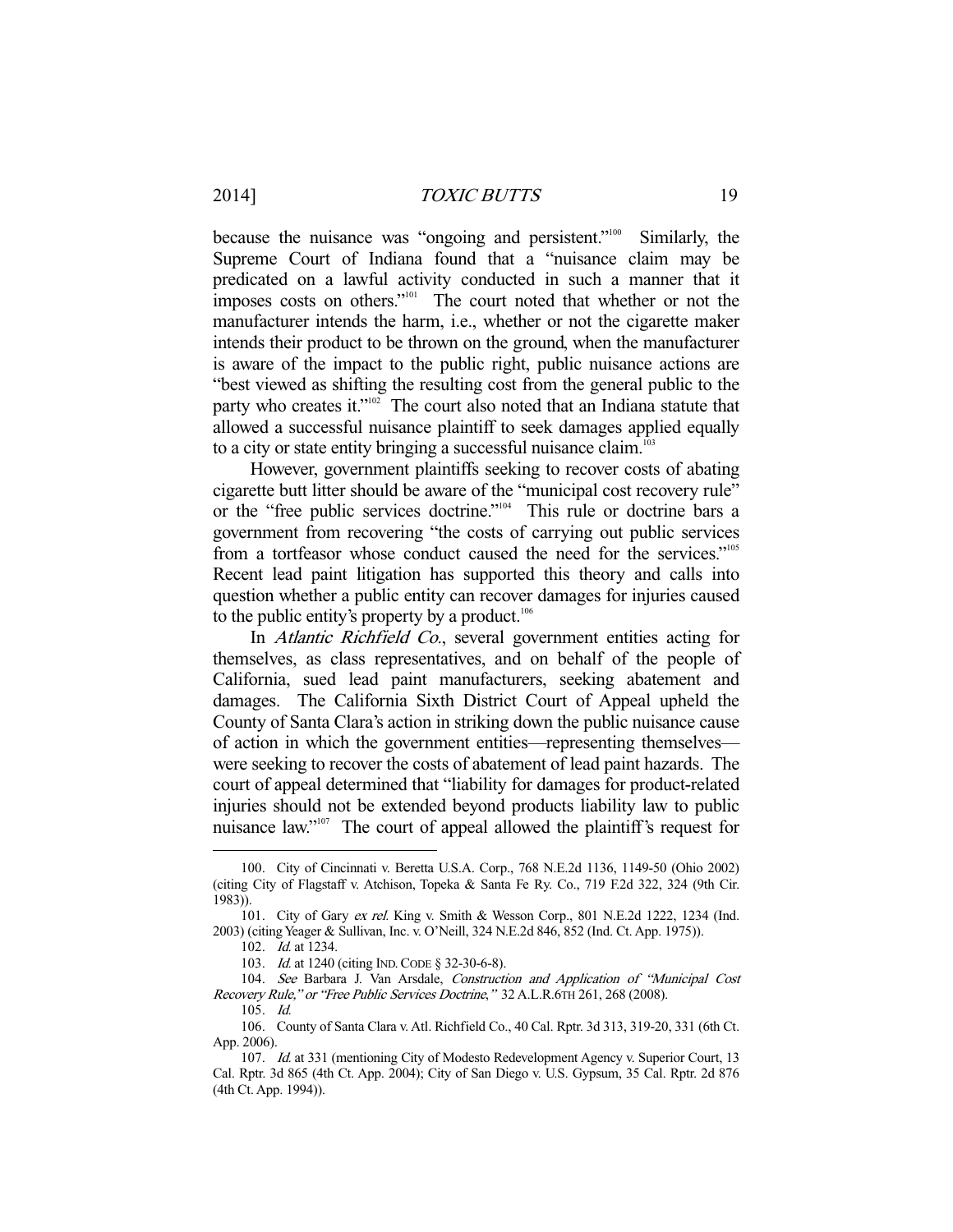abatement, on behalf of the people, to move forward, noting that the "plaintiff may obtain relief *before* the hazard causes any physical injury or physical damage to property."108 The superior court ultimately found that ConAgra Grocery Products Company, NL Industries Incorporated, and Sherwin-Williams Company created a public nuisance by promoting and selling lead paint despite knowing its toxicity.<sup>109</sup> The court directed the defendants to establish a \$1.15 billion fund to clean up hazardous conditions across California.<sup>110</sup>

#### B. Framing a Public Nuisance Claim Against Cigarette Manufacturers

 To bring a successful public nuisance claim against tobacco manufacturers, local or state governments suing on behalf of the public, and possibly themselves, must allege "the existence of a public right, a substantial and unreasonable interference with that right by the defendant, proximate cause, and injury."<sup>111</sup> While courts broadly construe public rights and have found that rights to be free from contaminated water or food supply fall within the gambit of public nuisance, courts have rejected rights too broadly stated, such as the right "to be free from the threat that some individuals may use an otherwise legal product . . . in a manner that may create a risk of harm to another."<sup>112</sup> Potentially public rights related to cigarette butt litter may include the right to be free of unsightly cigarette waste in public waterways, public places, and public rights of way. Also, because studies show that cigarette butt litter is toxic to fish and aquatic species, a plaintiff might claim that butt litter interferes with the right to be free from toxic materials discarded in places where the toxic butts would wash into creeks, rivers, water supplies, and the ocean. Furthermore, because animals and children are sickened every year from ingesting cigarette butts, a plaintiff might articulate a public health public right, such as the right to be free from materials that sicken dogs and children from accumulating in public places. Perhaps the best evidence that cigarette butt litter interferes with a public right is if the jurisdiction has a law or ordinance deeming litter a public nuisance.

<sup>108.</sup> *Id.* at 328.

 <sup>109.</sup> People v. Atl. Richfield Co., No. 1-00-CV-788657, slip op. at 2 (Cal. App. Dep't Super. Ct. Mar. 26, 2014).

<sup>110.</sup> *Id.* slip op. at 10.

 <sup>111.</sup> City of Chicago v. Beretta U.S.A. Corp., 821 N.E.2d 1099, 1113 (Ill. 2004) (citing Feder v. Perry Coal Co., 279 Ill. App. 314, 318 (App. Ct. 1935)).

<sup>112.</sup> *Id.* at 1116.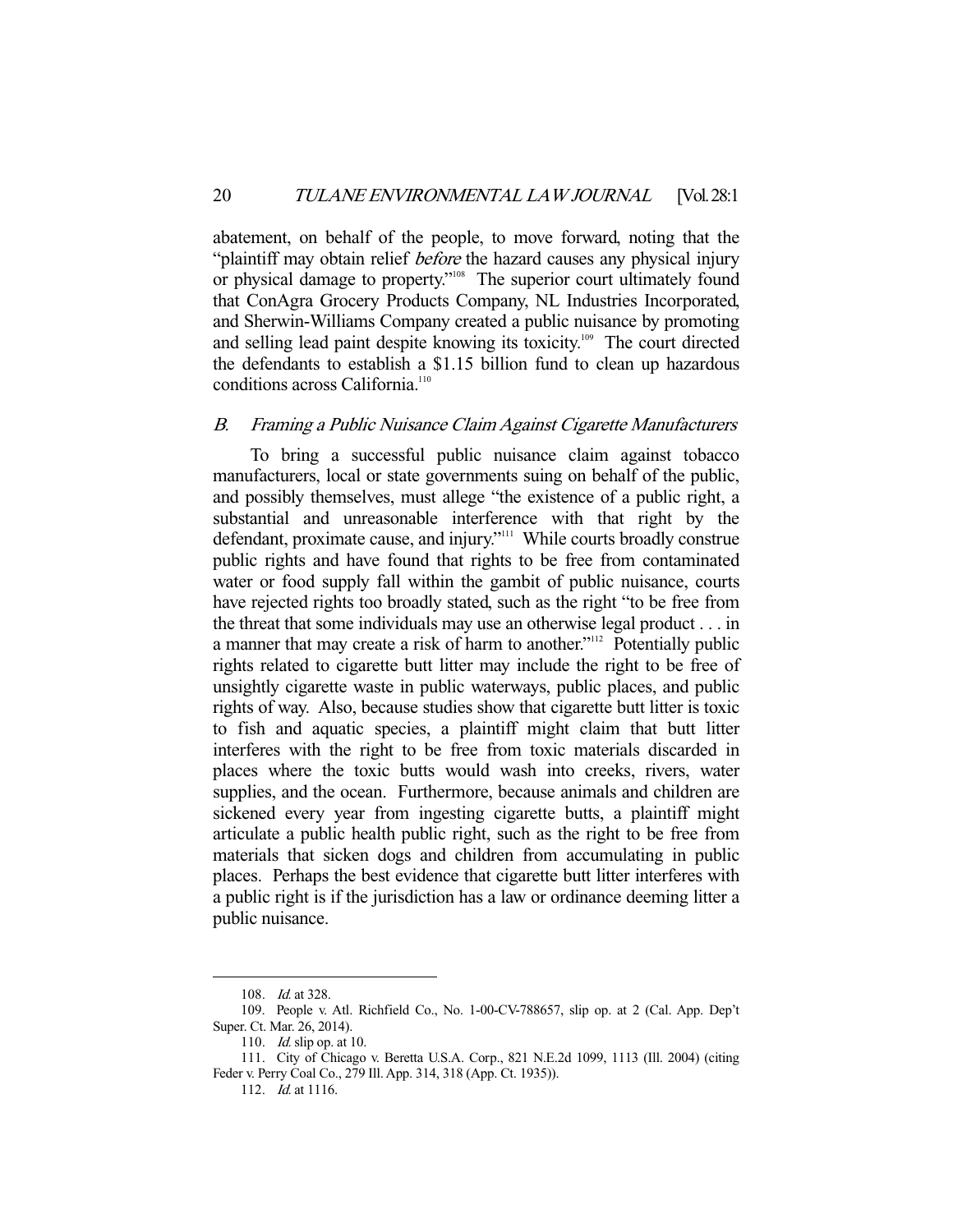Once a plaintiff articulates a public right, it must demonstrate substantial and unreasonable interference with that right.<sup>113</sup> accumulation of millions of cigarette butts in the environment should suffice as substantial and unreasonable interference. However, to demonstrate this with evidence, a plaintiff may elect to submit evidence of the extent of the problem in the locality at issue. Ideally, a plaintiff would have the following: data on the number of cigarette butts littered in the community; photos showing the unsightly litter; testimony regarding the amount of time and money spent addressing the problem by the government, business owners, and volunteers; and even declarations regarding children or animals sickened by cigarette butt litter in the locality. The ideal plaintiff would be located in a state or municipality that has made littering punishable and has declared litter a nuisance.

 Causation is the next hurdle that a plaintiff must overcome to bring a successful public nuisance suit.<sup>114</sup> To show proximate cause, plaintiffs might state the following: but for the manufacturers using a but for the manufacturers using a nondegradable filter in cigarettes, the butts would not linger in the environment, but would quickly degrade. Cigarette butt manufacturers are aware of the magnitude of the cigarette butt litter problem and that cellulose acetate filters not only leach harmful chemicals into the environment but prevent butts from degrading.<sup>115</sup> Cigarette manufacturers are well aware of the vast majority of smokers who toss cigarette butts on the ground, thinking that paper wrappers and "cotton" filters quickly degrade in the environment, yet they have failed to educate the public about the content and dangers of cigarette butts.<sup>116</sup> By including filters in the vast majority of cigarettes, even though they serve no health purpose and in fact deceive the smoker into thinking filters are protective by allowing smokers to inhale fewer dangerous chemicals,<sup>117</sup> cigarette manufacturers are the proximate cause of the cigarette butt litter as a public nuisance.

 Adding in the fact that the disposal of the butt in the customary way (stomping it out and leaving it on the ground) is a foreseeable use of the product and that the smokers themselves have no control over the toxic components in the butt, the manufacturer is the cause of the harm. An important step in making the claim will be the allegation of specific

 <sup>113.</sup> Id. at 1113.

<sup>114.</sup> *Id.* at 1132.

<sup>115.</sup> Smith & Novotny, *supra* note 12, at i2 (citing Hon, *supra* note 12, at 725).

<sup>116.</sup> See Harris, supra note 16, at i10.

 <sup>117.</sup> Id.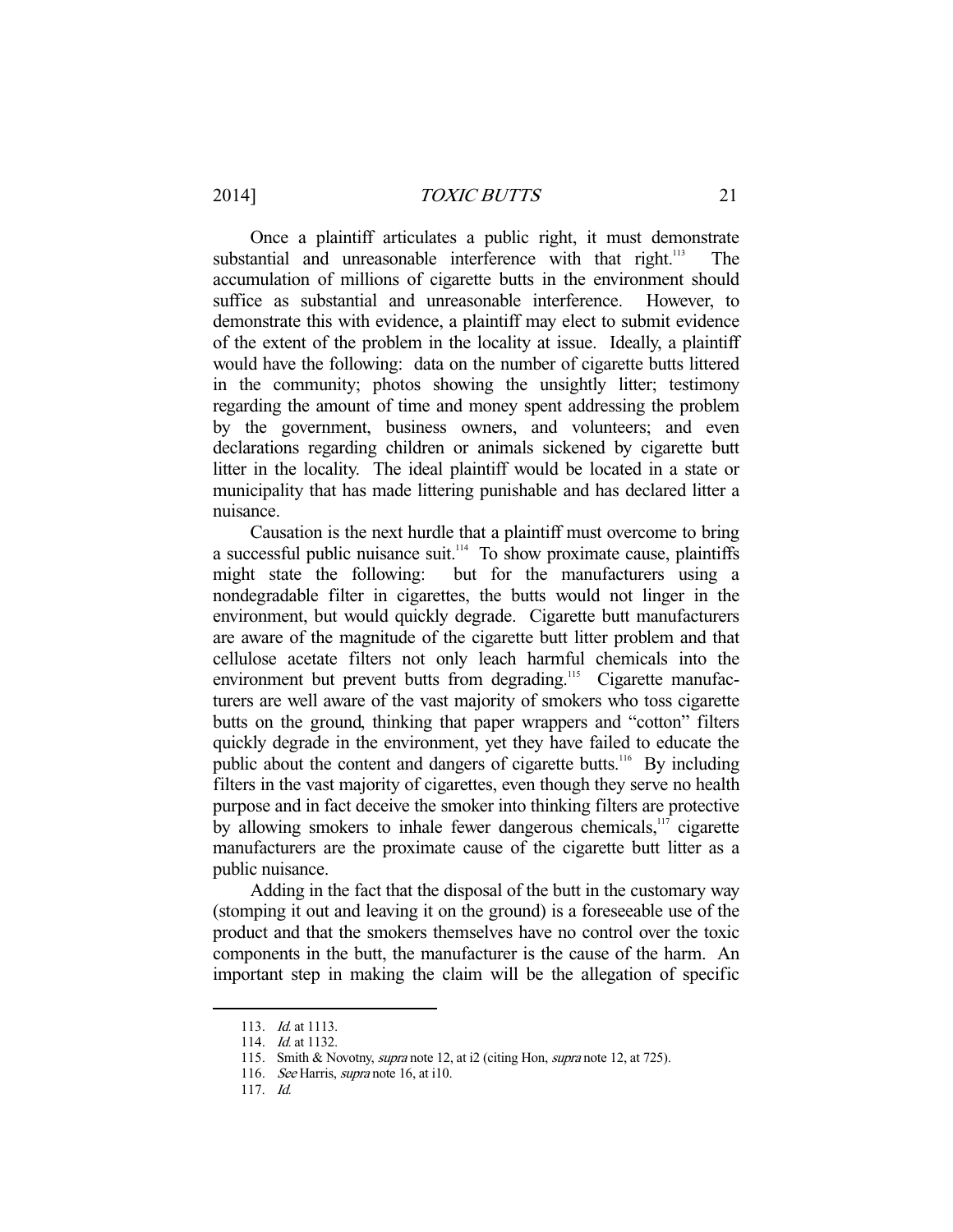injuries, whether they are to marine ecosystems, public rights of way, specific public parks, or the like. The injuries include documented toxic impacts of cigarette butts on freshwater fish, the invasion of the natural environment by toxic chemicals present in butts,<sup>118</sup> and economic injuries to those responsible for clearing tobacco-related waste from public lands and public rights of way.<sup>119</sup> Injury to stormwater systems could also be explored, as well as the environmental degradation of soil, waterways, and public parks.

 If cities or states are bringing the action, the most likely relief will be abatement. Abatement of the butt nuisance could take many forms, including requiring filters to biodegrade, eliminating filters from cigarettes, informing the public about the hazardous contents of cigarette butts (through mandated public education programs, advertising, or label warnings),<sup>120</sup> instituting mandatory cigarette butt "take back" programs, or banning certain toxic components in the cigarettes.<sup>121</sup> Monetary relief is rare in a public nuisance action brought by a public entity unless that party can claim harm different in kind to the general public.<sup>122</sup> Cities may be able to sue cigarette manufacturers under public nuisance and seek damages related to the ongoing litter control efforts based on a market share responsibility requiring cigarette manufacturers to pay for the percentage of litter control directed toward the clearing of tobaccorelated litter.<sup>123</sup> In conclusion, a public nuisance claim against cigarette manufacturers seeking abatement of the nuisance created by cigarette butts has the potential to spur action toward reducing or eliminating the cigarette butt litter problem.

## IV. CIGARETTES AS A DEFECTIVE PRODUCT

 In some unsuccessful public nuisance lawsuits dealing with the harm caused by a product, the court has directed the plaintiff that the

<sup>118.</sup> Slaughter et al., supra note 4, at i25-i27 (citing U.S. ENVTL. PROT. AGENCY, supra note 4, § 9.16.1).

 <sup>119.</sup> Schneider et al., supra note 25, at i39-i40 (citing Mid. Atl. Solid Waste Consultants, supra note 25).

 <sup>120.</sup> Some of these abatement actions might be preempted by the Family Smoking Prevention and Tobacco Control Act, 21 U.S.C. § 387p(a)(2) (2012), or the Federal Cigarette Labeling and Advertising Act, 15 U.S.C. § 1334 (2012).

<sup>121.</sup> See Novotny et al., supra note 13 at 1700.

 <sup>122.</sup> NAACP v. AcuSport, Inc., 271 F. Supp. 2d 435, 497 (E.D.N.Y. 2003) (citing William L. Prosser, Private Action for Public Nuisance Law, 52 VA. L.REV. 997, 1007 (1966)).

<sup>123.</sup> In re Methyl Tertiary Butyl Ether (MTBE) Prods. Liab. Litig., 175 F. Supp. 2d 593, 619 (citing Sindell v. Abbott Labs., 607 P.2d 924 (Cal. 1980)).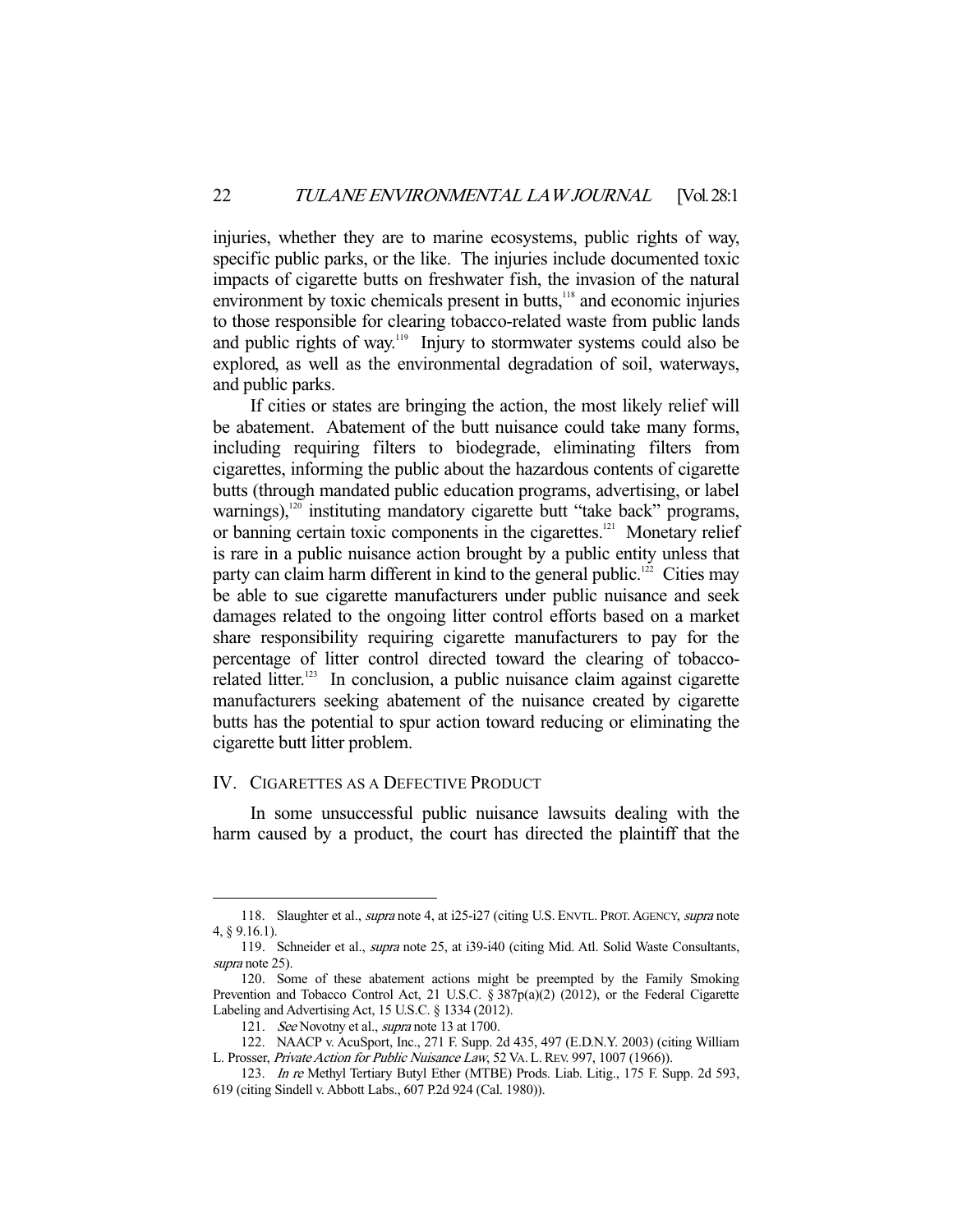proper cause of action was a product liability lawsuit.<sup>124</sup> But does products liability law provide an avenue for addressing cigarette butt litter? Maybe. The best options to try to hold cigarette manufacturers liable for problems with cigarette waste under products liability law would be by using theories of negligent design or failure to warn. However, these lawsuits would likely face skepticism from courts over whether there is an actionable harm and may be preempted given the extensive existing regulation of cigarettes.

## A. Cigarettes that Include Cellulose Acetate Filters Are Negligently Designed

 An injured plaintiff can bring a successful negligent design lawsuit when the product design is inherently dangerous, regardless of how carefully it is manufactured.<sup>125</sup> A product may be deemed "defective in design when the foreseeable risks of harm posed by the product could have been reduced or avoided by the [manufacturer adopting a reasonable alternative design] and the omission of the alternative design renders the product not reasonably safe."<sup>126</sup> In examining whether the product bears a design defect, "the test is whether a reasonable alternative design would, at reasonable cost, have reduced the foreseeable risks of harm posed by the product and, if so, whether the omission of the alternative design by the [manufacturer] rendered the product not reasonably safe."<sup>127</sup> A plaintiff can show a product is inherently dangerous or not reasonably safe by demonstrating that the product fails to meet ordinary consumer expectations of safety or that the product risks outweigh its benefits. However, "Products are not generically defective merely because they are dangerous."128

 Cigarettes are undoubtedly a dangerous product, ultimately killing a significant percentage of their users. Cigarettes have also been the subject of endless litigation related to dangers related to cigarettes themselves and the danger they pose to human health. But what if a plaintiff brought a negligent design lawsuit based on cigarette

 <sup>124.</sup> County of Santa Clara v. Atl. Richfield Co., 40 Cal. Rptr. 3d 313, 331 (6th Ct. App. 2006) (explaining the court's determination that "liability for damages for product-related injuries should not be extended beyond products liability law to public nuisance law" and mentioning City of Modesto Redevelopment Agency v. Superior Court, 13 Cal. Rptr. 3d 865 (4th Ct. App. 2004); City of San Diego v. U.S. Gypsum, 35 Cal. Rptr. 2d 876 (4th Ct. App. 1994)).

 <sup>125.</sup> See Barker v. Lull Eng'g Co., 575 P.2d 443, 446 (Cal. 1978) (discussing Cronin v. J.B.E. Olson Co., 501 P.2d 1153 (Cal. 1972)).

 <sup>126.</sup> RESTATEMENT (THIRD) OF TORTS: PRODUCTS LIABILITY § 2(b) (1998).

 <sup>127.</sup> Id. § 2 cmt. d.

<sup>128.</sup> *Id.* § 2 cmts. a, g.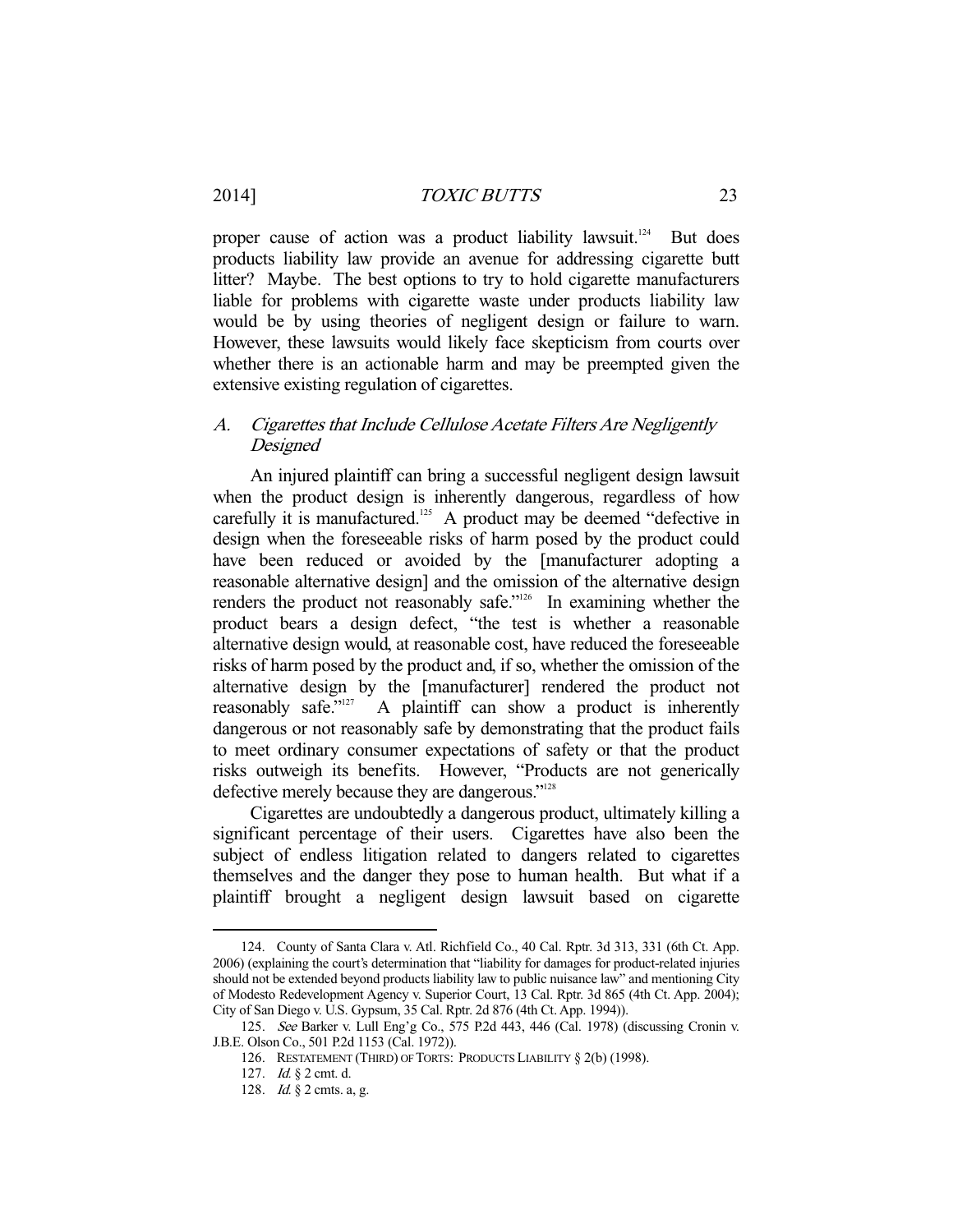manufacturers' inclusion of a filter? By including cellulose acetatebased filters, which are not biodegradable, in cigarettes, $129$  the cigarette manufacturers substantially contribute to a long term toxic litter problem. The filters not only hold toxic chemicals that have been proven to be poisonous to fish, $130$  but they stall a cigarette butt's decomposition, $131$ lengthening the amount of time a cigarette butt will remain on a street or sidewalk, in a park, or on the beach.

 Consumers expect that cigarette filters are made of cotton, which, added together with the paper and tobacco, would naturally decompose quickly and are therefore safe to discard on the ground.<sup>132</sup> Cigarettes made with cellulose acetate filters that do not biodegrade in the environment and have been proven toxic to fish fail to meet this consumer expectation that cigarette butts are safe to discard on the ground and therefore fail to meet ordinary consumer expectations of safety.<sup>133</sup>

 Further, the risks of cellulose acetate filters outweigh their benefits. Research shows that one cigarette butt with a cellulose acetate filter left in one liter of water will kill freshwater fathead minnows placed in that liter of water.<sup>134</sup> Not only do filters fail to provide any health benefits, they actually deceive smokers into thinking the filters protect their health.<sup>135</sup> Research indicates that the tobacco industry has known cigarette filters sometimes release cellulose acetate fragments into a smoker's mouth and potentially into a smoker's lungs.<sup>136</sup> This research concludes with an astounding allegation: "The tobacco industry has been negligent in not performing toxicological examinations and other studies to assess the human health risks associated with regularly ingesting and inhaling non-degradable, toxin coated cellulose acetate fragments . . . that are released from conventional cigarette filters during normal smoking."<sup>137</sup>

137. Id. at i51.

<sup>129.</sup> Smith & Novotny, *supra* note 25, at i2 (citing Hon, *supra* note 25, at 725).

 <sup>130.</sup> Slaughter et al., supra note 4, at i25 (citing Register, supra note 15, at 23).

<sup>131.</sup> Clean Va. Waterways, *supra* note 13.

 <sup>132.</sup> winterrules, supra note 5.

<sup>133.</sup> See RESTATEMENT (THIRD) OF TORTS: PRODUCTS LIABILITY § 2 cmt. g.

 <sup>134.</sup> Slaughter et al., supra note 4, at i26.

 <sup>135.</sup> Harris, supra note 16, at i10. As Stanford University science professor Robert N. Proctor recently put it: "Filters are the deadliest fraud in the history of human civilization. They are put on cigarettes to save on the cost of tobacco and to fool people. They don't filter at all. In the U.S., 400,000 people a year die from cigarettes—and those cigarettes almost all have filters." Kennedy, supra note 19, at 14.

<sup>136.</sup> Pauly et al., *supra* note 61, at i54-i55 (citing Memorandum from H. Wakeham to R.H. Blackmore, LEGACY TOBACCO DOCUMENTS LIBR., U. CAL. S.F. (Oct. 26, 1961), http://legacy. library.ucsf.edu/tid/hho05a00/pdf).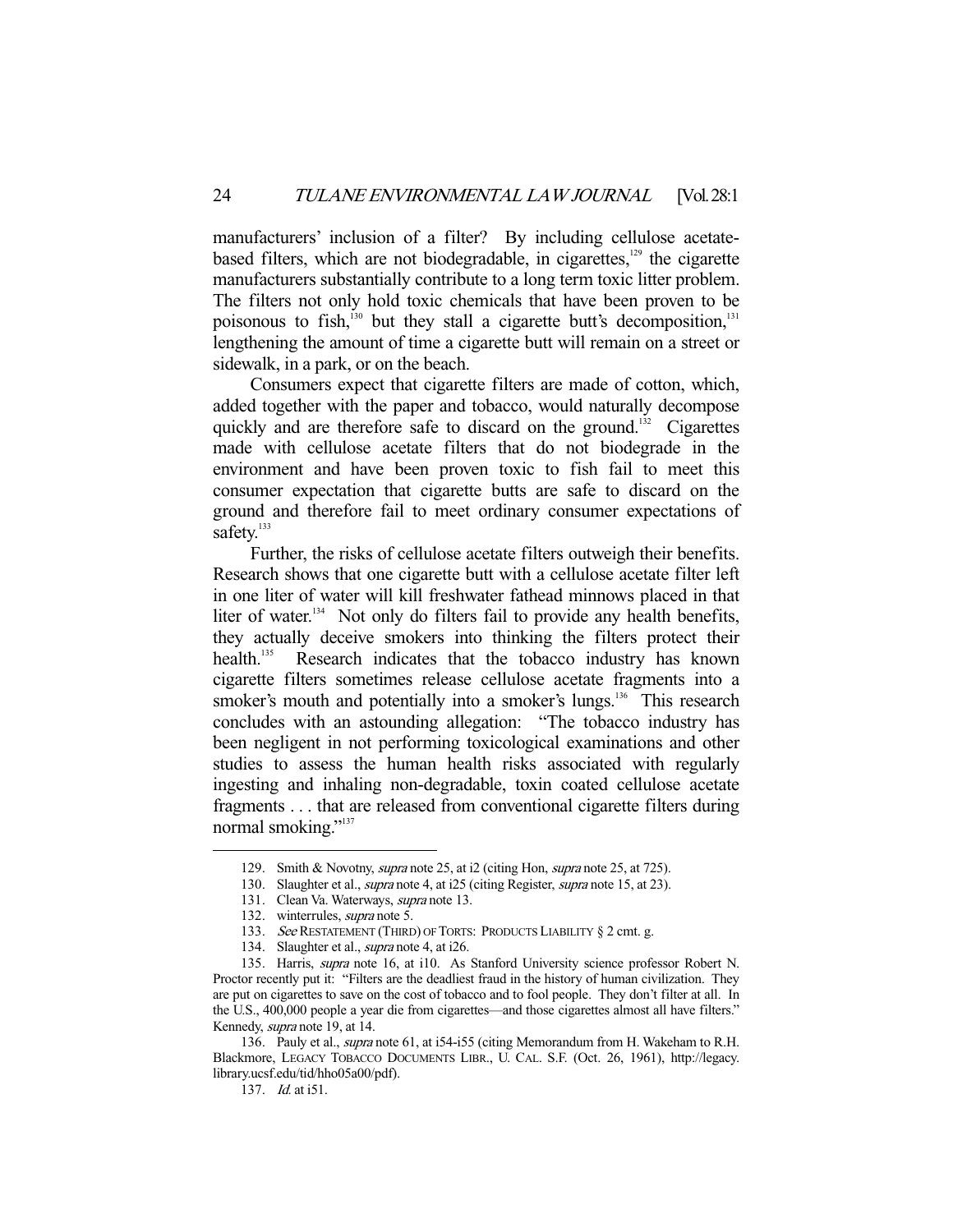Thus, a unique product defect cause of action based on the breakdown and subsequent inhalation of defective filters could break new ground in holding cigarette manufacturers liable for the damage caused by filters to individual people. This is especially true given the scientific community's findings: "(a) filter fibers [are] released from cigarettes;  $(b)$  there exists probable cause to suggest that cigarette filter fibers are inhaled and/or ingested; (c) the discharged fibers were coated with  $\ldots$  carcinogens; (*d*) cigarette filter fibers implanted in mice  $\ldots$ resist biodegradation; and (e) cigarette filter fibers have been identified in human lung specimens."138

 Concerns about the components of cigarette filters could be brought to the forefront of the tobacco industry if plaintiffs with demonstrated injury caused by pieces of cigarette filters within their lungs could be identified. Those plaintiffs could frame a negligence or product defect case.

 Injury, in a product defect case, is usually premised on injury to a person or to property.139 The best plaintiff in a negligence or product defect case related to cigarette filters would be a person who was directly injured by the defective filters. In evaluating whether reasonable care was taken by the manufacturers, we look to the consumer expectation test or the risk-utility test.<sup>140</sup> If a case is to be built around an injured smoker, plaintiffs would allege that the inhalation and/or ingestion of a toxincoated plastic fiber is not what the consumer intends when smoking a cigarette.141 Indeed, if litigators can prove the cigarette manufacturers are aware of the defective filters and have failed to remedy the situation or inform smokers, then the manufacturers could be held liable for damage caused by those defective filters.

 Without a smoker sick from inhaling cellulose acetate fibers, a defective design case for including filters would be a stretch because the harm is the unsightly litter and the price a municipality pays to pick it up is costly. Absent a fish kill in a river directly linked to cigarette litter or a rash of kids getting sick from eating the litter, a plaintiff would be hardpressed to characterize the litter as dangerous. The fact that cigarettes are designed with a toxic filter that slowly degrades in the environment would not form the basis of a successful case without proving that the

<sup>138.</sup> John L. Pauly et al., Fibers Released from Cigarette Filters: An Additional Health Risk to the Smoker?, 55 CANCER RES. 253, 257 (1995).

 <sup>139.</sup> Seely v. White Motor Corp., 403 P.2d 145, 152 (Cal. 1965).

<sup>140.</sup> E. Paul Dougherty, Consumer Expectations v. Risk/Utility in California, WILSON ELSER (2004), http://www.wilsonelser.com/files/repository/ConsumerExpectationvRisk\_Spring 2004.pdf.

<sup>141.</sup> Pauly et al., *supra* note 61, at i59.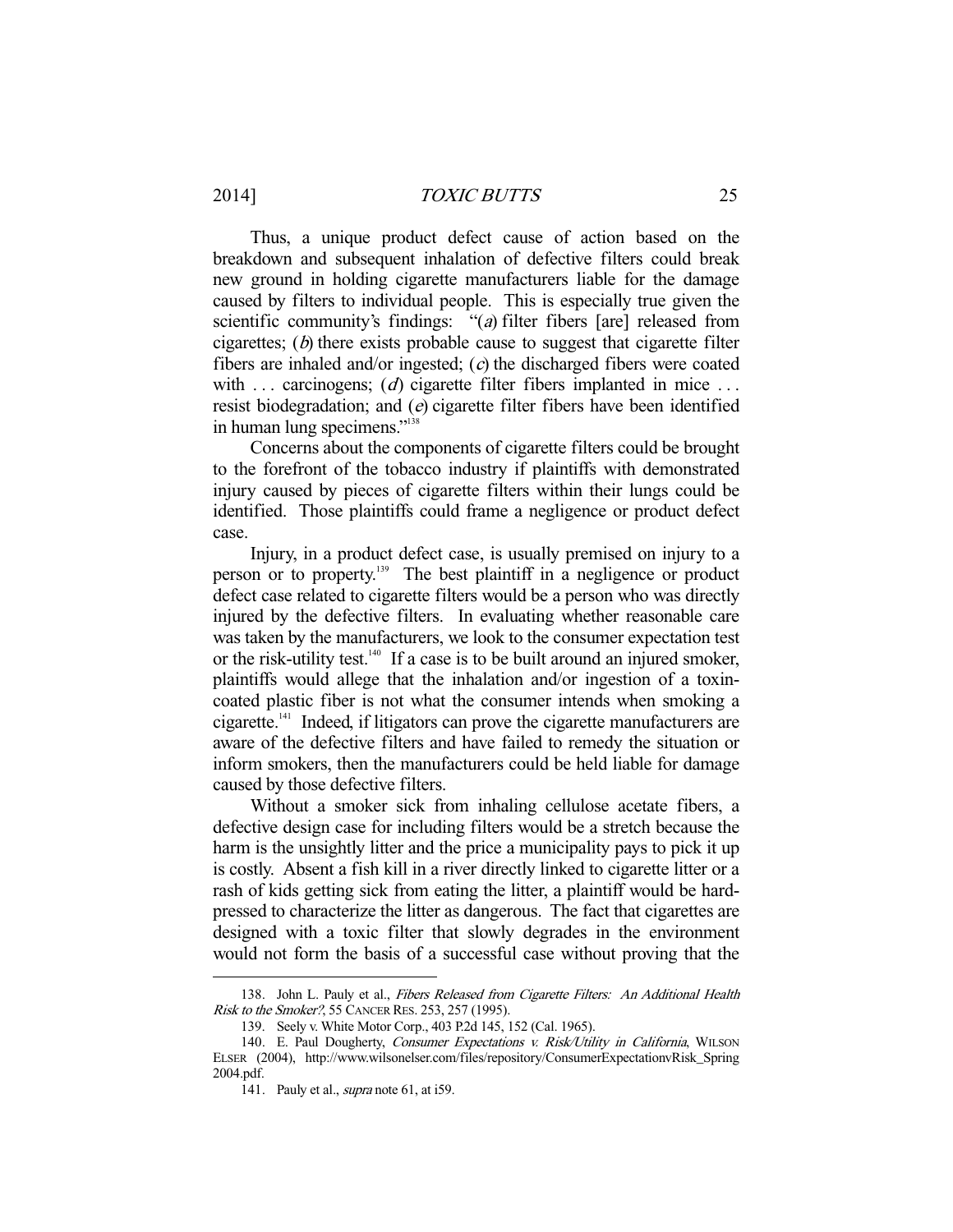litter caused a specific injury.<sup>142</sup> But even then, it is possible that a court would reject harm to the environment or a pet as actionable harm under products liability because "harm" is typically characterized as "harm to persons or property."<sup>143</sup>

 Further, prior to pursuing a products liability lawsuit, interested plaintiffs should examine whether such an action would be preempted by the Family Smoking Prevention and Tobacco Control Act (Tobacco Control Act).<sup>144</sup> Section 907 of the Federal Food, Drug, and Cosmetic Act (FDCA), as amended by the Tobacco Control Act, allows the United States Food and Drug Administration "to require standards for tobacco products (for example, tar and nicotine levels) as appropriate to protect public health."145 If removal of cellulose acetate filters is necessary to protect the environment, it is possible that the Tobacco Control Act may not preempt a defective design lawsuit. Then again, it is unlikely that danger to the environment would qualify as actionable "harm" under a product liability lawsuit.

# B. Failing To Warn Smokers of the Dangers of Cigarette Butts to the Environment Is a Violation of Products Liability Law

 Another potential litigation approach to addressing cigarette butt litter is by bringing a "failure to warn" lawsuit. Such a cause of action alleges that a product is defective because of inadequate instructions or warnings when the foreseeable risks of harm posed by the product could have been reduced or avoided if the manufacturer provided reasonable instructions or warnings and when the failure to provide such warnings renders the product not reasonably safe.<sup>146</sup> Failure to warn covers not only "alerting users and consumers to the existence and nature of product risks so that they can . . . reduce the risk of harm" by the way they use the product but also "inform[ing] users and consumers of nonobvious and

 <sup>142.</sup> Finding a pet owner whose pet ingested a cigarette butt or a parent whose child became ill after ingestion or exposure to a littered cigarette butt might also suffice. Novotny et al., supra note 2, at i19 (citing Map of State EPR Laws, PROD. S.S. INST. (Aug. 2014), http://www. productstewardship.us/?state\_EPR\_Laws\_Map); Gregory Connolly et al., Unintentional Child Poisonings Through Ingestion of Conventional and Novel Tobacco Products, 125 PEDIATRICS 896, 897 (2010) (citing Stephen J. Goepferd, Smokeless Tobacco: A Potential Hazard to Infants and Children, 113 J.AM. DENTAL ASS'N 49, 49-50 (1986)).

 <sup>143.</sup> RESTATEMENT (THIRD) OF TORTS: PRODUCTS LIABILITY § 21 (1998).

 <sup>144. 21</sup> U.S.C. § 387p(a)(2) (2012).

<sup>145.</sup> Ctr. for Tobacco Prods., Consumer Fact Sheet: Overview of the Family Smoking Prevention and Tobacco Control Act, U.S. FOOD & DRUG ADMIN. (FDA) 2, http://www.fda.gov/ downloads/TobaccoProducts/GuidanceComplianceRegulatoryInformation/UCM336940.pdf (last updated Apr. 24, 2014).

 <sup>146.</sup> RESTATEMENT (THIRD) OF TORTS: PRODUCTS LIABILITY § 2(c).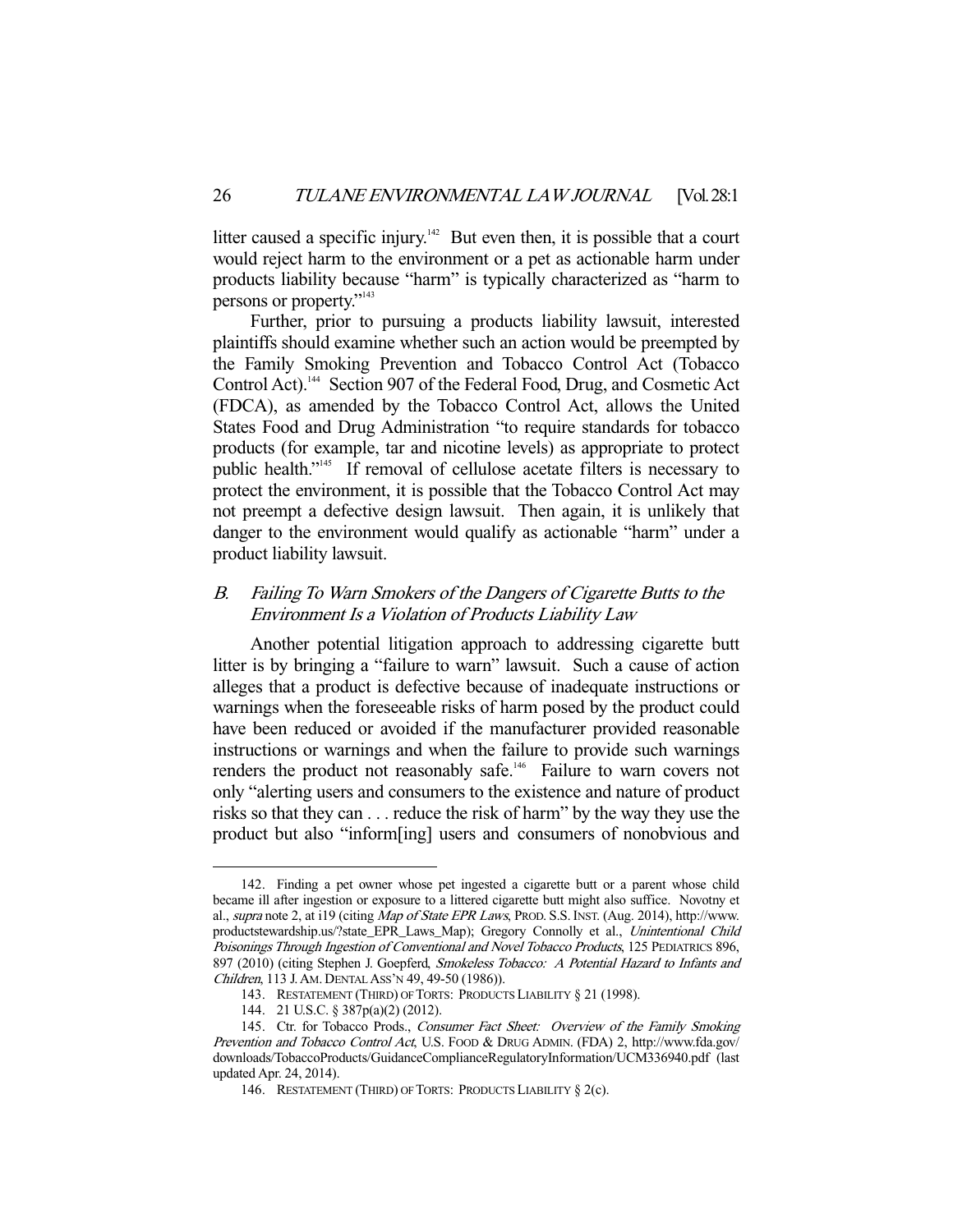not generally known risks that unavoidably inhere in using or consuming the product."147 Manufacturers must provide warnings for inherent risks that reasonably foreseeable product users and consumers would reasonably deem material or significant in deciding whether to use or consume the product. $148$ 

Scientific studies have proven that cigarette butts are toxic to fish.<sup>149</sup> But given the massive public misunderstanding of the makeup of cigarette filters and the ongoing problem of smokers tossing their butts on the ground,150 it is clear that cigarette manufacturers have failed to warn consumers of the toxicity of their cigarette butts and instruct smokers to dispose of butts properly. There is a strong argument that if smokers knew about the toxicity of cigarette butts, they would refrain from throwing their butts on the ground.

 Manufacturers have been held liable for the failure to warn consumers about how best to dispose of hazardous waste byproducts. The California Fifth District Court of Appeal found that the improper disposal of hazardous waste could form the basis of a failure-to-warn claim/product liability action against the manufacturer of wood treating chemicals.151 The court reasoned that even if the third-party consumer was negligent, intentionally tortious, or criminal in disposing of the chemicals, the manufacturer was not relieved of the duty to warn that such disposal is dangerous. Specifically, the court said that when "improper disposal or storage of the chemicals was the likely consequence of the chemical suppliers' failure to warn," then the manufacturer's liability is not relieved when the toxins are disposed of in an unsafe way.<sup>152</sup> This is similar to a cigarette manufacturer failing to warn cigarette consumers that the byproduct of their smoking is a hazardous butt containing toxic waste. Even if the smoker violates the law by littering the butt, the failure of the manufacturer to warn of the dangers involved with such conduct may qualify as negligence.

 <sup>147.</sup> Id. § 2 cmt. i.

 <sup>148.</sup> Id.

 <sup>149.</sup> Slaughter et al., supra note 4, at i25-i27.

 <sup>150.</sup> The most popular answer to the question "Are cigarette butts biodegradable?" on Yahoo! Answers states, "The filters of most cigarettes are made of cotton." winterrules, supra note 5. Cigarette butts are the most common form of litter in the United States and worldwide, at a whopping 4.5 trillion cigarette butts discarded worldwide each year. See Slaughter et al., supra note 4, at i25.

 <sup>151.</sup> Selma Pressure Treating Co. v. Osmose Wood Preserving, Inc., 271 Cal. Rptr. 596, 610 (5th Dist. 1990), disapproved of by Johnson v. Am. Standard, Inc., 179 P.3d 905, 914 (Cal. 2009) (holding sophisticated users of a chemical product need not be warned by manufacturer).

 <sup>152.</sup> Id.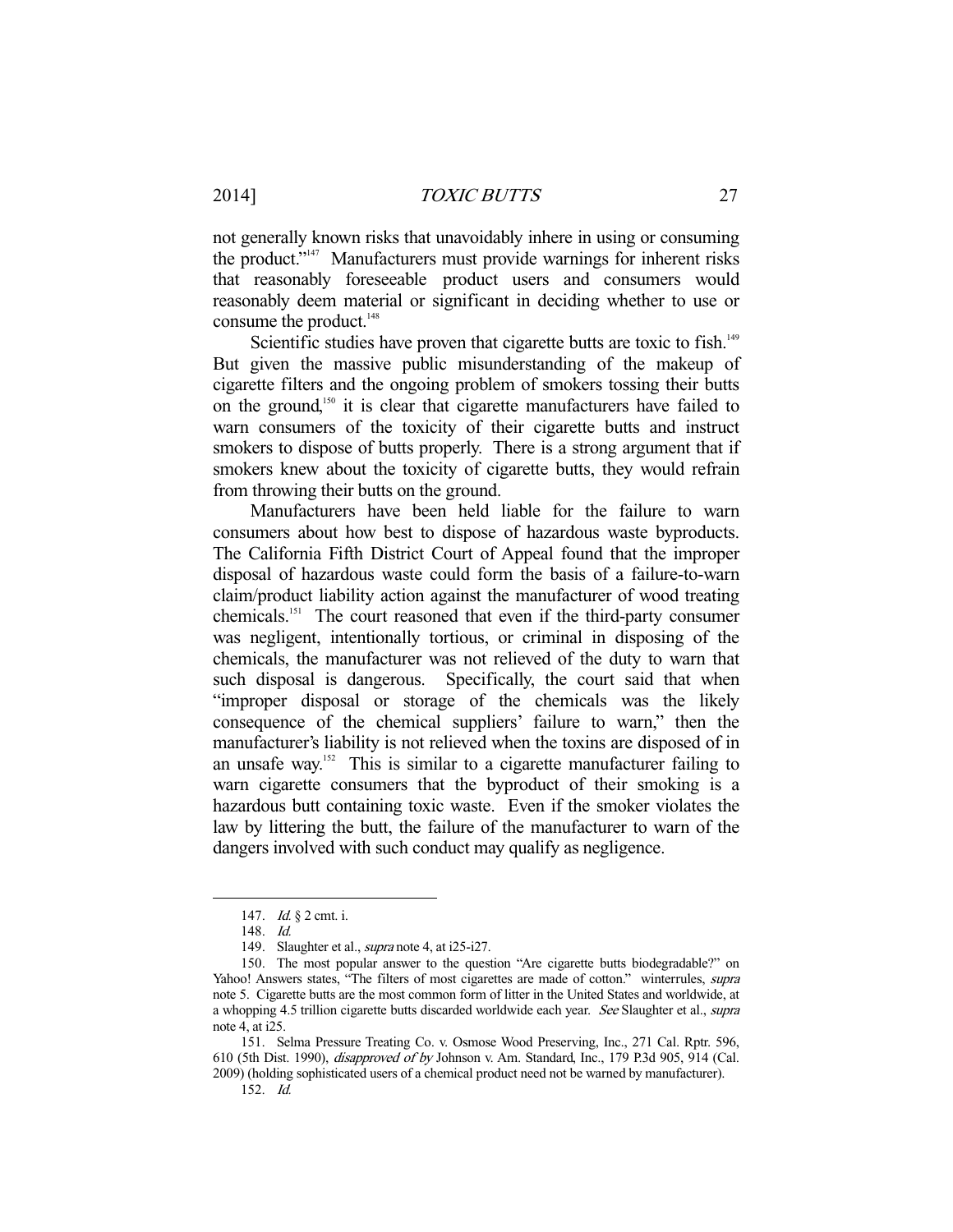Again, a failure to warn runs into the same "harm" problem as a products liability lawsuit because "harm" is typically characterized as "harm to persons or property."153 As with the other products liability cause of action, any potential plaintiff should closely examine the Tobacco Control Act to ensure it does not preempt such a lawsuit.<sup>154</sup>

 While products liability may not be a viable approach for a municipality looking to address local cigarette butt litter issues, the fact that there are problems with a products liability lawsuit supports the viability of a public nuisance lawsuit. Courts should be more open to applying public nuisance law where other more traditional avenues for a plaintiff to be made whole, such as products liability, are not available.

## V. USING STATE HAZARDOUS WASTE LAW TO ADDRESS CIGARETTE BUTT LITTER

 California hazardous waste law provides another potential avenue for cracking down on cigarette butt litter.<sup>155</sup> While most states adopt federal hazardous waste rules, California adopted an expanded definition of hazardous waste. California law specifies that hazardous waste includes waste that exhibits aquatic toxicity.156 To be deemed hazardous due to aquatic toxicity, California recognizes the media lethal effect concentration or "LC<sub>50</sub>" test. The test involves determining the The test involves determining the concentration at which the substance will cause half the fish exposed to the material to die over the course of 96 hours. The law specifies that if the  $LC_{50}$  is less than 500 milligrams per liter in soft water with fathead minnows, the substance exhibits acute aquatic toxicity.<sup>157</sup>

## A. Cigarette Butts Are Hazardous Waste Under California Law

Researchers at San Diego State University completed the  $LC_{50}$  test using a marine fish, the marine topsmelt, and a freshwater fish, the fathead minnow.<sup>158</sup> The researchers ran the tests with leachate from smoked cigarette butts (including the filter and tobacco),<sup>159</sup> leachate from

 <sup>153.</sup> RESTATEMENT (THIRD) OF TORTS: PRODUCTS LIABILITY § 21 (1998).

 <sup>154.</sup> See 21 U.S.C. § 387p(a)(2) (2012). Cigarette package labeling and warnings fall under the domain of federal agencies, and preemption issues related to affixing a label and disposing of cigarette filters (and the hazards of not doing so) would need further research.

 <sup>155.</sup> See CAL.CODE REGS. tit. 22, § 66261.3 (2014).

 <sup>156.</sup> Id. § 66261.24(a)(6).

<sup>157.</sup> Id. The rule also specifies that the test must be done using soft water, which is water that has less than 40 to 48 milligrams per liter of calcium carbonate. Id.

<sup>158.</sup> Slaughter et al., *supra* note 4, at i27.

 <sup>159. &</sup>quot;Leachate is liquid that extracts solutes from other matter as it passes through it. In an environmental sense, leachate most commonly refers to water acquiring properties from the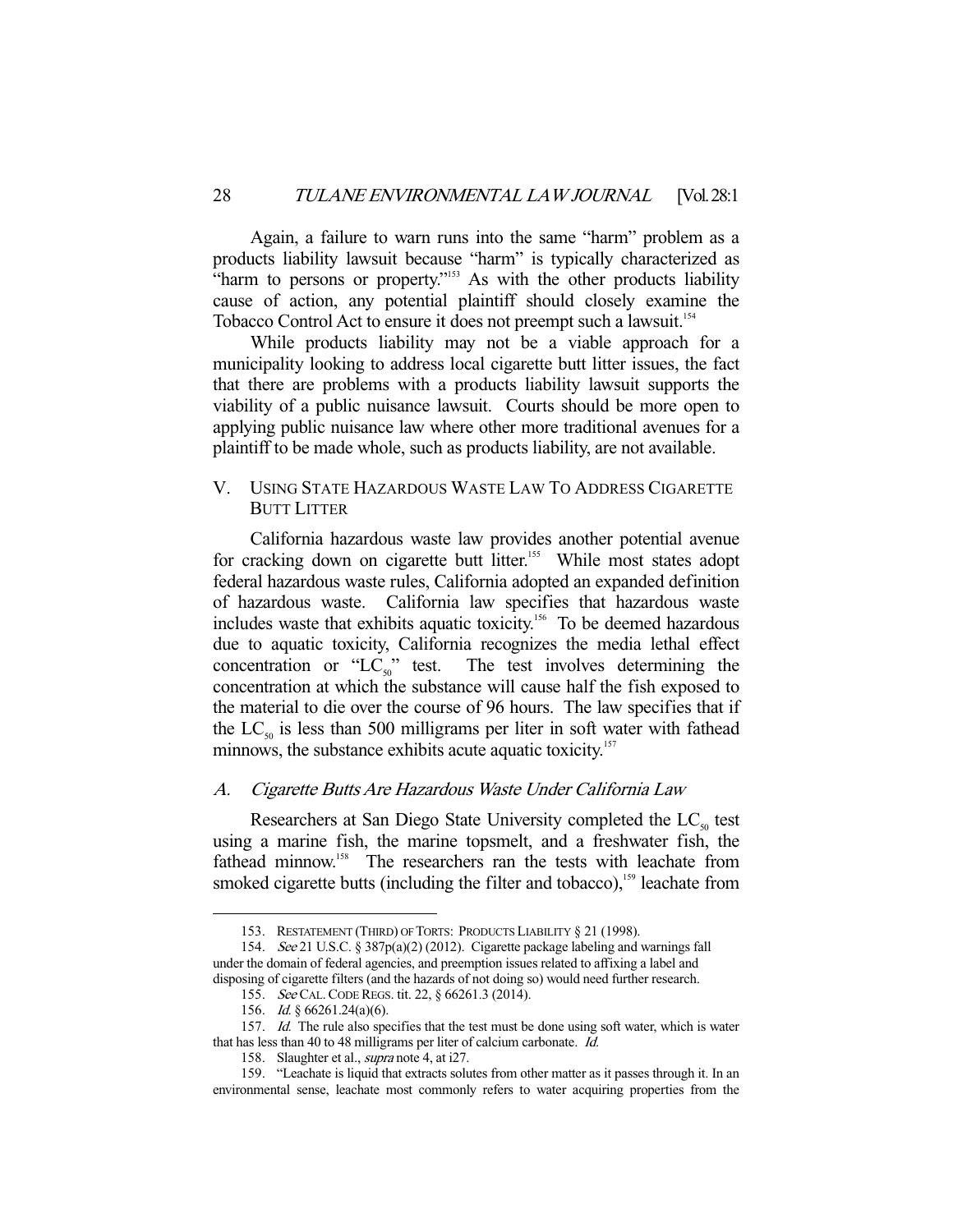filters with no tobacco, and unsmoked cigarette filters.<sup>160</sup> The study showed that the  $LC_{50}$  for leachate from smoked cigarette butts was approximately one cigarette butt per liter for both the marine topsmelt (*Atherinops affinis*) and the freshwater fathead minnow (*Pimephales* promelas).

 The study recognized that "the mean weight of a single smoked cigarette butt is approximately 310 [milligrams]."<sup>161</sup> Given that the LC<sub>50</sub> was one cigarette butt per liter and that one butt weighs approximately 310 milligrams, the  $LC_{50}$  for cigarette butt leachate is less than 500 milligrams per liter. Therefore, a single smoked cigarette butt with tobacco and a filter meets the acute aquatic test for toxicity in California.

 This science raises significant questions. What are the consequences of a single smoked cigarette butt being a hazardous waste? Are there special requirements for hazardous waste generators? Are there any exceptions that apply? Do these rules apply automatically, or does the state have to make an affirmative finding before any of these rules and consequences apply? Is there anything that interested advocates could do to enforce these rules independent of government action? The following Subpart attempts to answer these questions.

#### B. California Establishes Strict Rules for Hazardous Waste Generators

 California hazardous waste law sets out requirements for generators of hazardous waste to ensure that the wastes are disposed of properly.<sup>162</sup> A material is "waste" if it is "discarded";<sup>163</sup> it is discarded if it has been "disposed of."<sup>164</sup> In California, a material is "disposed of" when it is abandoned; for example, a cigarette smoked by an individual and then tossed on the ground has, under California law, been "disposed of " and is considered "waste."<sup>165</sup>

 Does that mean that every smoker of filtered cigarettes is a hazardous waste generator in California subject to hazardous waste laws? Not necessarily. California hazardous waste law provides an exemption for generators of household hazardous waste. The law exempts generators "handling only hazardous waste produced incidental to

refuse that it contacts." What Is Leachate?, SCOTT ENVTL. GRP. (Aug. 16, 2012), http://environ mentalcleaningservices.ca/specialized-environmental-services/what-is-leachate/.

<sup>160.</sup> Slaughter et al., *supra* note 4, at i25, i27 (citing Register, *supra* note 15, at 23).

 <sup>161.</sup> Id. at i27.

 <sup>162.</sup> CAL.CODE REGS. tit. 22, § 66262.2.10.

 <sup>163.</sup> Id. § 66261.2(a).

<sup>164.</sup> See id. § 66261.2(b)-(c).

 <sup>165.</sup> CAL. PENAL CODE § 374 (2014).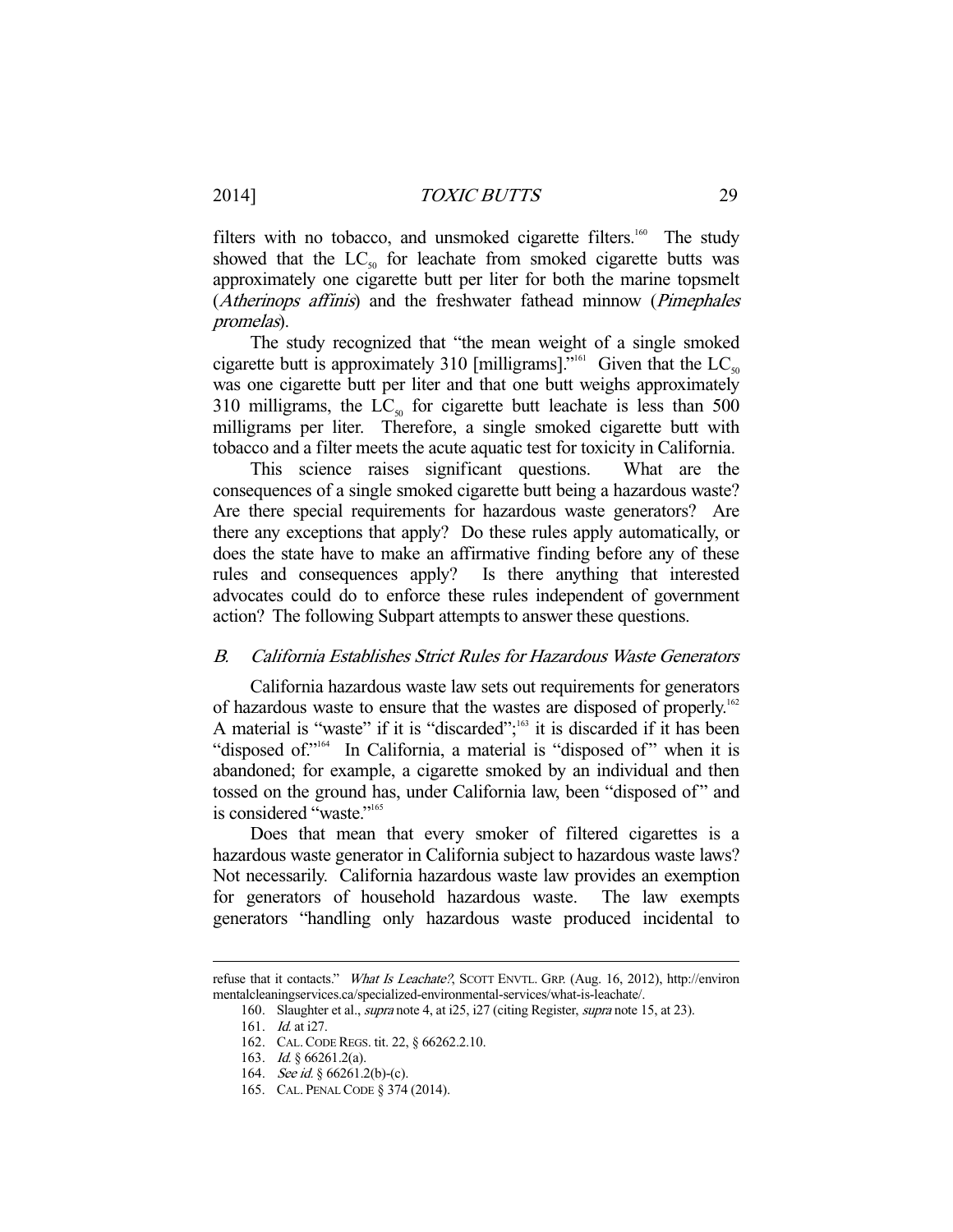owning and maintaining their own place of residence."<sup>166</sup> While smokers may argue that the exemption applies, there is a stronger argument that the exemption does not apply to cigarettes. Cigarettes and smoking are not "incidental to owning and maintaining" a place of residence. "Incidental" is defined as "something that happens as a minor part or result of something else."<sup>167</sup> Cigarettes may be smoked at home or elsewhere, and smoking is not at all related to home ownership or maintenance. If anything, only cigarettes smoked and disposed of at home should be subject to the exemption. What rules, then, apply to smokers of filtered cigarettes who smoke them outside the home?

 Hazardous waste generators in California must comply with California's rules on determining whether the generator's waste is hazardous,<sup>168</sup> obtaining an identification number, complying with rules for hazardous waste accumulation if waste is disposed of "on-site," complying with manifest rules if the waste is disposed of "off-site," recordkeeping, and additional reporting.<sup>169</sup>

 California law places the onus of determining whether a waste is hazardous on the person who generates it. The person must determine if the waste is excluded, $170$  listed, $171$  or exhibits characteristics of hazardous waste.<sup>172</sup> Generators of hazardous waste within the state are subject to requirements to create a manifest,<sup>173</sup> which designates a hazardous waste facility permitted to handle the waste listed on the manifest.<sup>174</sup>

#### C. Enforcement Under California Hazardous Waste Law

 Because science has already shown that cigarette butts from filtered cigarettes exhibit toxicity and will therefore be hazardous waste once

 <sup>166.</sup> CAL.CODE REGS. tit. 22, § 66262.10(i).

 <sup>167.</sup> Incidental Definition, MERRIAM-WEBSTER.COM, http://www.merriam-webster.com/ dictionary/incidental (last visited Sept. 28, 2014).

 <sup>168.</sup> CAL.CODE REGS. tit. 22, § 66262.10(a)-(b) (mentioning id. § 66262.11).

<sup>169.</sup> Id. § 66262.10(b), (g)-(h), (d) (mentioning id. §§ 66262.12, .34, .40(c)-(d), .43); see id. § 66262.20(a).

<sup>170.</sup> Id. §§ 66262.11(a) ("[T]he generator shall first determine if the waste is excluded from regulation under section 66261.4 or section 25143.2 of the Health and Safety Code.").

<sup>171.</sup> Id. § 66262.11(b) ("[T]he generator shall then determine if the waste is listed as a hazardous waste in articles 4 or 4.1 of chapter 11 or in Appendix X of chapter 11 of this division . . . .").

 <sup>172.</sup> Id. § 66262.11(c) ("[T]he generator shall determine whether the waste exhibits any of the characteristics set forth in article 3 of chapter 11 of this division . . . .").

<sup>173.</sup> Id. § 66262.20(a) ("[A] generator ... who transports, or offers for transport a hazardous waste for off-site transfer, treatment, storage, or disposal . . . shall prepare a Uniform Hazardous Waste Manifest . . . before the waste is transported off-site.").

<sup>174.</sup> Id. § 66262.20(b) ("A generator shall designate on the manifest one facility which is permitted to handle the waste described on the manifest.").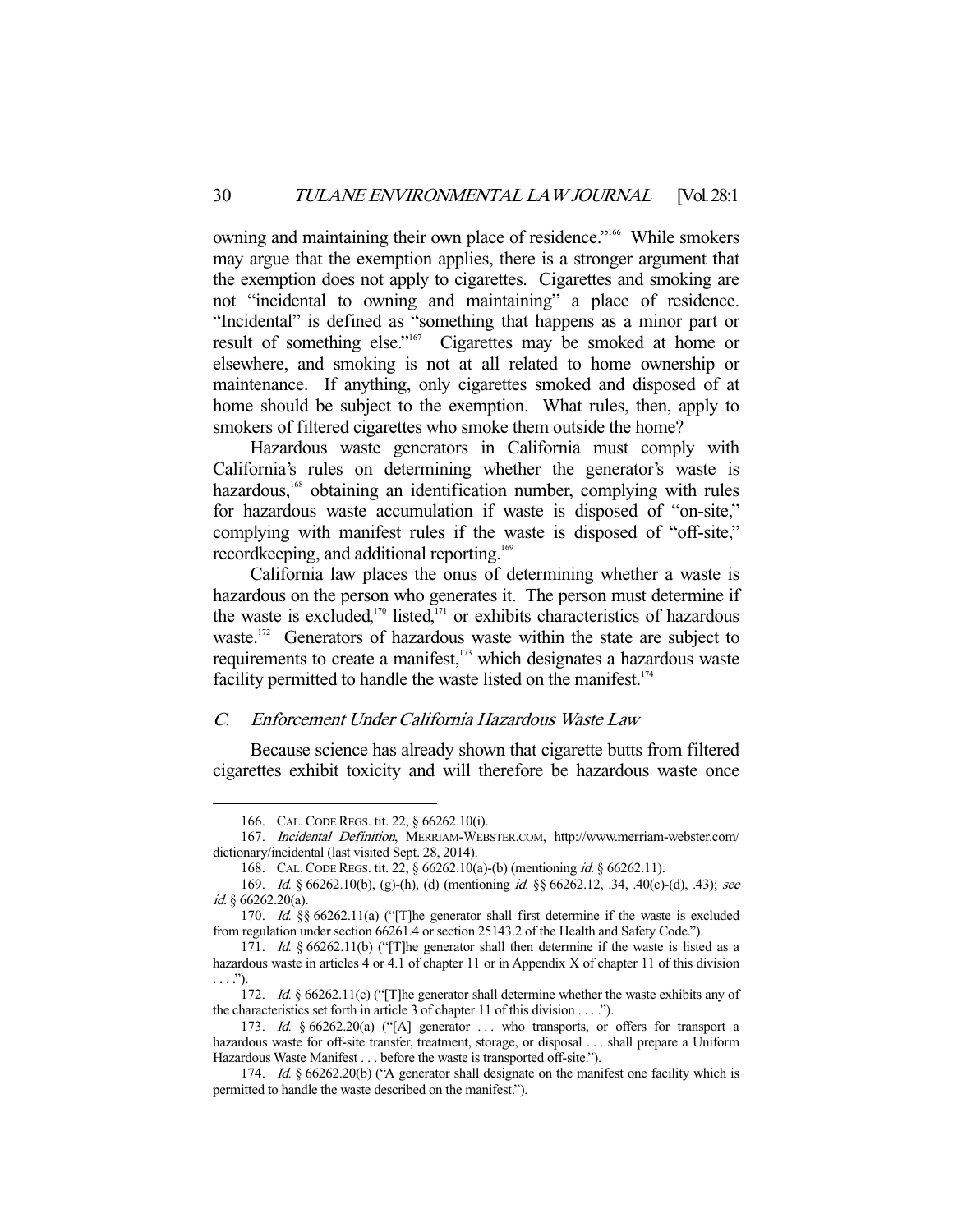abandoned, smokers should be subject to the remainder of California's hazardous waste laws that apply to generators. This means that smokers of filtered cigarettes should apply for and receive an identification number, find a hazardous waste facility that would accept cigarette butts, and keep records of how and when the cigarettes are shipped to the facility. While it seems a little extreme, it underscores how daunting it would be to treat filtered cigarette butts the way their impacts on the environment justifies and how irresponsible the majority of smokers are with their cigarette butts.

 Further, there could be severe consequences for those who litter cigarette butts containing a filter. In California, a person who generates hazardous waste within the state and who has not complied with regulations is subject to the full range of enforcement mechanisms.<sup>175</sup> Enforcement may be through administrative penalties or criminal or civil prosecution.176 California requires that hazardous waste generators that fail to comply with the laws should be treated consistently.<sup>177</sup> This means that cigarette butt litterers hypothetically should be treated the same as a generator of hazardous chemicals that spills or otherwise dumps those chemicals on the land.

 Because every smoker of filtered cigarettes in California is a generator of hazardous waste as soon as they discard the butt, every cigarette smoker is subject to enforcement for failure to comply with generator requirements. Subjecting every smoker of filtered cigarettes in California to hazardous waste laws may deter smokers from smoking. This approach could further public health goals of reducing the number of smokers and environmental goals of reducing cigarette butt litter.

 However, there are multiple hurdles to this approach. First, without provisions allowing citizens to enforce these rules, the approach relies solely on the California Department of Toxic Substances Control ( $DTSC$ ) to crack down on cigarette smokers.<sup>178</sup> This is unlikely to happen given the complete political boondoggle it would create to apply hazardous waste generator requirements to cigarette smokers. Second, if

<sup>175.</sup> *Id.* § 66262.10(f) ("A person who generates hazardous waste as defined by chapter 11 of this division is subject to the compliance requirements and penalties described in chapter 6.5 of division 20 of the Health and Safety Code (commencing with section 25100) if the generator does not comply with the requirements of this chapter.").

 <sup>176.</sup> See CAL. HEALTH & SAFETY CODE § 25180(d) (2014).

<sup>177.</sup> Id. ("In enforcing this chapter . . . the department and the local officers and agencies . . . (a) shall exercise their enforcement authority in such a manner that generators . . . are treated equally and consistently with regard to the same types of violations.").

<sup>178.</sup> See DTSC: Who We Are and What We Do, DEP'T TOXIC SUBSTANCES & CONTROL, CA.GOV, http://www.dtsc.ca.gov/InformationResources/DTSC\_Overview.cfm (last visited Sept. 28, 2014).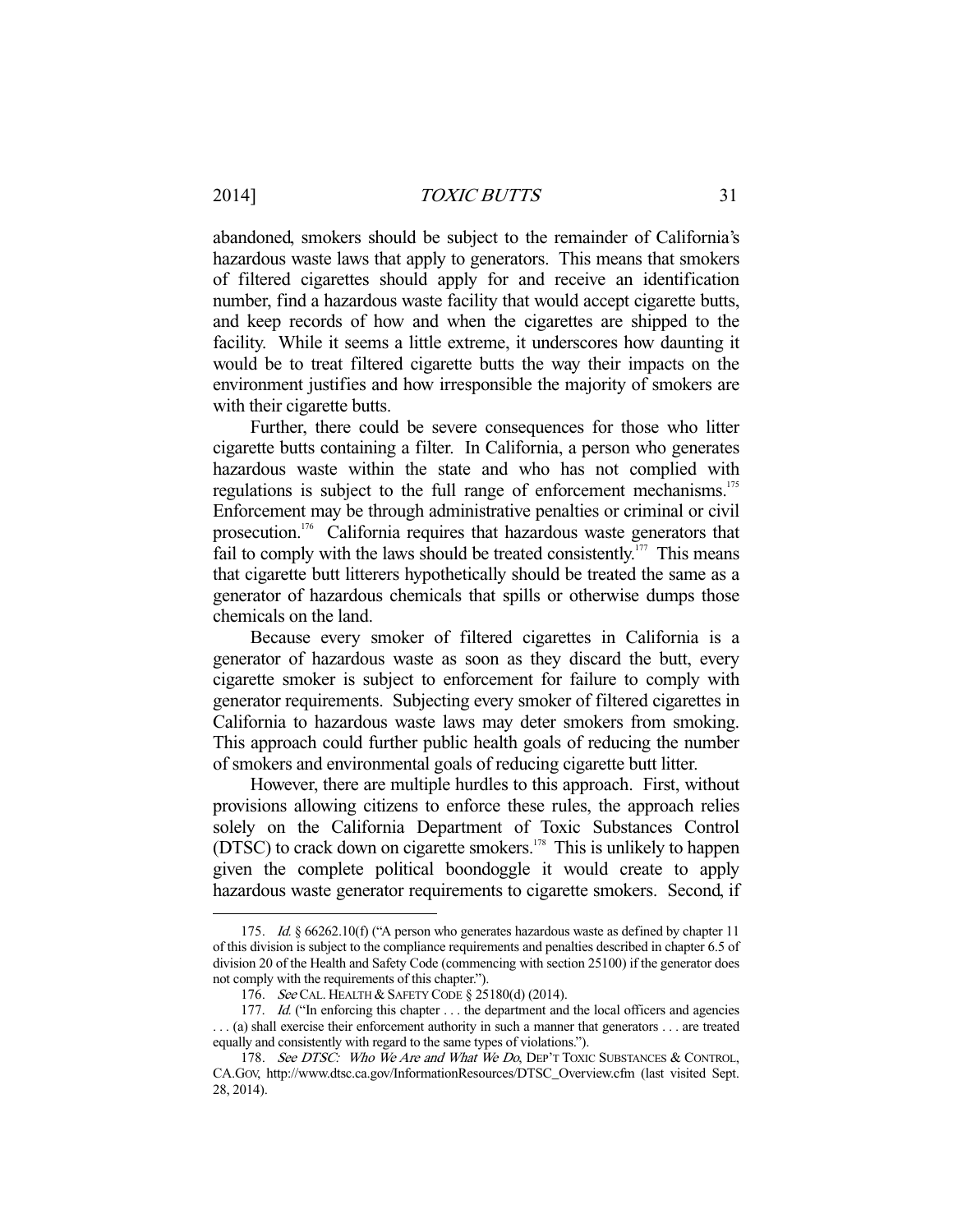cigarette smokers could, hypothetically, comply with hazardous waste generator rules of getting an identification number and manifesting their butt waste, the sheer volume of generators would certainly overwhelm the regulators at the DTSC. It could have the unintended consequence that regulators no longer have the capacity to monitor and enforce against generators of industrial hazardous waste that may be more toxic than cigarette butts.

## D. Potential Enforcement Against Cigarette Manufacturers Under California Hazardous Waste Law

 California hazardous waste law provides a unique mechanism to respond to hazardous waste deposited on public land that may have promising applications in relation to cigarette butts. Any city, county, or state agency that "knows or has probable cause" to believe that unauthorized hazardous waste disposal has occurred on public property must notify the DTSC.<sup>179</sup> The DTSC must then determine if there has been unauthorized hazardous waste disposal.<sup>180</sup>

 If the DTSC determines there has been unauthorized hazardous waste disposal, it must first conduct tests to determine the general composition of the waste. $181$  In the case of cigarette butts, if the DTSC found littered butts containing filters, it could either rely on existing science that demonstrates its toxicity or perform the same study on the actual cigarettes that were littered. Once the DTSC finds the waste hazardous, it must require the city, county, or state agency to prepare a hazardous waste management plan specifying removal or remediation actions. The plans must protect "human health and the environment and minimize or eliminate the escape of hazardous waste constituents, leachate, contaminated rainfall, and waste decomposition products into ground and surface waters and into the atmosphere."<sup>182</sup> The locality must

 <sup>179.</sup> CAL. HEALTH & SAFETY CODE § 25242(a) ("Any city, county, or state agency which, as owner, lessor, or lessee, knows or has probable cause to believe that a disposal of hazardous waste which is not authorized pursuant to this chapter has occurred on, under, or into the land which the city, county, or state agency owns or leases shall notify the department.").

<sup>180.</sup> Id. ("Upon receiving that notice, the department shall determine if there has been a disposal of hazardous waste which is not authorized pursuant to this chapter.").

<sup>181.</sup> Id.  $\S 25242(b)(1)$  ("[T]he department shall ... [c]onduct, or arrange for the conducting of, test to determine the general chemical and mineral composition of the hazardous waste.").

<sup>182.</sup> Id. § 25242(b)(2) ("The department shall . . . require the city, county or state agency which submitted the notice . . . to prepare a hazardous waste management plan specifying those removal or remedial actions . . . which are needed to be taken concerning the hazardous waste.").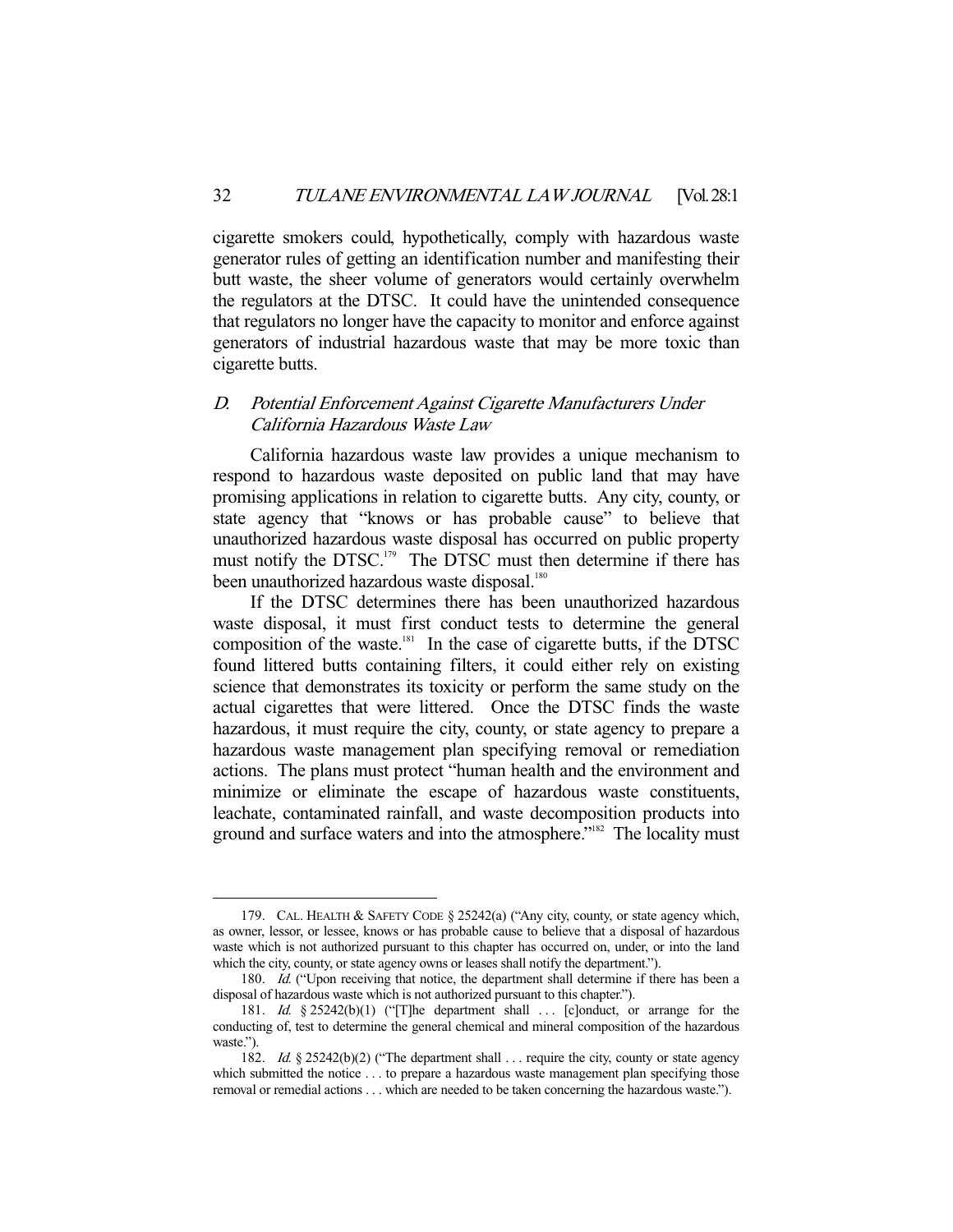also hold public hearings on the proposed plans.<sup>183</sup> The DTSC must send notice of its findings to the county, city, and residents living within 2,000 feet of the property line of the land at issue and post signs visible to the public bearing the information.<sup>184</sup>

 One of the most powerful requirements of the law is its mandate that the DTSC "pursue all feasible civil and criminal actions against the  $\ldots$  party responsible for the disposal of the hazardous waste."<sup>185</sup> Hypothetically, this could mean that the DTSC should identify all smokers who littered cigarette butts and initiate actions against them, a practically impossible task.

 The county, city, or state agency must submit the proposed hazardous waste management plan to the DTSC or the local Regional Water Quality Control Board and should incorporate appropriate changes requested by the public.<sup>186</sup> The county, city, or state agency is therefore on the hook for cleaning up the disposed waste and making sure it is disposed of properly. It seems like this would be an ineffective tool to combat cigarette butt littering, since no county or city would voluntarily subject itself to cleanup costs. Then again, localities often clean up the cigarette butts anyway. ${}^{187}$  The only difference would be if those butts had to be specially disposed of and manifested.

 The law does, however, provide an incentive for a county or city to identify cigarette butt litter on its land as hazardous waste. The city or county may recover costs incurred preparing and implementing the cleanup plan "from any person who produced the waste or from any other person who was responsible for the disposal or the hazardous waste."<sup>188</sup>

 Recovering costs of cleanup from those individual cigarette smokers who littered butts on the county's or city's property would be nearly impossible given the difficulty of identifying exactly who littered there. However, the law allows recovery from any "other party

<sup>183.</sup> Id.  $\S 25242(b)(4)$  ("[T]he department shall ... [c]onduct public hearings on the proposed hazardous waste management plan during those times and at those places which are convenient to the affected public.").

<sup>184.</sup> Id.  $\S 25242(b)(3)$  ("[T]he department shall ... [s]end notice of the department's findings . . . to the county in which the land is located, the city, if any, in which the land is located, the owner of the property, and residents living within 2,000 feet of the property line of the land on which the hazardous wastes were disposed. The department shall also post signs in the vicinity of the land which contain this information and are visible to the public.").

<sup>185.</sup> *Id.* § 25242.2.

<sup>186.</sup> *Id.* § 25242(c).

 <sup>187.</sup> Mid. Atl. Solid Waste Consultants, supra note 25.

 <sup>188.</sup> CAL. HEALTH & SAFETY CODE § 25242.2.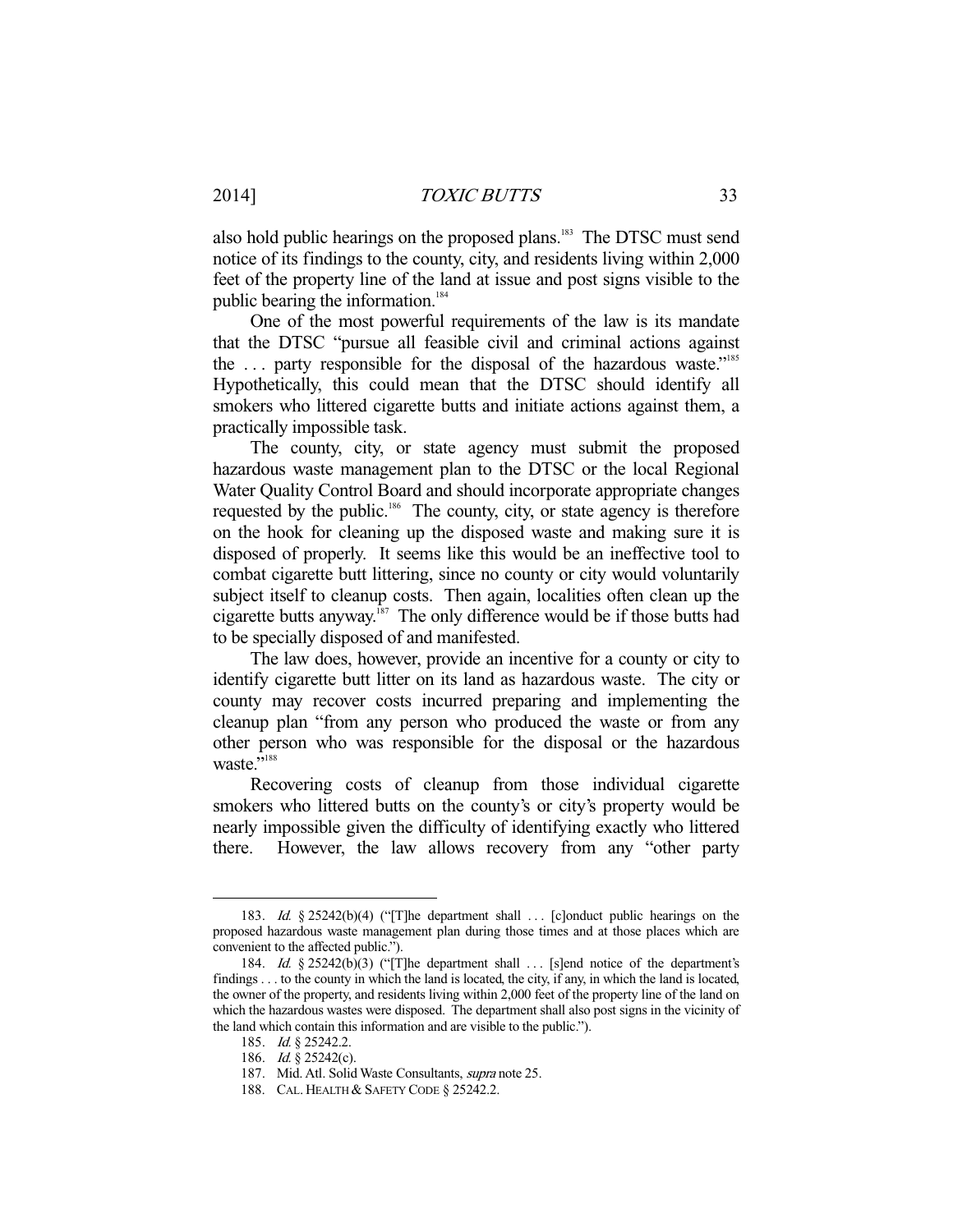responsible for the disposal of the hazardous waste."189 This opens the door to recovery from a party other than the littering cigarette smoker. The term "responsible" is not defined in the California hazardous waste law or regulations. But, borrowing the "proximate cause" analysis from a public nuisance claim,<sup>190</sup> cigarette companies that choose to include filters in cigarettes significantly contribute to the toxicity of cigarette butt litter. Further, cigarette companies are fully aware that their products are the most littered item in the world and that the resulting butts are toxic. Cigarette companies fail to share this information with smokers, leading smokers to believe that it is safe to throw their filtered cigarette butts on the ground. The cigarette companies are therefore "responsible" for the toxic cigarette butt litter, and the localities should be able to bring a successful action to recover the cost of the cleanup from them. Further, the DTSC should be able to bring a separate action against the companies for contributing to the litter.

 This method effectively gives California municipalities two separate approaches—public nuisance and hazardous waste—to hold cigarette manufacturers responsible for local cigarette butt litter. While the hazardous waste approach requires a more formalistic response, it also opens the door for the municipality to recover the costs spent cleaning up the butts, instead of potentially limiting recovery solely to abatement as could be the case with public nuisance.<sup>191</sup>

 Further, the fact that filtered cigarette butts meet the definition of toxic waste in California should be enough to convince the DTSC to develop an alternative approach to regulating cigarette butt waste. For other toxic waste products, such as batteries, the DTSC prohibits residents from disposing those products in household trash and established requirements that those products be specially discarded.<sup>192</sup> In fact, California already bans residents from disposing of a long list of items, including fluorescent lamps and tubes, computer and television monitors, electronic devices, mercury-containing devices, paints, pesticides, solvents (including nail polish remover), antifreeze, and needles and sharps.<sup>193</sup> Why has the DTSC hesitated to create special rules for filtered cigarettes that we know are toxic? Perhaps with enough

 <sup>189.</sup> Id.

<sup>190.</sup> See supra Part I.A.

 <sup>191.</sup> See Van Arsdale, supra note 104, at 268; County of Santa Clara v. Atl. Richfield Co., 40 Cal. Rptr. 3d 313, 331 (6th Ct. App. 2006).

 <sup>192.</sup> Batteries, CALRECYCLE, http://www.calrecycle.ca.gov/reducewaste/Batteries/ (last updated May 29, 2014).

 <sup>193.</sup> Hazardous Waste & Universal Waste (U-Waste): Wastes Banned from the Trash, CALRECYCLE, http://www.calrecycle.ca.gov/HomeHazWaste/Info/ (last updated Aug. 28, 2014).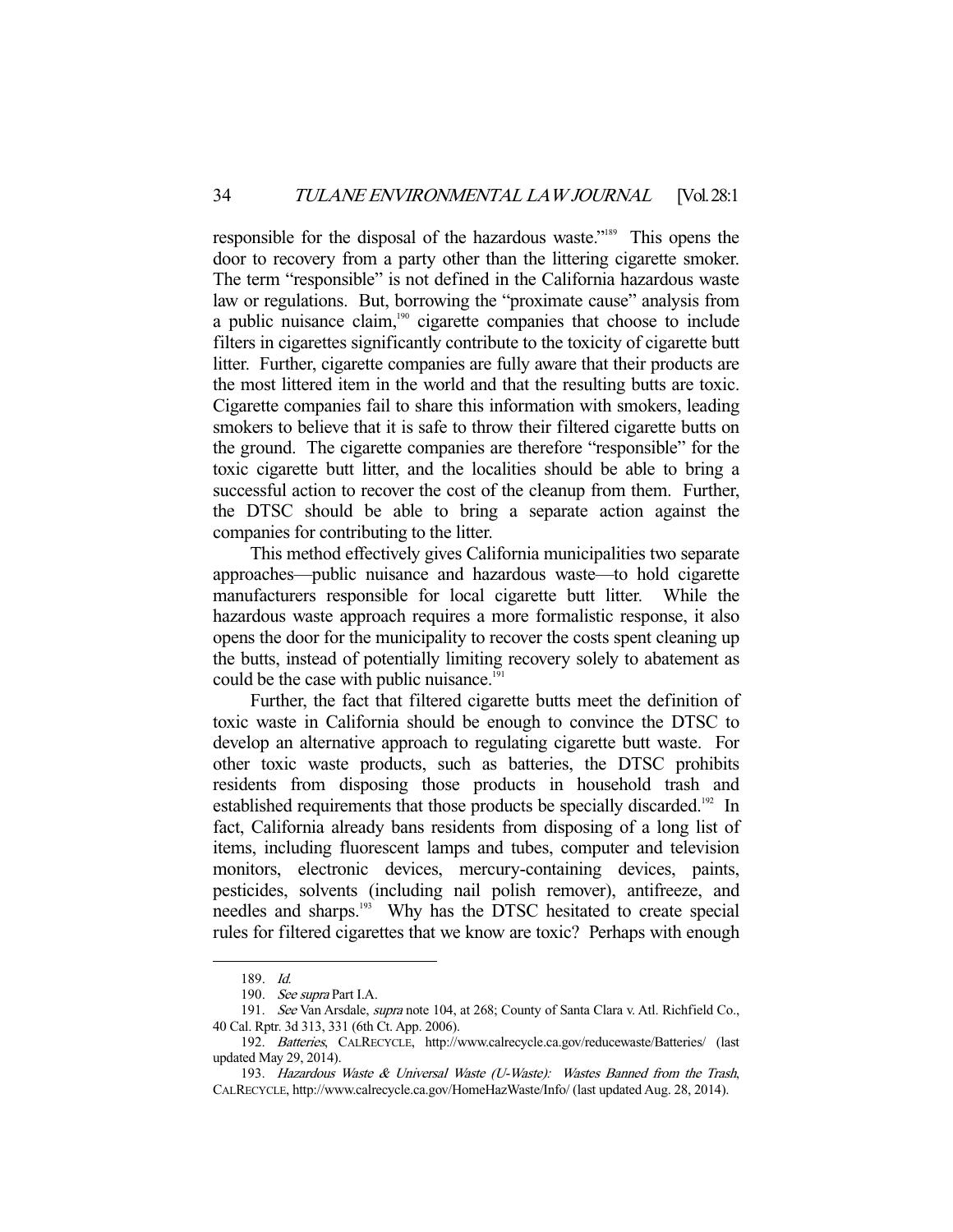pressure from the public, environmental advocates, and public health advocates, California will adopt stringent standards for cigarette disposal and will work with the cigarette manufacturers on an extended producer responsibility scheme.<sup>194</sup>

## VI. TAKING ACTION: NEXT STEPS TO ADDRESS CIGARETTE BUTT **LITTER**

 This Article lays out several litigation-related approaches to addressing cigarette butt litter. While there is no litigation "silver bullet" to address cigarette butt litter, there are multiple potential litigationrelated approaches to use in order to reduce cigarette butt litter. With public nuisance as the most promising of the litigation-related approaches, interested municipalities may want to further explore whether they have a promising factual basis on which to bring a suit.

 The ideal jurisdiction to test this theory would be a city that has data on the cigarette butt litter problem. The data would likely come from a nonprofit group (or possibly the government) that conducts regular cleanup events during which data about the number of cigarette-related litter is collected. Second, the jurisdiction should have a law or ordinance declaring litter generally, or cigarette butts specifically, a public nuisance. Third, the jurisdiction should ideally have information on the number of children and pets that have gotten sick from exposure to cigarette butts over the past several years. Fourth, the jurisdiction should have an economic analysis of the cost of cleaning up cigarette butt litter, such as the cost analysis performed for the city of San Francisco.<sup>195</sup> And finally, the jurisdiction should have an idea of what type of relief it is seeking. Courts are most likely to order those responsible for public nuisance to abate the nuisance.<sup>196</sup> Does abatement mean reimbursement for the costs the municipality paid to have the litter removed? Would banning the sale of filtered cigarettes abate the problem? Or does abatement mean that the cigarette manufacturers should work with the municipality to develop an extended producer responsibility regime through which the manufacturer is ultimately responsible for cigarette butt litter? Municipalities would need to wrestle with these issues prior to bringing a public nuisance lawsuit.

<sup>194.</sup> See Novotny et al., supra note 13, at 1702.

 <sup>195.</sup> An analysis prepared for the city of San Francisco estimated that the cost of tobacco litter alone ranges from \$500,000 per year to upwards of \$6 million for a city the size of San Francisco. Schneider et al., supra note 25, at i40.

<sup>196.</sup> See supra Part III.A.2.